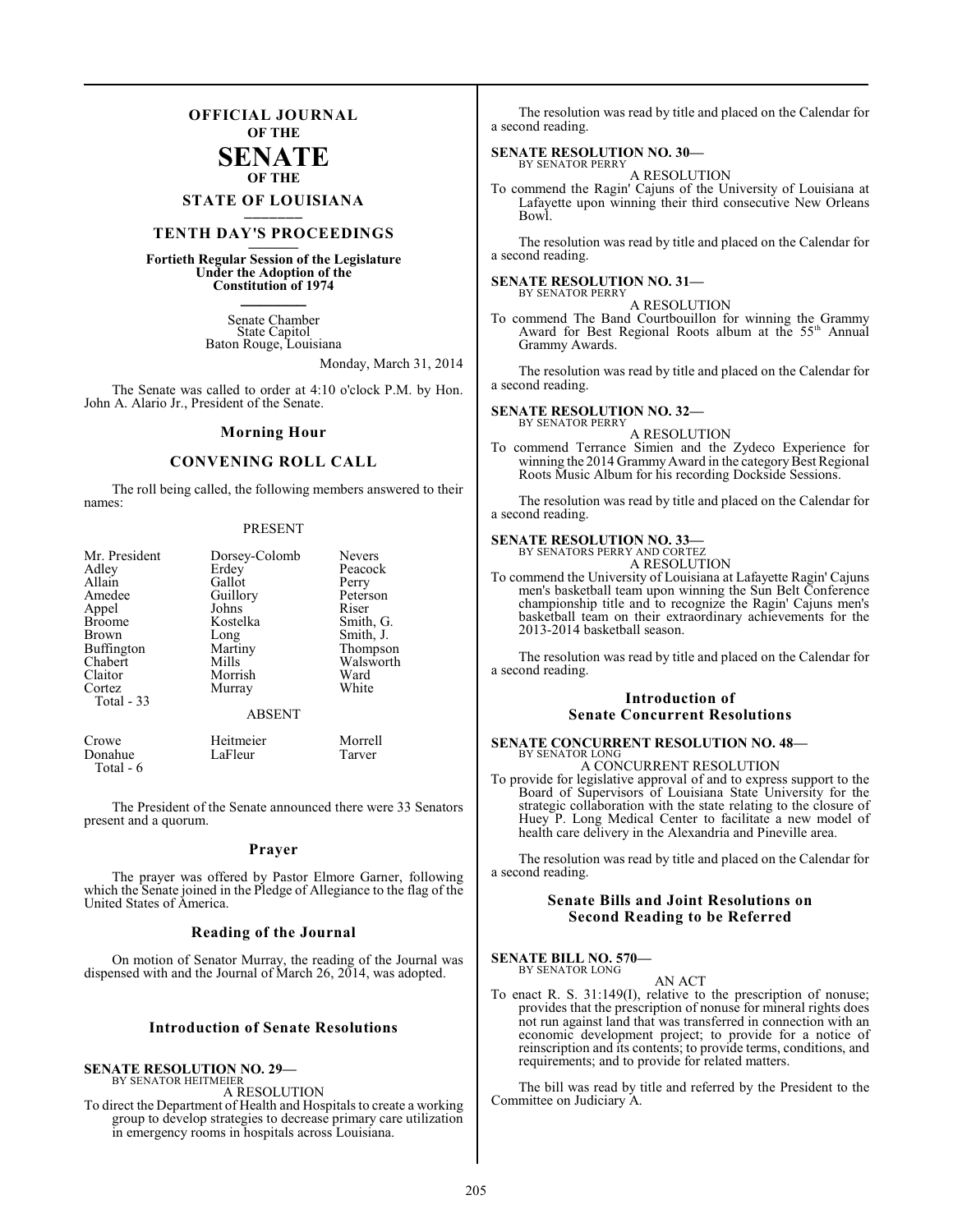### **SENATE BILL NO. 571—** BY SENATOR WALSWORTH

AN ACT

To amend and reenact R.S.  $15:587(A)(1)(a)$ , relative to public defenders; to require the Louisiana Bureau of Criminal Identification and Information to release criminal history records and identification files to public defenders; and to provide for related matters.

The bill was read by title and referred by the President to the Committee on Judiciary B.

### **SENATE BILL NO. 572—** BY SENATOR MURRAY

AN ACT

To amend and reenact R.S. 33:9091.1(F)(1)(b), (2)(a), and (3)(b) and (c), relative to the Lakeview Crime Prevention District; to provide for parcel fees; to provide for an effective date; and to provide for related matters.

The bill was read by title and referred by the President to the Committee on Local and Municipal Affairs.

### **SENATE BILL NO. 573—** BY SENATOR CHABERT

AN ACT

To amend and reenact R.S. 36:4(2), 101(A), (B), and (C)(1), the introductory paragraph of  $104(B)(1)(a)$ ,  $107(A)$ , and  $108(A)$  and to enact R.S. 36:110, relative to the creation of an office of multimodal commerce in the Department of Economic Development and Multimodal Commerce; to provide for a transfer of certain powers, duties, responsibilities, and corresponding department employees, equipment, facilities, funding, and statutory entities from the Department of Transportation and Development to such office and department; to restructure the Department of Economic Development into the Department of Economic Development and Multimodal Commerce; to create the Multimodal Commerce Transition Commission and provide for the creation of a transition plan by such commission; and to provide for related matters.

The bill was read by title and referred by the President to the Committee on Commerce, Consumer Protection, and International Affairs.

### **SENATE BILL NO. 574—** BY SENATOR CHABERT

AN ACT

To enact Chapter 3-H of Title 40 of the Louisiana Revised Statutes of 1950, to be comprised of R.S. 40:600.121 and 600.122, relative to the Louisiana Housing Corporation; to create the My Safe Louisiana Home Program; to provide for the purpose of the program; to establish the My Safe Louisiana Home Program Fund as a special treasury fund; to provide for the deposit into and use of monies in the fund; to provide for an effective date; and to provide for related matters.

The bill was read by title and referred by the President to the Committee on Finance.

### **Senate Concurrent Resolutions on Second Reading**

**SENATE CONCURRENT RESOLUTION NO. 46—** BY SENATOR BROOME AND REPRESENTATIVE BARROW

A CONCURRENT RESOLUTION

To express the sincere condolences of the Legislature of Louisiana upon the passing of Rama C. Mohanty, PhD., and to celebrate his lifelong pursuit of world peace and understanding among individuals.

The concurrent resolution was read by title. Senator Broome moved to adopt the Senate Concurrent Resolution.

## **Page 2 SENATE 10th DAY'S PROCEEDINGS**

### **ROLL CALL**

The roll was called with the following result:

### YEAS

| Mr. President | Erdey         | Perry     |
|---------------|---------------|-----------|
|               | Gallot        | Peterson  |
| Adley         |               |           |
| Allain        | Guillory      | Riser     |
| Amedee        | Johns         | Smith, G. |
| Appel         | Kostelka      | Smith, J. |
| <b>Broome</b> | Long          | Tarver    |
| Brown         | Martiny       | Thompson  |
| Buffington    | Mills         | Walsworth |
| Chabert       | Morrish       | Ward      |
| Claitor       | Murray        | White     |
| Cortez        | <b>Nevers</b> |           |
| Dorsey-Colomb | Peacock       |           |
| Total - 34    |               |           |
|               | <b>NAYS</b>   |           |
| Total - 0     |               |           |
|               | ABSENT        |           |

Crowe Heitmeier Morrell Donahue Total - 5

The Chair declared the Senate adopted the Senate Concurrent Resolution and ordered it sent to the House.

### **SENATE CONCURRENT RESOLUTION NO. 47—** BY SENATOR HEITMEIER

A CONCURRENT RESOLUTION

To urge and request the Department of Health and Hospitals to study the feasibility, desirability, and practicality of alternative transportation sites (i.e. urgent care clinics) for patients who access emergency medical services via the 911 system and the use of ambulance service providers and suppliers to assist with training and management of this population.

The resolution was read by title and referred by the President to the Committee on Health and Welfare.

### **Message from the House**

### **ASKING CONCURRENCE IN HOUSE BILLS AND JOINT RESOLUTIONS**

### March 31, 2014

To the Honorable President and Members of the Senate:

I am directed to inform your honorable body that the House of Representatives has finally passed and asks your concurrence in the following House Bills and Joint Resolutions:

| HB No. 316 | HB No. 347 | HB No. 882  |
|------------|------------|-------------|
| HB No. 963 | HB No. 967 | HB No. 1010 |
| HB No. 830 | HB No. 860 | HB No. 904  |
| HB No. 136 | HB No. 197 | HB No. 231  |
| HB No. 243 | HB No. 386 | HB No. 400  |
| HB No. 422 | HB No. 448 | HB No. 462  |
| HB No. 567 | HB No. 771 | HB No. 893  |
| HB No. 478 | HB No. 543 | HB No. 793  |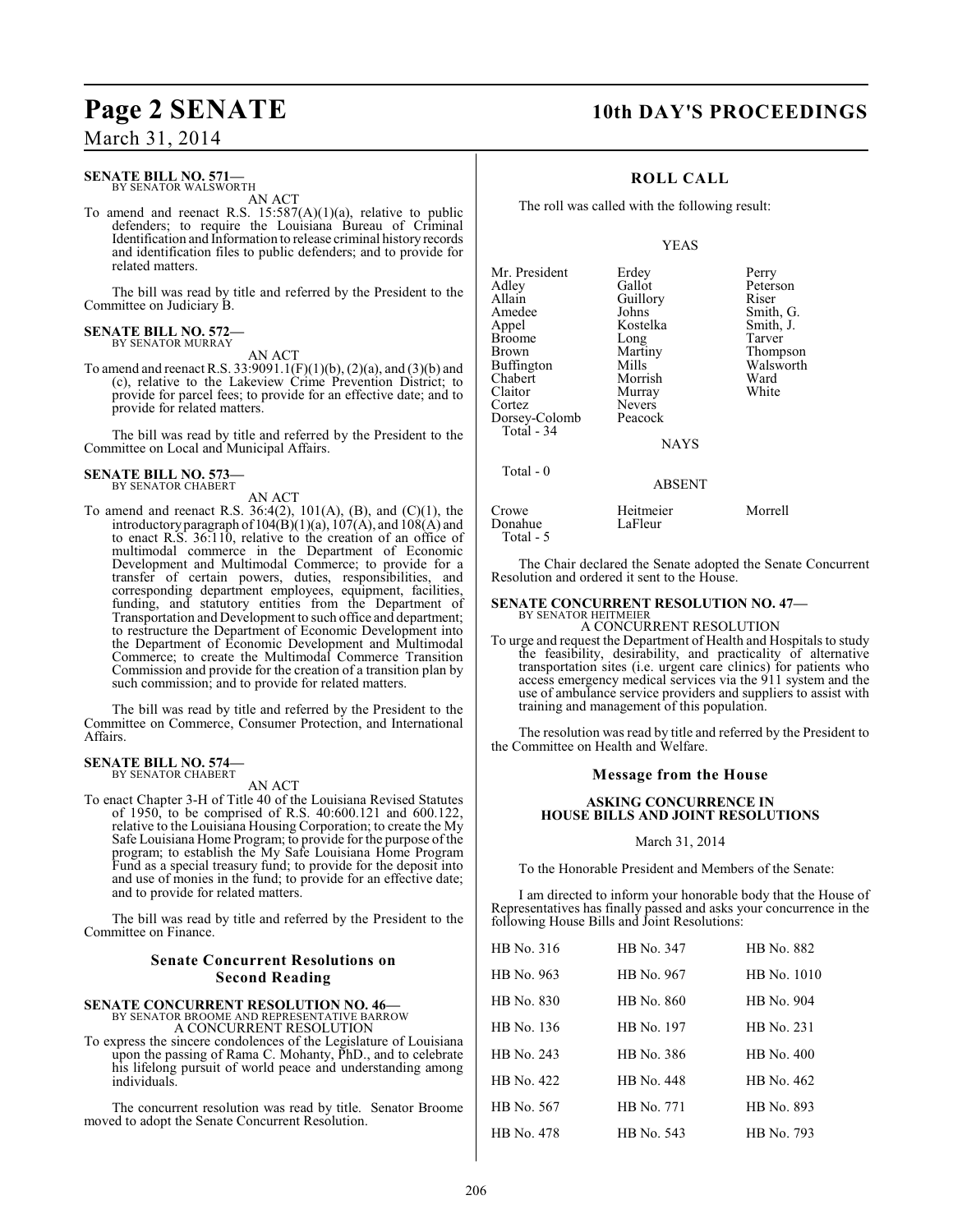## **10th DAY'S PROCEEDINGS Page 3 SENATE**

| HB No. 844 | HB No. 929 | HB No. 1002 |
|------------|------------|-------------|
| HB No. 104 | HB No. 202 | HB No. 227  |
| HB No. 259 | HB No. 308 | HB No. 326  |

HB No. 330

Respectfully submitted, ALFRED W. SPEER Clerk of the House of Representatives

### **House Bills and Joint Resolutions on First Reading**

### **HOUSE BILL NO. 104—**

BY REPRESENTATIVE GREENE AND SENATOR BROOME AN ACT

To amend and reenact R.S. 15:1202(A)(1) through (21), (23), and (28) and 1203, relative to the membership of the Louisiana Commission on Law Enforcement and Administration of Criminal Justice; to change the membership of the commission; to provide for the terms of office for the chairman and vice chairman of the commission; to provide for the meeting schedule of the commission; to make technical corrections; and to provide for related matters.

The bill was read by title and placed on the Calendar for a second reading.

### **HOUSE BILL NO. 136—**

BY REPRESENTATIVES GUINN, BROWN, GISCLAIR, HONORE, AND NORTON AN ACT

To amend and reenact R.S. 56:1948.5(47) and to enact R.S. 56:1948.5(65), relative to Louisiana Byways; to designate sections of certain highways as the Flyway Byway; to provide relative to the Creole Nature Trail All-American road route; and to provide for related matters.

The bill was read by title and placed on the Calendar for a second reading.

### **HOUSE BILL NO. 197—** BY REPRESENTATIVE ST. GERMAIN

AN ACT

To enact R.S. 35:413, relative to ex officio notaries for fire departments and fire protection districts; to authorize certain persons to appoint ex officio notaries for fire departments and fire protection districts; to provide for the duties and functions of the ex officio notary; to provide for limitations and termination of the ex officio notary; and to provide for related matters.

The bill was read by title and placed on the Calendar for a second reading.

### **HOUSE BILL NO. 202—** BY REPRESENTATIVE STUART BISHOP

AN ACT

To enact R.S. 49:191(7) and to repeal R.S. 49:191(5)(h), relative to the Department of Environmental Quality, including provisions to provide for the re-creation of the Department of Environmental Quality and the statutory entities made a part of the department by law; to provide for the effective termination date for all statutory authority for the existence of such statutory entities; and to provide for related matters.

The bill was read by title and placed on the Calendar for a second reading.

### **HOUSE BILL NO. 227—**

BY REPRESENTATIVE HENRY

AN ACT To amend and reenact R.S. 14:34.4(B), relative to battery of a school or recreation athletic contest official; to amend the penalties for the crime of battery of a school or recreation athletic contest official; to require participation by the offender in community service and a counseling program; and to provide for related matters.

The bill was read by title and placed on the Calendar for a second reading.

### **HOUSE BILL NO. 231—** BY REPRESENTATIVE PONTI

AN ACT

To enact R.S. 49:191(7) and to repeal R.S. 49:191(5)(b), relative to the Department of Public Service, including provisions to provide for the re-creation of the Department of Public Service and the statutory entities made a part of the department by law; to provide for the effective termination date for all statutory authority for the existence of such statutory entities; and to provide for related matters.

The bill was read by title and placed on the Calendar for a second reading.

## **HOUSE BILL NO. 243—** BY REPRESENTATIVE BARRAS

AN ACT To amend and reenact R.S. 35:191(C)(2) and to enact R.S.  $35:191(C)(3)$ , relative to notaries public; to provide for the administration of a pre-assessment test; to provide for the qualification to take the pre-assessment test; to provide for exceptions; and to provide for related matters.

The bill was read by title and placed on the Calendar for a second reading.

## **HOUSE BILL NO. 259—** BY REPRESENTATIVE CHAMPAGNE

AN ACT

To amend and reenact R.S. 15:587.2(B), relative to criminal history information; to provide relative to criminal history records requested by institutions of postsecondary education; to provide relative to the type of arrest records provided to institutions of postsecondary education; and to provide for related matters.

The bill was read by title and placed on the Calendar for a second reading.

## **HOUSE BILL NO. 308—** BY REPRESENTATIVE SEABAUGH

AN ACT

To amend and reenact R.S. 14:108.1(E), relative to the crime of flight from an officer; to increase the possible term of imprisonment for the crime of aggravated flight from an officer; to provide for increased penalties when the crime results in serious bodily injury; to provide for a definition of "serious bodily injury"; and to provide for related matters.

The bill was read by title and placed on the Calendar for a second reading.

- **HOUSE BILL NO. 316—** BY REPRESENTATIVES BURFORD, BROWN, COX, GUINN, HILL, HONORE, HOWARD, AND PYLANT AN ACT
- To amend and reenact R.S. 32:1311(B), (C), and (D) and to enact R.S. 32:1311(E), relative to motor vehicle inspection requirements; to remove the requirement that single axle twowheel trailers bear a valid safety inspection certificate; and to provide for related matters.

The bill was read by title and placed on the Calendar for a second reading.

March 31, 2014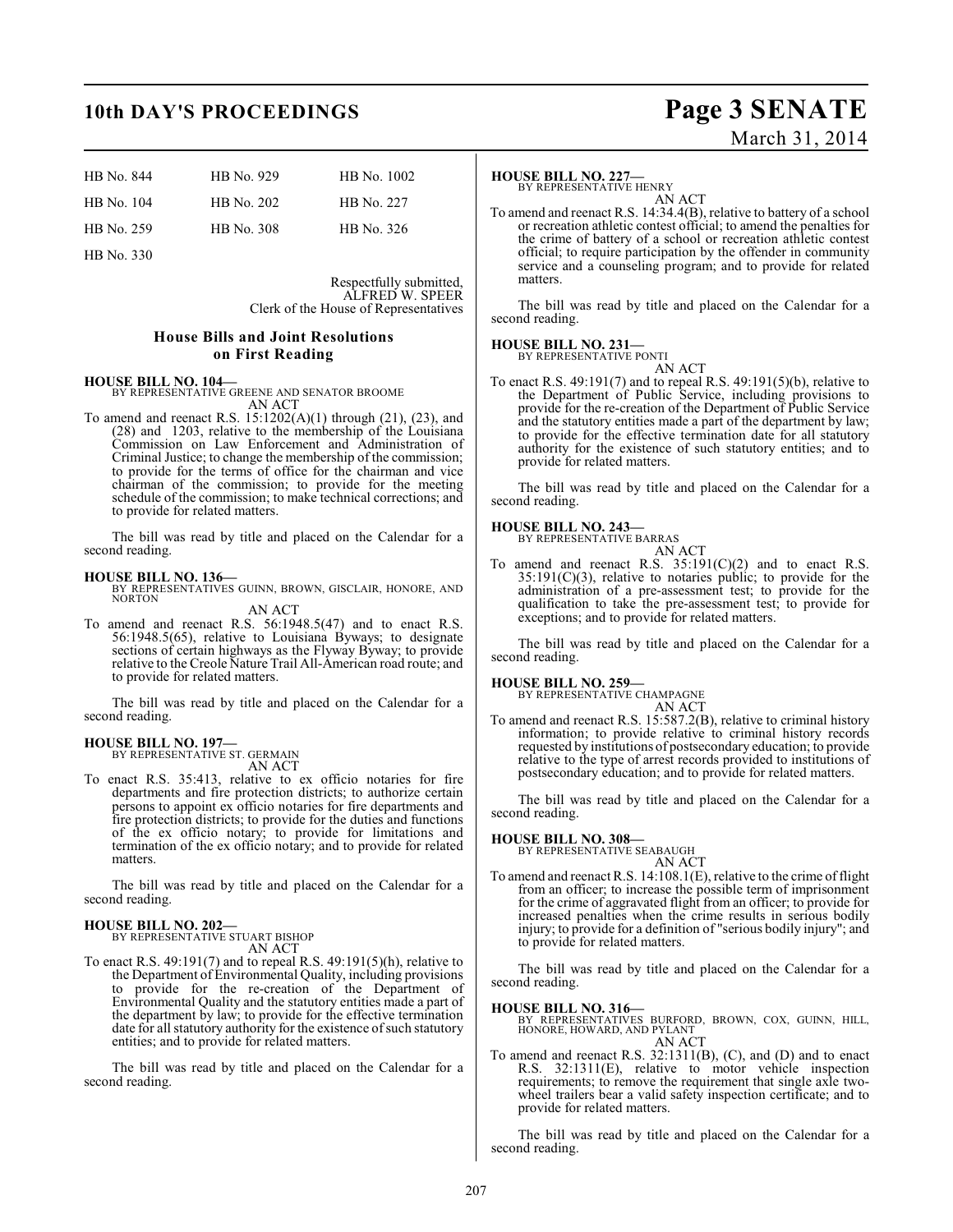## **Page 4 SENATE 10th DAY'S PROCEEDINGS**

March 31, 2014

### **HOUSE BILL NO. 326—** BY REPRESENTATIVE LOPINTO

AN ACT

To amend and reenact R.S. 15:574.2(D)(8), relative to parole hearings; to provide relative to the powers and duties of the committee on parole; to require notice of the hearing to the district attorney of the parish of conviction; to authorize the district attorney to present testimony and submit information relevant to the proceedings; and to provide for related matters.

The bill was read by title and placed on the Calendar for a second reading.

### **HOUSE BILL NO. 330—** BY REPRESENTATIVE LOPINTO

AN ACT

To amend and reenact R.S. 28:53.2(D), relative to involuntary mental health treatment; to provide relative to the method of delivery of the custody order to law enforcement; and to provide for related matters.

The bill was read by title and placed on the Calendar for a second reading.

### **HOUSE BILL NO. 347—**

BY REPRESENTATIVES BADON, HONORE, HOWARD, AND PYLANT AN ACT

To amend and reenact R.S. 32:1301 and 1311(D) and to enact R.S. 32:1311(E), relative to trailer inspections; to exempt certain trailers from requirement to bear a safety inspection certificate; and to provide for related matters.

The bill was read by title and placed on the Calendar for a second reading.

## **HOUSE BILL NO. 386—** BY REPRESENTATIVE HAVARD

AN ACT

To amend and reenact R.S. 32:1304(A)(3)(b), relative to required documents for trailer inspections; to provide that a valid inspection sticker is sufficient to meet the trailer inspection requirements; and to provide for related matters.

The bill was read by title and placed on the Calendar for a second reading.

### **HOUSE BILL NO. 400—** BY REPRESENTATIVE BADON

AN ACT

To repeal Subpart G of Part VI of Chapter 1 of Title 51 of the Louisiana Revised Statutes of 1950, comprised of R.S. 51:300.1 through 300.6, relative to Jazzland, Inc.; to repeal provisions of law relating to the reservation of the term "Jazzland" and related logos and symbols as trade names, trademarks, and service marks by Jazzland, Inc. in the state of Louisiana.

The bill was read by title and placed on the Calendar for a second reading.

## **HOUSE BILL NO. 422—** BY REPRESENTATIVE SHADOIN

AN ACT

To amend and reenact R.S. 9:202(1), relative to authority to perform a marriage ceremony; to require a religious official to have attained the age of majority before being authorized to perform a marriage ceremony; and to provide for related matters.

The bill was read by title and placed on the Calendar for a second reading.

### **HOUSE BILL NO. 448—** BY REPRESENTATIVE RITCHIE

AN ACT

To amend and reenact R.S. 8:75(C) and (D) and to enact R.S. 8:75(E), relative to the powers of the Louisiana Cemetery Board; to authorize the board to impose fines upon natural or juridical persons; to provide the amount of such fines; and to provide for related matters.

The bill was read by title and placed on the Calendar for a second reading.

**HOUSE BILL NO. 462—** BY REPRESENTATIVE BERTHELOT AN ACT

To amend and reenact R.S. 35:393, relative to ex officio notaries for the Department of Public Safety and Corrections; to provide for the appointment of certain persons as ex officio notaries; and to provide for related matters.

The bill was read by title and placed on the Calendar for a second reading.

### **HOUSE BILL NO. 478—**



AN ACT To amend and reenact R.S. 19:147, 150, 151, and 159, relative to expropriation; to provide relative to certain expropriation procedures; to provide for final judgments for purposes of immediate appeal; to provide for the delay within which to request a jury trial; to provide relative to appeals; and to provide for related matters.

The bill was read by title and placed on the Calendar for a second reading.

### **HOUSE BILL NO. 543—**

BY REPRESENTATIVE ADAMS AN ACT

To amend and reenact R.S. 32:318(H), relative to audible and visual signals on certain vehicles; to allow all publicly owned fire department vehicles to be equipped with blue colored electric lights; and to provide for related matters.

The bill was read by title and placed on the Calendar for a second reading.

### **HOUSE BILL NO. 567—**

BY REPRESENTATIVE SHADOIN AN ACT

To amend and reenact R.S. 9:4835(A) and (B), relative to the filing of security in certain civil proceedings under the Private Works Act; to provide for the form of security to be filed; and to provide for related matters.

The bill was read by title and placed on the Calendar for a second reading.

**HOUSE BILL NO. 771—**

BY REPRESENTATIVE RITCHIE AN ACT

To amend and reenact R.S. 8:203, 456(B), and 505(B), relative to cemetery authorities; to provide for the requirement of such authorities; to provide for a final accounting of cemetery trusts; and to provide for related matters.

The bill was read by title and placed on the Calendar for a second reading.

**HOUSE BILL NO. 793—** BY REPRESENTATIVE ST. GERMAIN AN ACT

To amend and reenact R.S. 38:3074(A), (B)(3), (4), and (5), (C), and (D)(introductory paragraph), to enact R.S. 38:3073(14), and to repeal R.S.  $38:3074(D)(1)$  through (9) and Act No. 177 of the 2013 Regular Session of the Legislature, relative to the Capital Area Groundwater Conservation District; to provide for the membership and terms of the board of commissioners; to provide for vacancies; and to provide for related matters.

The bill was read by title and placed on the Calendar for a second reading.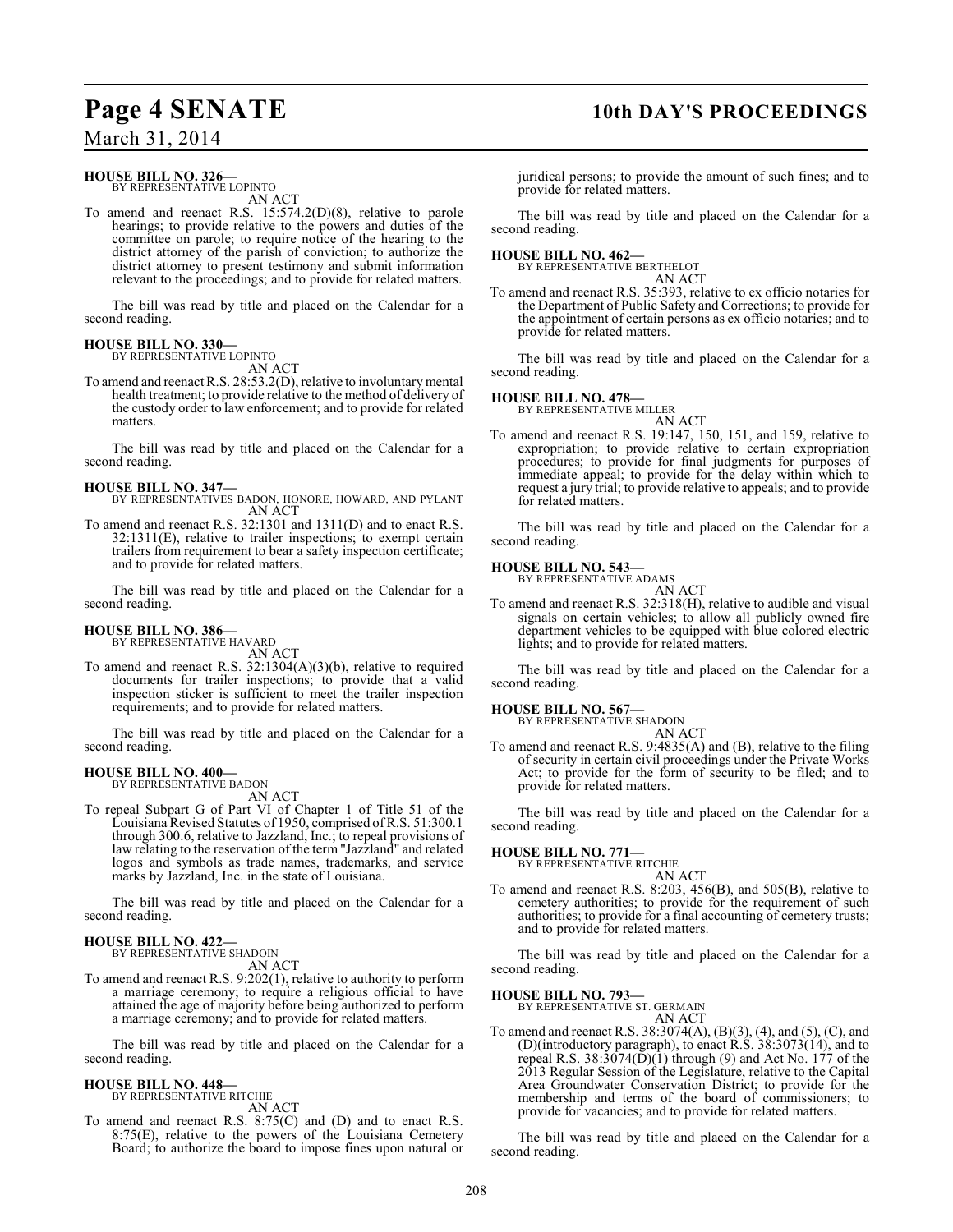## **10th DAY'S PROCEEDINGS Page 5 SENATE**

# March 31, 2014

### **HOUSE BILL NO. 830—**

BY REPRESENTATIVE ADAMS AN ACT

To amend and reenact R.S. 26:351(2)(a) and (4) and to enact R.S. 26:351(9), relative to the size of containers for beverages of high alcoholic content; to require certain container sizes for certain alcoholic beverages sold or shipped in the state; to provide relative to the number of containers in each shipping case or container; to exempt certain products; and to provide for related matters.

The bill was read by title and placed on the Calendar for a second reading.

### **HOUSE BILL NO. 844—** BY REPRESENTATIVE PONTI

AN ACT

To enact R.S. 9:3571.3, relative to credit reports of protected persons; to provide for prohibitions on the release of credit information of protected persons; to provide for definitions; to provide for exceptions; to provide for damages; and to provide for related matters.

The bill was read by title and placed on the Calendar for a second reading.

### **HOUSE BILL NO. 860—** BY REPRESENTATIVE MACK

AN ACT

To enact R.S. 47:508(A)(3), relative to the registration of certain commercial vehicles and trailers; to establish the expiration date and renewal period for the registration of certain vehicles and trailers; and to provide for related matters.

The bill was read by title and placed on the Calendar for a second reading.

### **HOUSE BILL NO. 882—**

BY REPRESENTATIVE CHAMPAGNE AN ACT

To enact R.S.  $1:55(E)(1)(f)$ , relative to legal holidays; to establish the Friday of the Sugar Cane Festival as a legal holiday in the parish of Iberia; to authorize the clerk of court of the Sixteenth Judicial District Court to close the clerk's office in observance of the legal holiday; to provide for an exception; and to provide for related matters.

The bill was read by title and placed on the Calendar for a second reading.

### **HOUSE BILL NO. 893—**

BY REPRESENTATIVE SCHEXNAYDER AN ACT

To amend and reenact R.S. 32:706.2(A)(1), 707.5(D)(1), 1728(D)(6),  $1728.2(D)(2)$  and  $(G)(1)$ ,  $1728.3(D)(1)(b)$  and  $(F)(1)(a)$ , and  $1728.4(C)(5)$ , relative to vehicle inspections; to provide that a peace officer can conduct physical inspections of a vehicle; and to provide for related matters.

The bill was read by title and placed on the Calendar for a second reading.

### **HOUSE BILL NO. 904—**

BY REPRESENTATIVE JOHNSON AN ACT

To enact R.S.  $40:539(C)(8)(c)$ , relative to employees of the Cottonport Housing Authority; to provide that employees of the Cottonport Housing Authority shall not be in the state civil service; and to provide for related matters.

The bill was read by title and placed on the Calendar for a second reading.

### **HOUSE BILL NO. 929—**

BY REPRESENTATIVE BADON

AN ACT To enact Chapter 16-A of Title 32 of the Louisiana Revised Statutes of 1950, to be comprised of R.S. 32:1750.1, relative to motor vehicles; to provide relative to motor vehicles parked on private property; to provide relative to the immobilization of such vehicles by booting; to provide relative to parishes and municipalities that provide for the regulation of motor vehicle booting; to provide relative to persons who operate a booting business; to provide for minimum standards; to provide for restrictions; and to provide for related matters.

The bill was read by title and placed on the Calendar for a second reading.

**HOUSE BILL NO. 963—** BY REPRESENTATIVE GAROFALO

AN ACT To enact R.S. 32:410.1, relative to official state identification credentials; to prohibit novelty or unofficial credentials intended to simulate state credentials; and to provide for related matters.

The bill was read by title and placed on the Calendar for a second reading.

## **HOUSE BILL NO. 967—** BY REPRESENTATIVE GAROFALO

AN ACT

To enact R.S. 32:410.1, relative to international driver's licenses; to provide for the use and validity of international driver's licenses; to provide for cease and desist orders; to provide for the promulgation of rules and regulations; and to provide for related matters.

The bill was read by title and placed on the Calendar for a second reading.

### **HOUSE BILL NO. 1002—**

BY REPRESENTATIVE RITCHIE

AN ACT To amend and reenact R.S. 37:831(60) and (84), 842, 845(introductory paragraph) and (8), 846(A)(introductory paragraph) and  $(11)(a)$ ,  $854(B)(5)$ , and  $877(B)(1)(a)(xi)$  and (b)(ii), to enact R.S.  $37:831(88)$  and  $854(B)(6)$ , and to repeal R.S. 37:831(81), relative to embalmers and funeral directors; to define certain terms; to provide for qualifications for a funeral director license; to provide for qualifications for an embalmer and funeral director license; to provide for licensure by endorsement; to provide for qualifications for certain temporary licenses; to provide for the licensure of a funeral directing and embalming establishment; to provide for certain fees; to provide for grounds for suspension or revocation of licenses; to provide for exemptions from continuing education requirements; to require funeral directors to sign and witness signatures for cremations; to repeal the definition of "student intern"; and to provide for related matters.

The bill was read by title and placed on the Calendar for a second reading.

### **HOUSE BILL NO. 1010—**

BY REPRESENTATIVE ALFRED WILLIAMS

AN ACT

To enact R.S. 33:9097.22, relative to East Baton Rouge Parish; to create the Villa del Rey Crime Prevention and Neighborhood Improvement District within the parish; to provide relative to the boundaries, purpose, governance, and powers and duties of the district; to provide relative to the funding, including the authority to impose a parcel fee, subject to voter approval, within the district; and to provide for related matters.

The bill was read by title and placed on the Calendar for a second reading.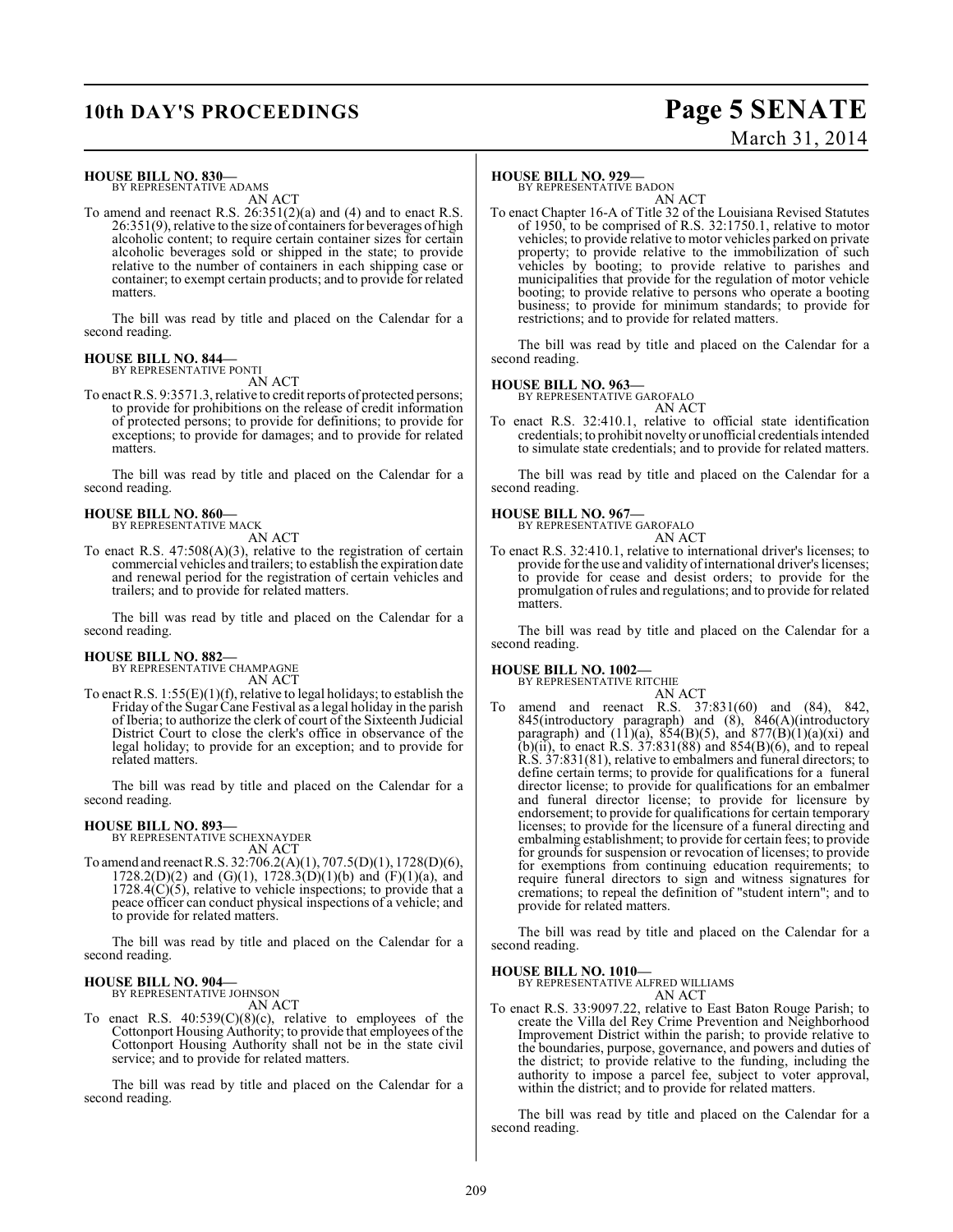## **Page 6 SENATE 10th DAY'S PROCEEDINGS**

March 31, 2014

### **Message from the House**

### **ASKING CONCURRENCE IN HOUSE CONCURRENT RESOLUTIONS**

### March 31, 2014

To the Honorable President and Members of the Senate:

I am directed to inform your honorable body that the House of Representatives has finally passed and asks your concurrence in the following House Concurrent Resolutions:

| <b>HCR No. 41</b> | <b>HCR No. 44</b> | <b>HCR No. 45</b> |
|-------------------|-------------------|-------------------|
|                   |                   |                   |

HCR No. 48

Respectfully submitted, ALFRED W. SPEER Clerk of the House of Representatives

### **House Concurrent Resolutions on First Reading**

### **HOUSE CONCURRENT RESOLUTION NO. 41—** BY REPRESENTATIVE THOMPSO

A CONCURRENT RESOLUTION

To memorialize the United States Congress to take such actions as are necessary to prevent the deactivation of the 307<sup>th</sup> Red Horse Squadron, based at Barksdale Air Force Base in Bossier City, Louisiana<sup>®</sup>

The resolution was read by title and placed on the Calendar for a second reading.

## **HOUSE CONCURRENT RESOLUTION NO. 44—** BY REPRESENTATIVE CARTER

A CONCURRENT RESOLUTION

To commend the University High School boys' basketball team upon winning the Class 3A state championship title and to congratulate the Cubs on an outstanding 2013-2014 season.

The resolution was read by title and placed on the Calendar for a second reading.

### **HOUSE CONCURRENT RESOLUTION NO. 45—**

BY REPRESENTATIVE CARTER A CONCURRENT RESOLUTION

To commend the University High School girls' basketball team upon winning the Class 3A state championship title and to congratulate the Cubs on an outstanding 2013-2014 season.

The resolution was read by title and placed on the Calendar for a second reading.

### **HOUSE CONCURRENT RESOLUTION NO. 48—** BY REPRESENTATIVES BROADWATER AND KLECKLEY A CONCURRENT RESOLUTION

To commend Danielle Davis, Matt Reynolds, Shelby Michaels, and Walter Smith for saving the life of a spectator at the McNeese Cowboy Stampede Class Cross Country Invitational Meet.

The resolution was read by title and placed on the Calendar for a second reading.

### **House Bills and Joint Resolutions on Second Reading**

## **HOUSE BILL NO. 226—** BY REPRESENTATIVE DANAHAY

AN ACT

To amend and reenact R.S. 18:469(C) and to repeal R.S. 18:469(B), relative to the reopening of qualifying; to remove the requirement that qualifying be reopened due to no candidate qualifying or due to the number of candidates qualifying for an office being fewer than the number of positions to be filled in that office; and to provide for related matters.

The bill was read by title and referred by the President to the Committee on Senate and Governmental Affairs.

### **HOUSE BILL NO. 289—**

BY REPRESENTATIVE PONTI AN ACT

To enact R.S. 33:9097.22, relative to East Baton Rouge Parish; to create the Tara Subdivision Crime Prevention and Neighborhood Improvement District within the parish; to provide relative to the boundaries, purpose, governance, and powers and duties of the district; to provide relative to the funding, including the authority to impose a parcel fee, subject to voter approval, within the district; to provide with respect to termination of the district; and to provide for related matters.

The bill was read by title and referred by the President to the Committee on Local and Municipal Affairs.

### **HOUSE BILL NO. 291—**

BY REPRESENTATIVE JIM MORRIS AN ACT

To enact R.S. 40:1501.7, relative to Caddo Parish Fire District No. 1; to authorize the district to levy a sales and use tax, subject to voter approval; and to provide for related matters.

The bill was read by title and referred by the President to the Committee on Local and Municipal Affairs.

### **HOUSE BILL NO. 295—**

BY REPRESENTATIVE BURRELL

AN ACT To amend and reenactR.S. 33:130.31, 1333, 3821, 4051, 4161, 4162, and 4306 and to repeal R.S. 33:3744 and 3745, relative to revision of local government laws pursuant to House Concurrent Resolution No. 218 of the 2009 Regular Session of the Legislature; to provide for the revision and repeal of certain obsolete, superseded, and inaccurate provisions; to provide for the redesignation of certain provisions of local government laws; to provide for the removal of obsolete references to the provisions of the 1921 Constitution of Louisiana; to provide relative to creation of industrial districts; to provide for agreements by political subdivisions for solid waste disposal; to provide for the authority of waterworks districts to issue bonds and levy taxes; to provide for the authority of parishes to create consolidated sewerage districts; to provide for the definition of a revenue-producing public utility and the authority of a political subdivision relative to a revenue-producing public utility; to provide that a gas utility district is a political subdivision and is not authorized to sell property or issue ad valorem bonds; to repeal provisions for a municipality to require street duty or payment of a street tax and for sweeping and sprinkling districts; to authorize the Louisiana State Law Institute to redesignate provisions providing for the payment of benefits to survivors of law enforcement officers and firemen and certain provisions providing for compensation for certain law enforcement officers and firemen and fire personnel; to authorize the Louisiana State Law Institute to redesignate provisions for certain home rule charter commissions by removing them from Title 33 and including them in the Table of Local and Special Acts; to provide for the redesignation of certain statutes and citations; and to provide for related matters.

The bill was read by title and referred by the President to the Committee on Local and Municipal Affairs.

### **HOUSE BILL NO. 345—**

BY REPRESENTATIVE ARNOLD

AN ACT To amend and reenact R.S. 26:2 and  $71(A)(4)$ , relative to the alcoholic beverage control laws; to provide for the definition of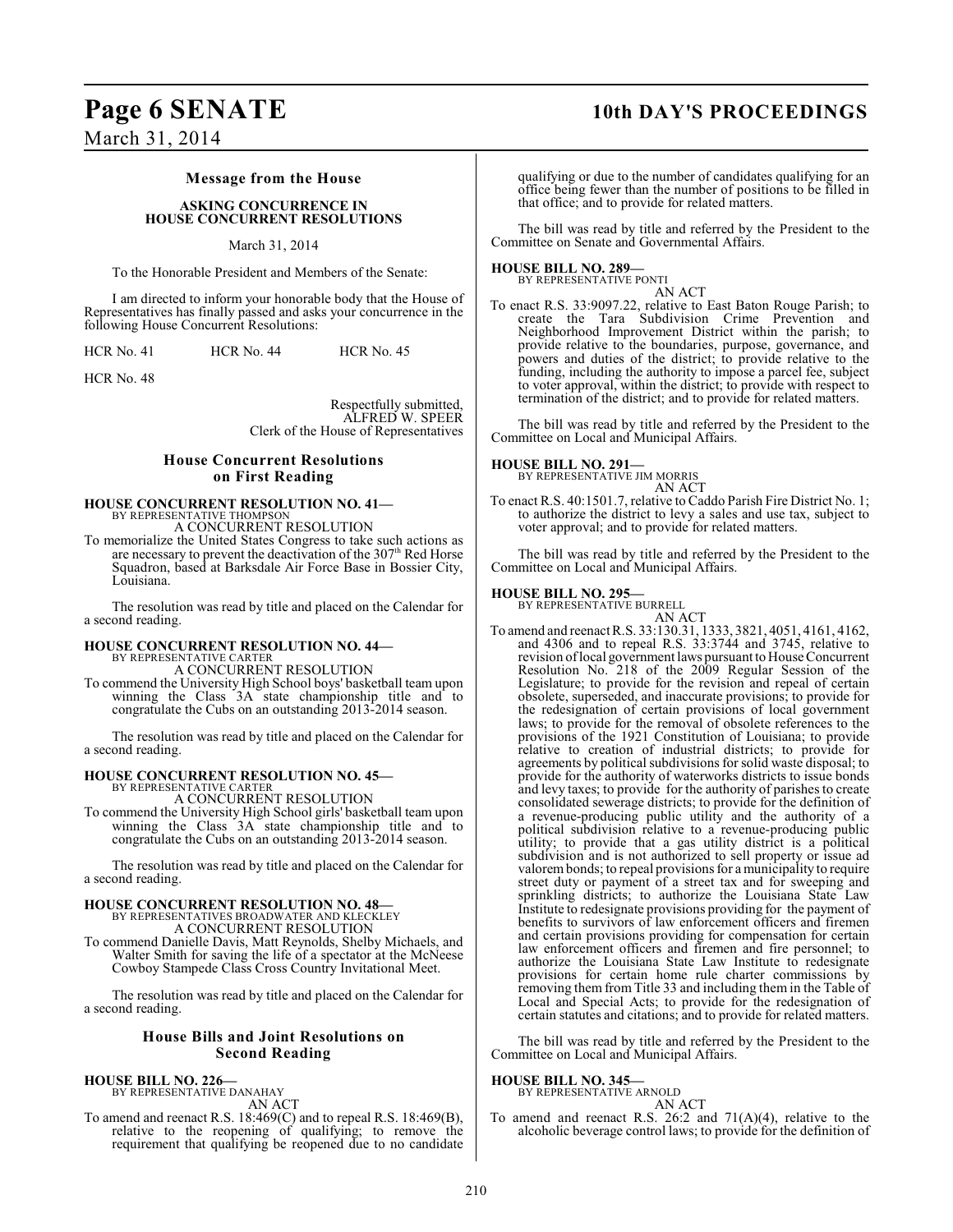## **10th DAY'S PROCEEDINGS Page 7 SENATE**

# March 31, 2014

"broker"; to provide relative to permit fees for brokers; and to provide for related matters.

The bill was read by title and referred by the President to the Committee on Judiciary B.

## **HOUSE BILL NO. 346—** BY REPRESENTATIVE ARNOLD

AN ACT

To amend and reenact R.S. 26:76(A)(2), 276(A)(2), and 912(A), relative to permits issued by the office of alcohol and tobacco control; to prohibit the transfer, assignment, or inheritance of tobacco permits by a limited liability company or other legal entities due to change of ownership or termination of business operations; to require that the permit be returned or surrendered under certain circumstances; to provide for notification requirements; to provide for time delays; and to provide for related matters.

The bill was read by title and referred by the President to the Committee on Judiciary B.

### **HOUSE BILL NO. 404—**

BY REPRESENTATIVE HENRY BURNS AN ACT

To enact R.S. 49:191(7)(a) and to repeal R.S. 49:191(5)(j), relative to the Department of Veterans Affairs, including provisions to provide for the re-creation of the Department of Veterans Affairs and the statutory entities made a part of the department by law; to provide for the effective termination date for all statutory authority for the existence of such statutory entities; and to provide for related matters.

The bill was read by title and referred by the President to the Committee on Health and Welfare.

### **HOUSE BILL NO. 445—**

BY REPRESENTATIVE NANCY LANDRY AN ACT

To amend and reenact Children's Code Article 1243(A)(1) and to repeal Children's Code Article 1243(C), relative to adoptions; to provide for who may petition for an intrafamily adoption; and to provide for related matters.

The bill was read by title and referred by the President to the Committee on Judiciary A.

### **HOUSE BILL NO. 455—** BY REPRESENTATIVE IVEY

AN ACT

To amend and reenact R.S. 33:9097.3(A),  $(C)$ , and  $(G)(1)$ , relative to the Wedgewood Civic Association District in East Baton Rouge Parish; to provide relative to the name and purpose of the district; to provide relative to the budget approval process for the district; and to provide for related matters.

The bill was read by title and referred by the President to the Committee on Local and Municipal Affairs.

### **HOUSE BILL NO. 480—**

BY REPRESENTATIVE RITCHIE AN ACT

To enact R.S. 1:58.6, relative to special days; to designate three days in July as the "Louisiana Collector Car Appreciation" weekend; to provide that these dates shall be observed annually by the state; and to provide for related matters.

The bill was read by title and referred by the President to the Committee on Judiciary B.

### **HOUSE BILL NO. 577—**

BY REPRESENTATIVE BROWN AN ACT

To enact R.S. 33:3815.5, relative to the parishes of Grant and Rapides; to provide relative to Waterworks District No. 3 of Rapides Parish; to provide relative to water services supplied by the district to the residents of the parishes of Grant and Rapides; to authorize the district to acquire a privately owned water system located in Grant Parish for the purpose of supplying such services; to require the approval of the governing authority of Grant Parish prior to the district supplying water services from the system to the residents of Grant Parish and prior to any expansion of the acquired water district located in Grant Parish by a water district located in another parish; to provide relative to existing franchise agreements between the parishes of Grant and Rapides; and to provide for related matters.

The bill was read by title and referred by the President to the Committee on Local and Municipal Affairs.

### **HOUSE BILL NO. 579—**

BY REPRESENTATIVE DANAHAY AN ACT

To enact R.S. 33:4727.2, relative to the city of Sulphur; to provide relative to planning and zoning within the city; to provide relative to the powers and duties of the city's governing authority and zoning commission; to grant the governing authority of the city the power to grant certain powers and duties to the city's zoning commission; and to provide for related matters.

The bill was read by title and referred by the President to the Committee on Local and Municipal Affairs.

**HOUSE BILL NO. 599—** BY REPRESENTATIVE ABRAMSON

AN ACT To amend and reenact Code of Civil Procedure Article 966(F)(2) and (3), relative to motions for summary judgment; to provide for documentary evidence to be filed in electronic format; to provide for time limits within which to serve certain memoranda and motions; and to provide for related matters.

The bill was read by title and referred by the President to the Committee on Judiciary A.

**HOUSE BILL NO. 607—** BY REPRESENTATIVE ABRAMSON

- AN ACT
- To amend and reenact Code of Civil Procedure Articles 1035, 1425(C), and 1462(B)(1) and to enact Code of Civil Procedure Article  $(1434(A)(3))$ , relative to the continuous revision of the Code of Civil Procedure; to provide for the delay in filing an answer in incidental actions; to provide for the identification of testifying experts in discovery; to extend the delay for the state to respond to a request for the production of documents and things; to provide for persons before whom depositions are taken; and to provide for related matters.

The bill was read by title and referred by the President to the Committee on Judiciary A.

**HOUSE BILL NO. 619—** BY REPRESENTATIVES ABRAMSON AND LORUSSO AN ACT

To amend and reenact R.S. 13:3822, 3823(A)(4) and (B), and 3824(A) and to enact R.S.13:3823(A)(5) and 3825, relative to depositions and discovery procedure; to provide for uniform foreign depositions law; to provide for assistance to tribunals and litigants in other states and jurisdictions; to provide for the Uniform Interstate Depositions and Discovery Act; to provide for definitions and procedures; and to provide for related matters.

The bill was read by title and referred by the President to the Committee on Judiciary A.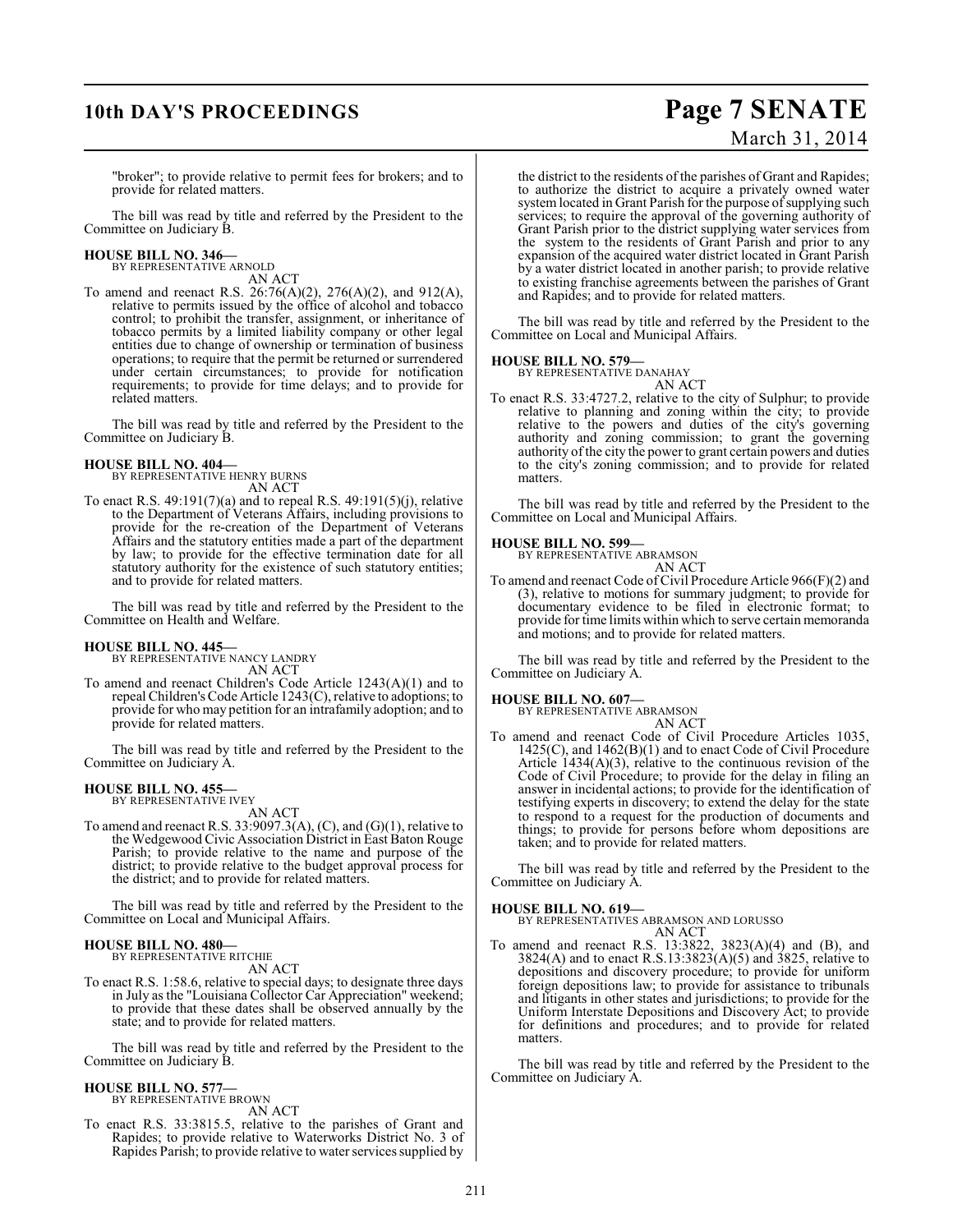### **HOUSE BILL NO. 620—**

BY REPRESENTATIVE ABRAMSON AN ACT

To amend and reenact R.S. 9:2087(B), relative to trusts; to provide relative to the delegation of certain duties of a trustee; to provide that the delegation of authority for the sale of immovable property under certain circumstances shall be considered a ministerial duty; and to provide for related matters.

The bill was read by title and referred by the President to the Committee on Judiciary A.

### **HOUSE BILL NO. 622—** BY REPRESENTATIVE ABRAMSON

AN ACT

To amend and reenact Code of Civil Procedure Article 4134(C), relative to tutorship proceedings; to provide for the effect of a certificate of mortgage; to provide that certain certificates of mortgage do no constitute a legal mortgage; and to provide for related matters.

The bill was read by title and referred by the President to the Committee on Judiciary A.

### **HOUSE BILL NO. 655—**

BY REPRESENTATIVE MACK

AN ACT To amend and reenact R.S. 32:403.4(A)(1), relative to medical evaluation reports required of persons driving a commercial motor vehicle; and to provide for related matters.

The bill was read by title and referred by the President to the Committee on Transportation, Highways and Public Works.

## **HOUSE BILL NO. 784—** BY REPRESENTATIVE WILLMOTT

AN ACT

To amend and reenact R.S. 25:1005, 1005.2, and 1005.3(A), relative to the Kenner Naval Museum Commission; to remove provisions relative to acquisition and exhibit of a specific ship by the museum; and to provide for related matters.

The bill was read by title and referred by the President to the Committee on Education.

### **House Concurrent Resolutions on Second Reading**

## **HOUSE CONCURRENT RESOLUTION NO. 40—** BY REPRESENTATIVE MILLER AND SENATOR GARY SMITH

A CONCURRENT RESOLUTION

To commend Tori Mato of Hahnville High School upon her selection as a representative of Louisiana at the Hugh O'Brian World Leadership Congress in Chicago, Illinois.

The resolution was read by title. Senator Gary Smith moved to concur in the House Concurrent Resolution.

### **ROLL CALL**

The roll was called with the following result:

### YEAS

| Mr. President | Dorsey-Colomb | <b>Nevers</b> |
|---------------|---------------|---------------|
| Adley         | Erdey         | Peacock       |
| Allain        | Gallot        | Perry         |
| Amedee        | Heitmeier     | Peterson      |
| Appel         | Johns         | Riser         |
| <b>Broome</b> | Kostelka      | Smith, G.     |
| Brown         | Long          | Smith, J.     |
| Buffington    | Martiny       | Tarver        |
| Chabert       | Mills         | Thompson      |
| Claitor       | Morrell       | Walsworth     |

## **Page 8 SENATE 10th DAY'S PROCEEDINGS**

| Cortez<br>Crowe<br>Total $-36$ | Morrish<br>Murray | Ward<br>White |
|--------------------------------|-------------------|---------------|
|                                | <b>NAYS</b>       |               |
| Total - 0                      | <b>ABSENT</b>     |               |

Donahue Guillory LaFleur Total - 3

The Chair declared the Senate concurred in the House Concurrent Resolution and ordered it returned to the House.

### **Reports of Committees**

The following reports of committees were received and read:

### **REPORT OF COMMITTEE ON**

### **EDUCATION**

Senator Conrad Appel, Chairman on behalf of the Committee on Education, submitted the following report:

### March 26, 2014

To the President and Members of the Senate:

I am directed by your Committee on Education to submit the following report:

### **SENATE BILL NO. 354—**

BY SENATOR WHITE

- A JOINT RESOLUTION
- Proposing to amend Article VIII of Section 13(D)(1) of the Constitution of Louisiana, relative to public education; to provide that, for certain effects and purposes, any public school system established by the legislature shall be regarded and treated as a parish and shall have the authority granted parishes, including minimum foundation program funding formula and the raising of certain local revenues for the support of elementary and secondary schools; and to specify an election for submission of the proposition to electors and provide a ballot proposition.

Reported with amendments.

### **SENATE BILL NO. 524—**

BY SENATORS WALSWORTH AND LAFLEUR AND<br>REPRESENTATIVES CARTER AND LEGER AN ACT

To amend and reenact R.S. 15:587.1(A)(1)(a), 36:474(A)(11), and 477(B)(1), 46:1401, 1402, 1402.1, 1403, 1404(A), 1405, 1406, 1407, 1414.1, 1415, 1417, 1418(A), 1419, 1420(A), 1421, 1422, 1423, 1427, 1428, and 1430, to enact R.S. 17:407.26 and Part X-B of Chapter 1 of Title 17 of the Louisiana Revised Statutes of 1950, to be comprised of R.S. 17:407.31 through 407.51, and to repeal R.S. 46:1414, 1426 and 1429, relative to early learning center licensing; and to provide for related matters.

Reported with amendments.

Respectfully submitted, CONRAD APPEL Chairman

### **REPORT OF COMMITTEE ON**

### **LOCAL AND MUNICIPAL AFFAIRS**

Senator Yvonne Dorsey-Colomb, Chairman on behalf of the Committee on Local and Municipal Affairs, submitted the following report: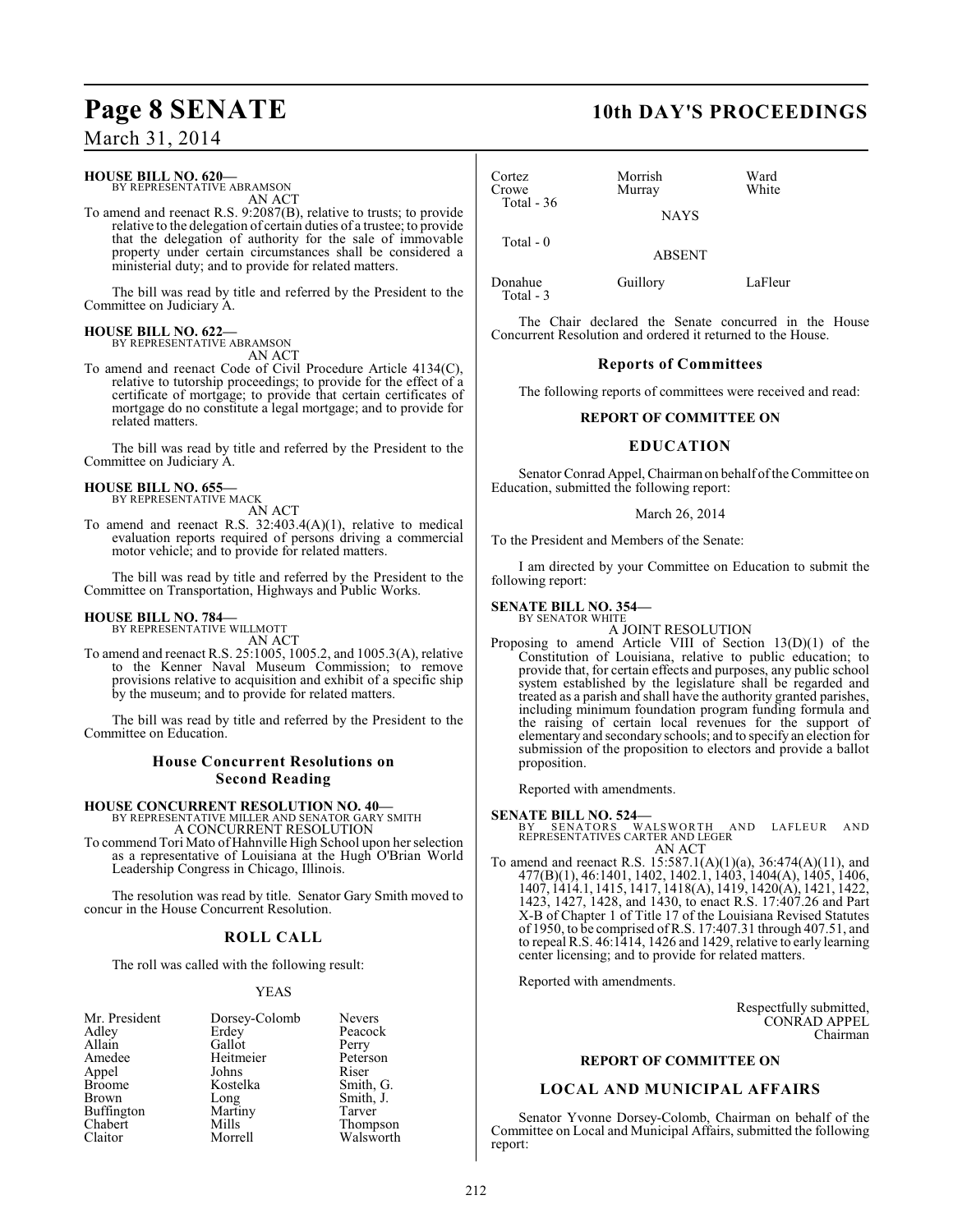## **10th DAY'S PROCEEDINGS Page 9 SENATE**

### March 26, 2014

To the President and Members of the Senate:

I am directed by your Committee on Local and Municipal Affairs to submit the following report:

### **SENATE BILL NO. 90—**

BY SENATOR DORSEY-COLOMB AN ACT

To enact Chapter 30-B of Title 33 of the Louisiana Revised Statutes of 1950, to be comprised of R.S. 33:9100.31 through 9100.33, relative to neighborhood watch volunteers; to provide for procedures relative to neighborhood watch volunteers; to provide for training; to provide for duties and responsibilities; to provide for definitions; to provide for an effective date; and to provide for related matters.

Reported with amendments.

### **SENATE BILL NO. 186—** BY SENATOR MILLS

AN ACT

To enact R.S.  $33:2476(B)(1)(d)$  and  $(C)(4)$ , relative to the city of New Iberia municipal fire and police civil service system board; to provide for membership on the board; to provide for an effective date; and to provide for related matters.

Reported favorably.

### **SENATE BILL NO. 368—** BY SENATOR MORRELL

AN ACT

To amend and reenact R.S. 33:4702(B)(2) and (3)(a), relative to city of New Orleans; to provide relative to the New Orleans Regional Business Park; to provide for the board of commissioners and their terms of office; and to provide for related matters.

Reported with amendments.

### **SENATE BILL NO. 387—** BY SENATOR LAFLEUR

AN ACT

To enact Part XVI of Chapter 2 of Title 33 of the Louisiana Revised Statutes of 1950, to be comprised of R.S. 33:1420.21, relative to special districts; to provide for powers and authority in certain instances; to provide for an effective date; and to provide for related matters.

Reported with amendments.

### **SENATE BILL NO. 549—** BY SENATOR GALLOT

AN ACT

To amend and reenact R.S. 33:1992(A)(1) and 2002(A)(3)(a), relative to minimum wages for firefighters; to provide relative to the components of a firefighter's starting salary; to provide relative to compliance with the requirements of the Fair Labor Standards Act; and to provide for related matters.

Reported with amendments.

## **SENATE BILL NO. 560—** BY SENATOR GALLOT

AN ACT

To enact R.S. 33:455, relative to mayor's courts; to establish the mayor's court of the village of Creola; to provide for the territorial jurisdiction of the court; to provide for the powers and authority of the mayor as magistrate of the court and other officers of the court; to provide relative to subject matter jurisdiction of the court; and to provide for related matters.

# March 31, 2014

Reported with amendments.

Respectfully submitted, YVONNE DORSEY-COLOMB Chairman

### **REPORT OF COMMITTEE ON**

### **NATURAL RESOURCES**

Senator Gerald Long, Chairman on behalf of the Committee on Natural Resources, submitted the following report:

March 26, 2014

To the President and Members of the Senate:

I am directed by your Committee on Natural Resources to submit the following report:

**SENATE BILL NO. 170—** BY SENATOR LONG

AN ACT

To amend and reenact R.S. 56:20, relative to the release of certain game, fowl, or fish; to provide for the liberation of pen-raised or wild animal, fowl, or fish; to provide for the release of penraised turkeys and pheasants; to allow certain persons to take escaped or released pen-raised white-tailed deer and pen-raised or nonnative exotic cervid deer; to require certain biological testing; to provide terms, conditions, and requirements; and to provide for related matters.

Reported with amendments.

**SENATE BILL NO. 344—** BY SENATOR ALLAIN

AN ACT

To enact R.S. 56:317, relative to fishing; to establish the Louisiana Catch and Cook Program within the Department of Wildlife and Fisheries; to allow restaurants to prepare certain recreational fish; to provide penalties, terms, conditions, and requirements; and to provide for related matters.

Reported favorably.

**SENATE BILL NO. 395—** BY SENATOR ALLAIN

AN ACT

To amend and reenact R.S.  $56:700.2(A)(4)$  and  $(C)(2)$  and to enact R.S. 56:700.6, relative to the Fishermen's Gear Compensation Fund; to provide a termination date for deposits from the fund; to provide an exemption for certain fees; to provide a termination date for the fund; to provide terms, conditions, and requirements; and to provide for related matters.

Reported favorably.

Respectfully submitted, GERALD LONG Chairman

### **REPORT OF COMMITTEE ON**

### **RETIREMENT**

Senator Elbert L. Guillory, Chairman on behalf of the Committee on Retirement, submitted the following report:

### March 31, 2014

To the President and Members of the Senate:

I am directed by your Committee on Retirement to submit the following report: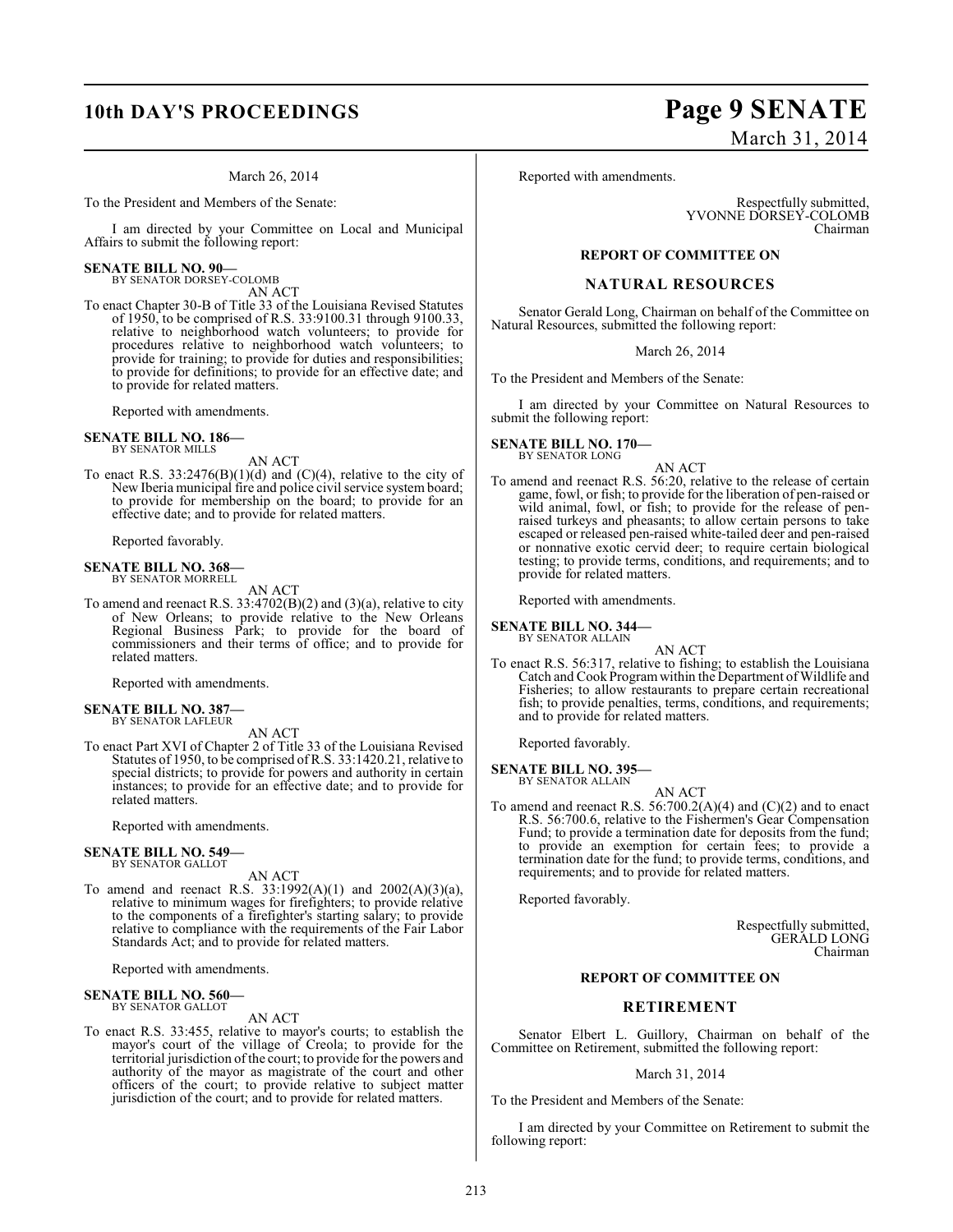## **Page 10 SENATE** 10th DAY'S PROCEEDINGS

## March 31, 2014

### **SENATE CONCURRENT RESOLUTION NO. 5—**

BY SENATOR GUILLORY A CONCURRENT RESOLUTION

To memorialize the Congress of the United States to review and consider eliminating provisions of federal law which reduce Social Security benefits for those receiving pension benefits from federal, state, or local government retirement or pension systems, plans, or funds.

Reported favorably.

## **SENATE BILL NO. 13—** BY SENATOR PEACOCK

AN ACT

To amend and reenact R.S. 11:22(B)(6) and (13), 102.1(B)(4) and  $(C)(4)$ , 102.2(B)(4) and  $(C)(4)$ , 542(A)(2)(a) and (F)(2)(a), and  $883.1(A)(2)(a)$  and  $(G)(2)(a)$ , relative to the entry age normal valuation method; to provide for utilization of the method by certain state retirement systems; to provide for effective dates; and to provide for related matters.

Reported favorably.

### **SENATE BILL NO. 26—** BY SENATOR GUILLORY

AN ACT

To enact R.S. 11:102(B)(3)(e), relative to state retirement system liabilities; to provide for funding of such liabilities through the assessment of employer contributions; to provide for determination of the assessments; to specify the method for including certain administrative expenses in that determination; to provide for an effective date; and to provide for related matters.

Reported favorably.

Respectfully submitted, ELBERT L. GUILLORY Chairman

### **REPORT OF COMMITTEE ON**

### **REVENUE AND FISCAL AFFAIRS**

Senator Neil Riser, Chairman on behalf of the Committee on Revenue and Fiscal Affairs, submitted the following report:

### March 31, 2014

To the President and Members of the Senate:

I am directed by your Committee on Revenue and Fiscal Affairs to submit the following report:

### **SENATE BILL NO. 236—** BY SENATOR GALLOT

A JOINT RESOLUTION

Proposing to amend the introductory paragraph of Article VII, Section 4(D)(4), Section 4(D)(4)(a), and the introductory paragraph of Section  $4(D)(4)(b)$  of the Constitution of Louisiana, relative to severance tax allocation and distribution; to provide for a decrease in the amount of severance tax on certain natural resources which is retained by the state; to provide with respect to the use and allocation of certain severance tax revenues; to provide for amounts to be remitted to parish governing authorities; to provide for a certain amount of revenues received from severance taxes and royalties on state lands in the Atchafalaya Basin to be deposited in the Atchafalaya Basin Conservation Fund; and to specify an election for submission of the proposition to electors and provide a ballot proposition.

Reported favorably.

### **SENATE BILL NO. 384—** BY SENATOR LAFLEUR

AN ACT

To enact R.S. 39:1438, relative to Louisiana municipal securities; to require that municipal securities of public entities comply with the continuing disclosure rules of the United States Securities and Exchange Commission; to provide definitions; to provide for recordkeeping and audit procedures associated with continuing disclosure; and to provide for related matters.

Reported favorably.

Respectfully submitted, NEIL RISER Chairman

### **REPORT OF COMMITTEE ON**

### **TRANSPORTATION, HIGHWAYS AND PUBLIC WORKS**

Senator Robert Adley, Chairman on behalf of the Committee on Transportation, Highways and Public Works, submitted the following report:

### March 26, 2014

To the President and Members of the Senate:

I am directed by your Committee on Transportation, Highways and Public Works to submit the following report:

### **SENATE BILL NO. 76—** BY SENATOR MORRISH

AN ACT

To enact Chapter 52 of Title 34 of the Louisiana Revised Statutes of 1950, to be comprised of R.S. 34:5201 through 5205, and to repeal Chapters 31 and 32 of Title 34 of the Louisiana Revised Statutes of 1950, comprised of R.S. 34:2501 through 2506 and R.S. 34:2551 through 2556, relative to port, harbor, and terminal districts; to create the Cameron Parish Port, Harbor, and Terminal District; to create the Cameron Parish Port Commission to administer such district; to provide for its members, duties, and powers, including its authority to levy taxes and to issue bonds; to terminate the East Cameron Port, Harbor, and Terminal District and the East Cameron Port Commission; to terminate the West Cameron Port, Harbor, and Terminal District and the West Cameron Port Commission; to provide for an effective date; and to provide for related matters.

Reported with amendments.

### **SENATE BILL NO. 104—** BY SENATOR ALLAIN

AN ACT To amend and reenact R.S. 38:2212.2(A) and (B), relative to public contracts; to except demolition of certain buildings and structures acquired with the right-of-way for construction or improvement of integrated coastal protection projects from certain notification and approval prerequisites; and to provide for related matters.

Reported favorably.

### **SENATE BILL NO. 105—** BY SENATOR GALLOT

AN ACT

To amend and reenact R.S.  $47:532.1(A)(7)(b)$ , relative to motorcycles; to authorize public license tag agents to administer required knowledge and skills tests to applicants for issuance of the "M" endorsement on drivers' licenses to operate motorcycles; and to provide for related matters.

Reported favorably.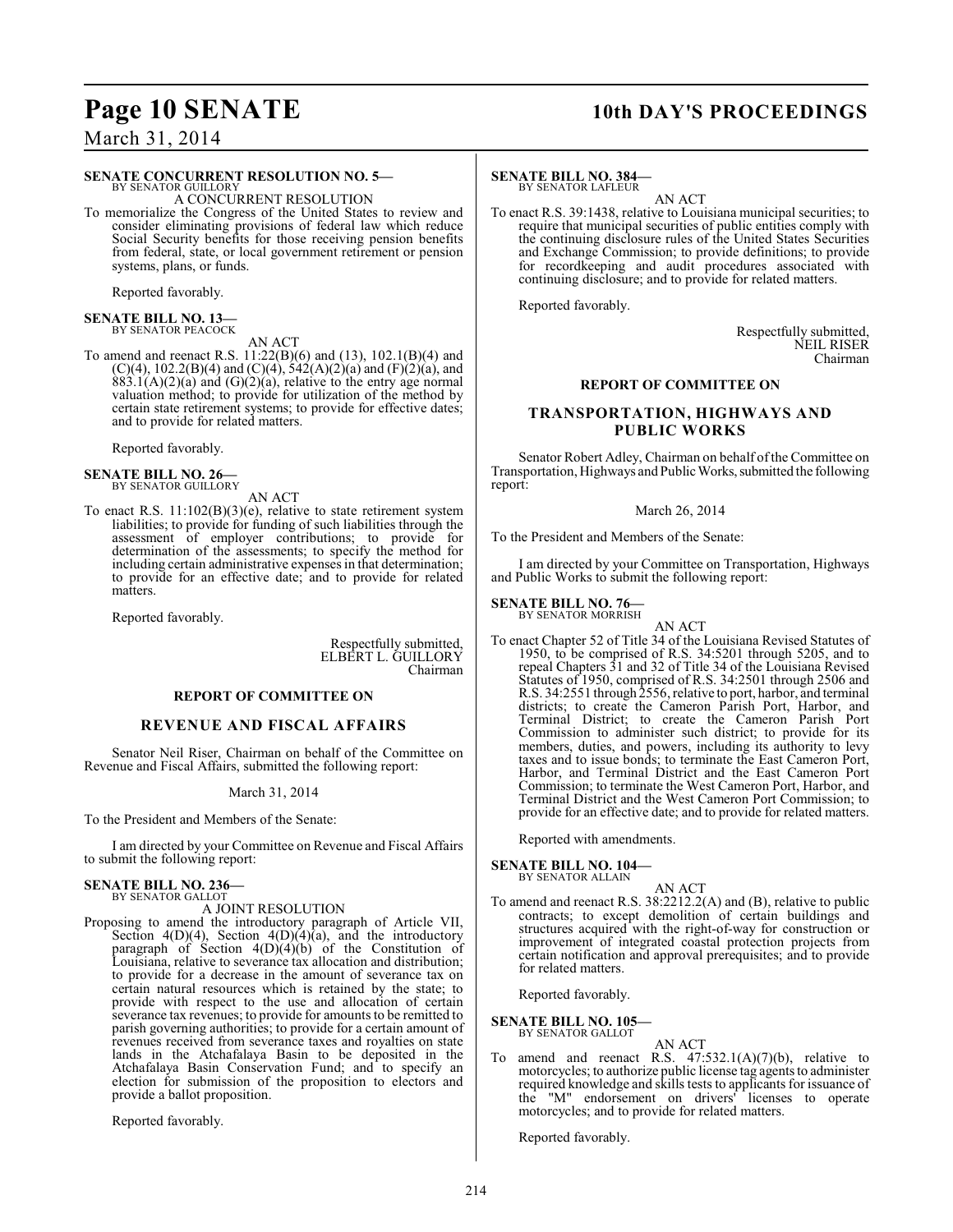### **SENATE BILL NO. 525—** BY SENATOR ADLEY

AN ACT

To enact R.S. 45:302.1, relative to the Louisiana Public Service Commission; to provide with respect to abandonment of interstate pipelines located wholly within the state; and to provide for related matters.

Reported with amendments.

## **SENATE BILL NO. 527—** BY SENATOR HEITMEIER

AN ACT To enact R.S. 48:22.1, relative to transportation; to provide requirements for "Complete Streets"; to provide for exceptions; and to provide for related matters.

Reported favorably.

Respectfully submitted, ROBERT ADLEY Chairman

### **Senate Bills and Joint Resolutions on Second Reading Reported by Committees**

**SENATE BILL NO. 263—** BY SENATOR MARTINY

AN ACT

To repeal R.S. 37:3415.21(B), relative to the Louisiana Real Estate Appraisers Board; to provide relative to the rulemaking authority of the board; to repeal certain provisions relative to to provide for related matters.

Reported by substitute by the Committee on Commerce, Consumer Protection, and International Affairs. The bill was read by title; the committee substitute bill was read.

### **SENATE BILL NO. —(Substitute of Senate Bill No. 263 by Senator Martiny)** BY SENATOR MARTINY

AN ACT

To amend and reenact R.S. 37:3415.21, relative to the Louisiana Real Estate Appraisers Board; to provide relative to the rulemaking authority of the board; to provide relative to legislative review of administrative rules proposed by the board; and to provide for related matters.

### Be it enacted by the Legislature of Louisiana:

Section 1. R.S. 37:3415.21 is hereby amended and reenacted to read as follows:

§3415.21. Rulemaking authority

A. The board may adopt any rules and regulations in accordance with the Administrative Procedure Act necessary for the enforcement of this Chapter.

B. Notwithstanding any law to the contrary, these rules shall require the affirmative approval by the House of Representatives Committee on Commerce and the Senate Committee on Commerce, Consumer Protection and International Affairs. If the board submits its proposed rules for affirmative approval and the legislature is not in session, the proposed rules shall be deemed affirmatively approved if forty-five days have elapsed from the date the proposed rules are received by the oversight committees and no hearing is held by either committee. Notwithstanding the provisions of R.S. Notwithstanding the provisions of R.S. **49:968(D)(2)(a) and R.S. 49:968(H)(2), any subcommittee hearing on a proposed rule shall be held no earlier than five days and no later than forty-five daysfollowing the day the report required by R.S. 49:968(D)(1)(b) is received by the subcommittee.**

On motion of Senator Martiny, the committee substitute bill was adopted and becomes Senate Bill No. 575 by Senator Martiny, substitute for Senate Bill No. 263 by Senator Martiny.

# **10th DAY'S PROCEEDINGS Page 11 SENATE**

March 31, 2014

**SENATE BILL NO. 575— (Substitute of Senate Bill No. 263 by Senator Martiny)**

BY SENATOR MARTINY AN ACT

To amend and reenact R.S. 37:3415.21, relative to the Louisiana Real Estate Appraisers Board; to provide relative to the rulemaking authority of the board; to provide relative to legislative review of administrative rules proposed by the board; and to provide for related matters.

The bill was read by title and placed on the Calendar for a second reading.

### **Senate Resolutions on Second Reading Reported by Committees Subject to Call**

### **Called from the Calendar**

Senator Johns asked that Senate Resolution No. 18 be called from the Calendar.

**SENATE RESOLUTION NO. 18—**<br>BY SENATORS JOHNS, BROWN, LONG, MORRISH, PETERSON AND<br>GARY SMITH

A RESOLUTION

To memorialize the Congress of the United States to reauthorize the Terrorism Risk Insurance Program.

On motion of Senator Johns the resolution was read by title and adopted.

### **Senate Concurrent Resolutions on Third Reading and Final Passage**

**SENATE CONCURRENT RESOLUTION NO. 20—** BY SENATORS HEITMEIER AND DORSEY-COLOMB A CONCURRENT RESOLUTION

To direct the Department of Health and Hospitals to submit a state plan amendment to the United States Department of Agriculture for the Special Supplemental Nutrition Program for Women, Infants, and Children, popularly known as "WIC", to provide for the use of WIC cash value vouchers at farmers' markets.

### **SENATE FLOOR AMENDMENTS**

Amendments proposed by Senator Heitmeier to Engrossed Senate Concurrent Resolution No. 20 by Senator Heitmeier

### AMENDMENT NO. 1

On page 1, delete lines 6 through 10

### AMENDMENT NO. 2

On page 1, delete line 18, and on page 2, delete lines 1 through 3

On motion of Senator Heitmeier, the amendments were adopted.

The concurrent resolution was read by title. Senator Heitmeier moved to adopt the amended Senate Concurrent Resolution.

### **ROLL CALL**

The roll was called with the following result:

### YEAS

| Mr. President | Erdey     | Peacock   |
|---------------|-----------|-----------|
| Adley         | Gallot    | Perry     |
| Allain        | Guillory  | Peterson  |
| Amedee        | Heitmeier | Riser     |
| Appel         | Johns     | Smith, G. |
| <b>Broome</b> | Kostelka  | Smith, J. |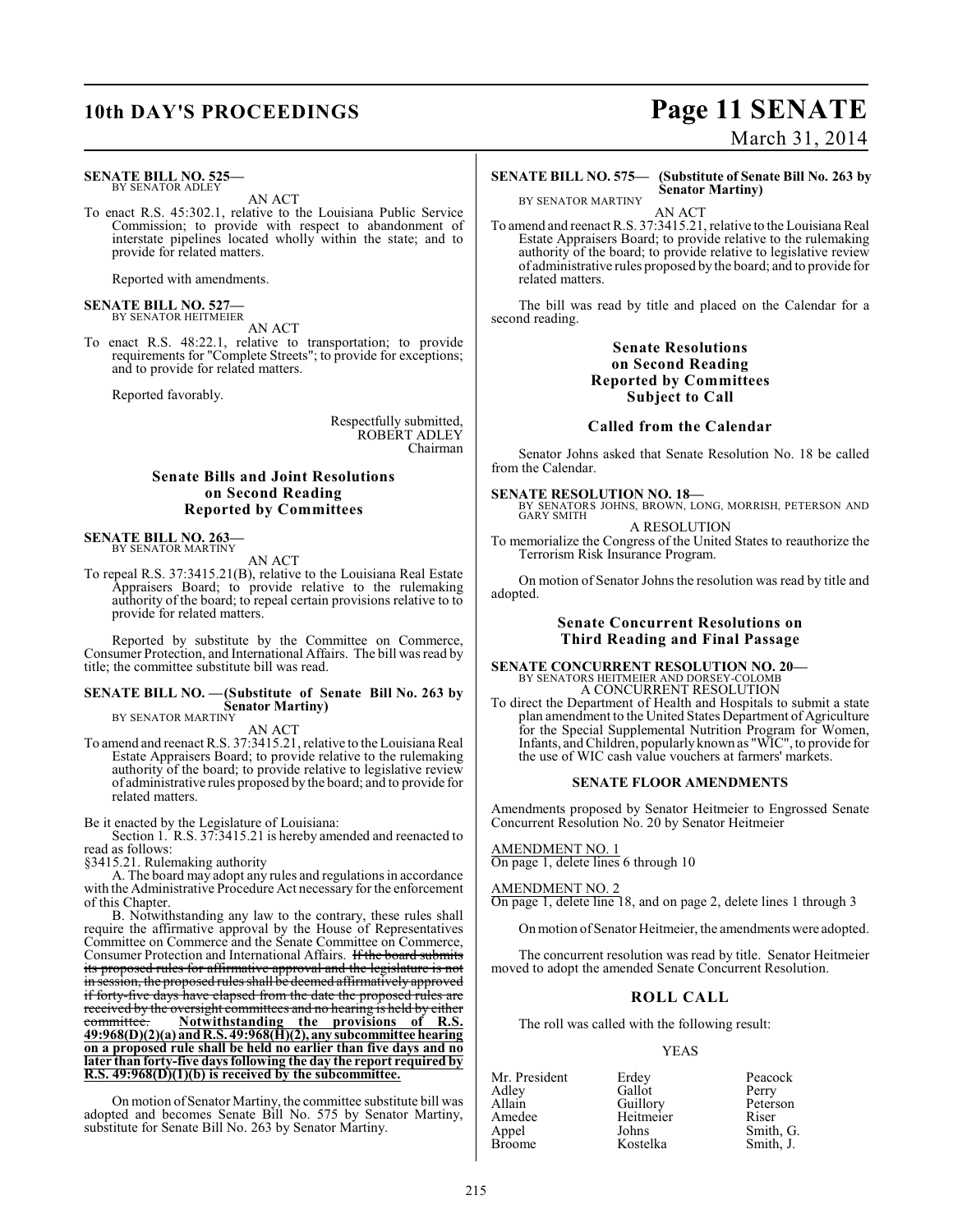Brown Long Tarver<br>
Buffington Martiny Thompson Buffington Martin<br>Chabert Mills Chabert Mills Walsworth<br>
Claitor Morrell Ward Claitor Morrell Ward<br>Cortez Morrish White Cortez Morrish<br>Crowe Murray Dorsey-Colomb Total - 37

Murray<br>Nevers

NAYS

Total - 0

### ABSENT

Donahue LaFleur Total - 2

The Chair declared the Senate adopted the amended Senate Concurrent Resolution and ordered it reengrossed and sent to the House.

### **SENATE CONCURRENT RESOLUTION NO. 21—** BY SENATOR HEITMEIER

A CONCURRENT RESOLUTION

To create and provide with respect to a joint legislative committee to study and make recommendations with respect to obesity in the state of Louisiana.

The concurrent resolution was read by title. Senator Heitmeier moved to adopt the Senate Concurrent Resolution.

### **ROLL CALL**

The roll was called with the following result:

### YEAS

| Mr. President<br>Adley<br>Allain<br>Amedee<br>Appel<br><b>Broome</b><br>Brown<br>Buffington<br>Chabert<br>Claitor<br>Cortez<br>Crowe<br>Total $-36$ | Dorsey-Colomb<br>Erdev<br>Gallot<br>Guillory<br>Heitmeier<br>Johns<br>Long<br>Martiny<br>Mills<br>Morrell<br>Morrish<br>Murray<br><b>NAYS</b> | <b>Nevers</b><br>Peacock<br>Perry<br>Peterson<br>Riser<br>Smith, G.<br>Smith, J.<br>Tarver<br>Thompson<br>Walsworth<br>Ward<br>White |
|-----------------------------------------------------------------------------------------------------------------------------------------------------|-----------------------------------------------------------------------------------------------------------------------------------------------|--------------------------------------------------------------------------------------------------------------------------------------|
| Total $-0$                                                                                                                                          | <b>ABSENT</b>                                                                                                                                 |                                                                                                                                      |
| Donahue                                                                                                                                             | Kostelka                                                                                                                                      | LaFleur                                                                                                                              |

Total - 3

The Chair declared the Senate adopted the Senate Concurrent Resolution and ordered it sent to the House.

### **Senate Bills and Joint Resolutions on Third Reading and Final Passage**

### **SENATE BILL NO. 14—** BY SENATOR GUILLORY

AN ACT

To amend and reenact R.S.  $11:102(B)(3)(d)(vi)$ , relative to the liabilities of the Louisiana School Employees' Retirement System; to provide for payment of such liabilities; to provide for employer contributions; to provide for an effective date; and to provide for related matters.

## **Page 12 SENATE 10th DAY'S PROCEEDINGS**

### **Floor Amendments**

Senator Guillory proposed the following amendments.

### **SENATE FLOOR AMENDMENTS**

Amendments proposed by Senator Guillory to Reengrossed Senate Bill No. 14 by Senator Guillory

AMENDMENT NO. 1 On page 2, line 24, after "operative if" delete "and when"

On motion of Senator Guillory, the amendments were adopted.

The bill was read by title. Senator Guillory moved the final passage of the amended bill.

### **ROLL CALL**

The roll was called with the following result:

### YEAS

| Mr. President | Erdey       | <b>Nevers</b> |
|---------------|-------------|---------------|
| Adley         | Gallot      | Peacock       |
| Allain        | Guillory    | Perry         |
| Amedee        | Heitmeier   | Peterson      |
| Appel         | Johns       | Riser         |
|               | Kostelka    |               |
| <b>Broome</b> |             | Smith, G.     |
| Brown         | LaFleur     | Smith, J.     |
| Buffington    | Long        | Tarver        |
| Chabert       | Martiny     | Thompson      |
| Claitor       | Mills       | Walswort      |
| Cortez        | Morrell     | Ward          |
| Crowe         | Morrish     | White         |
| Dorsey-Colomb | Murray      |               |
| Total - 38    |             |               |
|               | <b>NAYS</b> |               |
| Total - 0     |             |               |
|               | ADCDATT     |               |

ABSENT

Donahue Total - 1

The Chair declared the amended bill was passed, ordered rereengrossed and sent to the House. Senator Guillory moved to reconsider the vote by which the bill was passed and laid the motion on the table.

### **SENATE BILL NO. 31—** BY SENATOR BROWN

AN ACT

To amend and reenact R.S. 17:4024, relative to the Student Scholarships for Educational Excellence Program; to require the Department of Education to report annually certain information regarding the program to state legislators; and to provide for related matters.

On motion of Senator Brown, the bill was read by title and returned to the Calendar, subject to call.

### **SENATE BILL NO. 141—** BY SENATOR LONG

AN ACT

To amend and reenact R.S. 30:961(E), relative to cooperative endeavor agreements for the withdrawal of surface water; to extend the time frame within which opportunities for cooperative endeavor agreements for such withdrawal may be entered into; to provide terms, conditions, and requirements; and to provide for related matters.

The bill was read by title. Senator Long moved the final passage of the bill.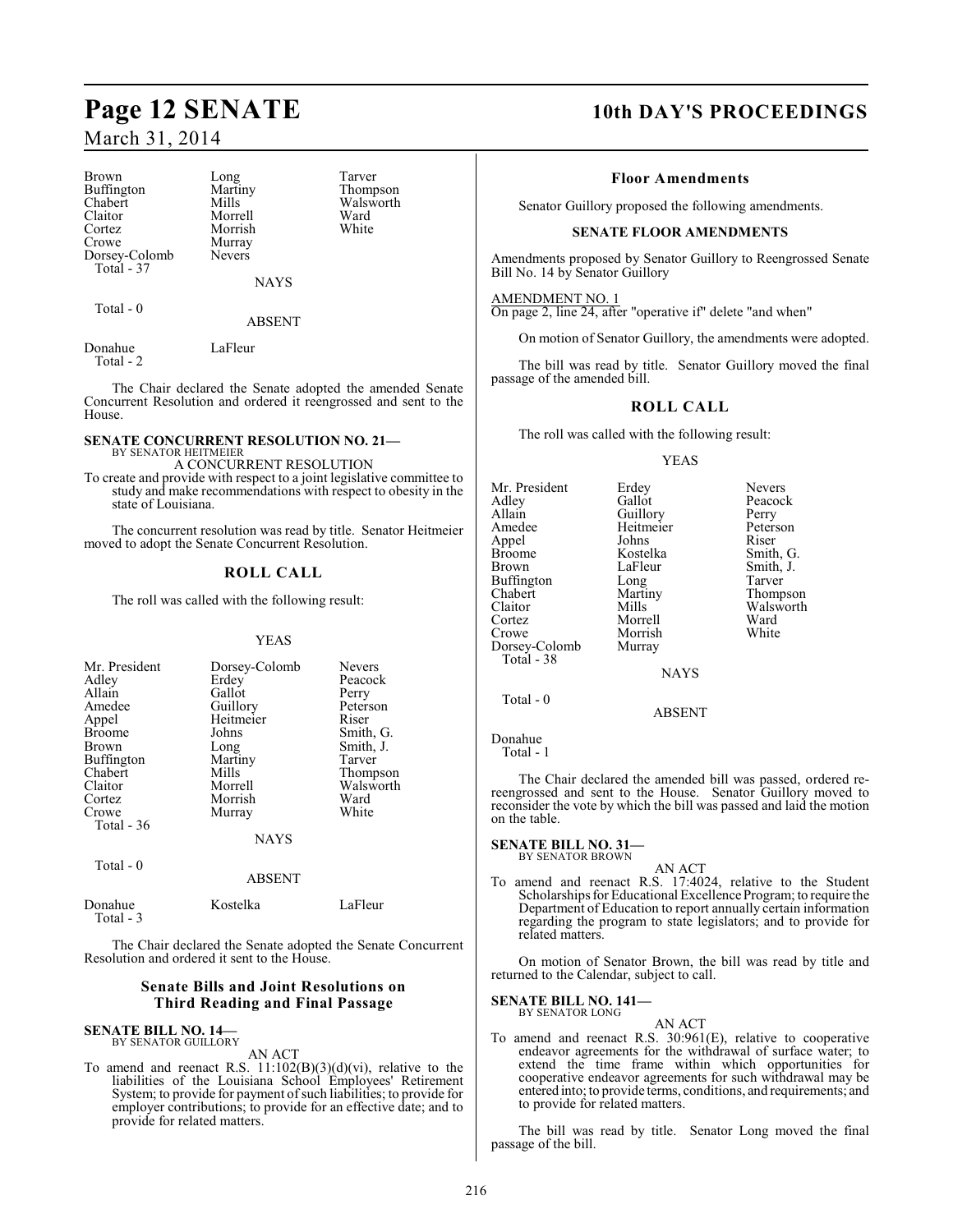## **10th DAY'S PROCEEDINGS Page 13 SENATE** March 31, 2014

### **ROLL CALL**

The roll was called with the following result:

### YEAS

| Mr. President<br>Adley<br>Allain<br>Amedee<br>Appel<br><b>Broome</b><br><b>Brown</b><br>Buffington<br>Chabert<br>Claitor<br>Cortez<br>Crowe<br>Dorsey-Colomb<br>Total - 37 | Erdey<br>Gallot<br>Guillory<br>Heitmeier<br>Johns<br>LaFleur<br>Long<br>Martiny<br>Mills<br>Morrell<br>Morrish<br>Murray<br><b>Nevers</b> | Peacock<br>Perry<br>Peterson<br>Riser<br>Smith, G.<br>Smith, J.<br>Tarver<br>Thompson<br>Walsworth<br>Ward<br>White |
|----------------------------------------------------------------------------------------------------------------------------------------------------------------------------|-------------------------------------------------------------------------------------------------------------------------------------------|---------------------------------------------------------------------------------------------------------------------|
|                                                                                                                                                                            | <b>NAYS</b>                                                                                                                               |                                                                                                                     |
|                                                                                                                                                                            |                                                                                                                                           |                                                                                                                     |

Total - 0

ABSENT

Donahue Kostelka Total - 2

The Chair declared the bill was passed and ordered it sent to the House. Senator Long moved to reconsider the vote by which the bill was passed and laid the motion on the table.

### **SENATE BILL NO. 315—** BY SENATOR DONAHUE

AN ACT

To enact R.S. 39:196(C) and 1554(J), relative to procurement; to provide relative to group purchasing and cooperative purchasing provisions by certain public postsecondary education institutions; to provide for an effective date; and to provide for related matters.

On motion of Senator Murray, the bill was read by title and returned to the Calendar, subject to call.

### **SENATE BILL NO. 481—** BY SENATOR DONAHUE

AN ACT

To amend and reenact R.S. 36:4(B)(1)(e), Subpart C of Chapter 1 of Subtitle I of Title 39 of the Louisiana Revised Statutes of 1950, to be comprised of R.S. 39:15.1, 15.2, 15.3, and Part V-A of Chapter 1 of Subtitle I of Title 39 of the Louisiana Revised Statutes of 1950, to be comprised ofR.S. 39:196, 197, 198, 199, and 200, all relative to technology and technology procurement; to provide for the structure of the executive branch of state government; to change the office of information technology to the office of technology services; to provide for the state chief information officer to replace the chief information officer; to grant authority over procurement for information technology systems and services to the state chief information officer; to provide for additional duties and responsibilities of the office of technology services relative to operations, procurement, and customer service charges; to place the office of telecommunications management under the state chief information officer; to provide authority for centralized information technology procurement under the office of technology services and the state chief information officer; to provide for an effective date; and to provide for related matters.

On motion of Senator Murray, the bill was read by title and returned to the Calendar, subject to call.

### **SENATE BILL NO. 528—**

BY SENATOR CROWE

AN ACT To amend and reenact R.S. 34:3493(A)(1), 3495(A), (C), (D), (F), and (G) and to enact R.S. 34:3499.1, relative to the Louisiana International Deep Water Gulf Transfer Terminal Authority; to provide for jurisdiction; to provide for changes in the coordinates; to provide for an executive board; to provide for the legislative auditor; to provide for contracting parties; to provide for financial compliance; and to provide for related matters.

On motion of Senator Murray, the bill was read by title and returned to the Calendar, subject to call.

### **SENATE BILL NO. 38—**

BY SENATOR MORRISH

AN ACT To amend and reenact R.S. 13:783(D)(7), relative to expenses of the clerks of court; to authorize an automobile expense allowance for the clerks of district court for certain parishes; to include the clerks of district court for certain additional parishes within such authorization; and to provide for related matters.

### **Floor Amendments**

Senator Morrish proposed the following amendments.

### **SENATE FLOOR AMENDMENTS**

Amendments proposed by Senator Morrish to Engrossed Senate Bill No. 38 by Senator Morrish

### AMENDMENT NO. 1

On page 1, line 17, after "Red River Parish," insert "**St. Bernard** Parish.

On motion of Senator Morrish, the amendments were adopted.

The bill was read by title. Senator Morrish moved the final passage of the amended bill.

### **ROLL CALL**

The roll was called with the following result:

### YEAS

| Mr. President | Erdey     | <b>Nevers</b> |
|---------------|-----------|---------------|
| Adley         | Gallot    | Peacock       |
| Allain        | Guillory  | Perry         |
| Amedee        | Heitmeier | Peterson      |
| Appel         | Johns     | Riser         |
| <b>Broome</b> | Kostelka  | Smith, G.     |
| Brown         | LaFleur   | Smith, J.     |
| Buffington    | Long      | Tarver        |
| Chabert       | Martiny   | Thompso:      |
| Claitor       | Mills     | Walswort      |
| Cortez        | Morrell   | Ward          |
| Crowe         | Morrish   | White         |
| Dorsey-Colomb | Murray    |               |
| Total - 38    |           |               |
|               | NAYS      |               |
|               |           |               |

ABSENT

Total - 0

Donahue Total - 1

The Chair declared the amended bill was passed, ordered reengrossed and sent to the House. Senator Morrish moved to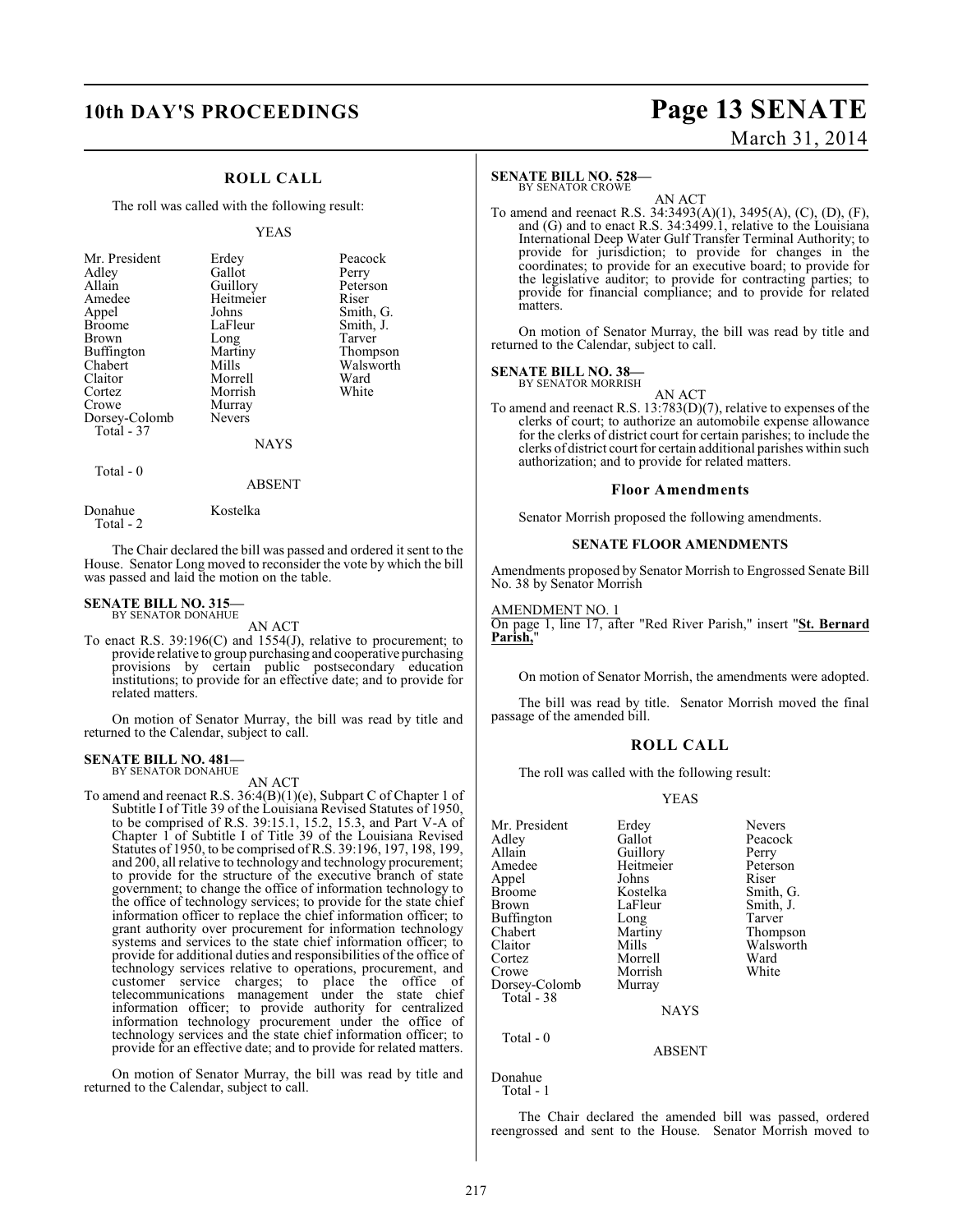reconsider the vote by which the bill was passed and laid the motion on the table.

### **SENATE BILL NO. 55—**

BY SENATORS KOSTELKA AND DORSEY-COLOMB AN ACT

To enact R.S. 14:2(B)(45) and 32.1(C), relative to crimes of violence; to add vehicular homicide to the list of crimes of violence; to provide relative to penalties for vehicular homicide; and to provide for related matters.

The bill was read by title. Senator Kostelka moved the final passage of the amended bill.

### **ROLL CALL**

The roll was called with the following result:

### YEAS

| Mr. President<br>Adley<br>Allain<br>Amedee<br>Appel<br><b>Broome</b><br><b>Brown</b><br>Buffington<br>Chabert<br>Claitor<br>Cortez<br>Crowe | Dorsey-Colomb<br>Erdey<br>Gallot<br>Guillory<br>Heitmeier<br>Johns<br>Kostelka<br>LaFleur<br>Long<br>Martiny<br>Mills<br>Morrell | Murray<br><b>Nevers</b><br>Peacock<br>Perry<br>Peterson<br>Riser<br>Smith, G.<br>Smith, J.<br>Tarver<br>Thompson<br>Walsworth<br>Ward |
|---------------------------------------------------------------------------------------------------------------------------------------------|----------------------------------------------------------------------------------------------------------------------------------|---------------------------------------------------------------------------------------------------------------------------------------|
| Donahue<br>Total - 39                                                                                                                       | Morrish                                                                                                                          | White                                                                                                                                 |
|                                                                                                                                             | <b>NAYS</b>                                                                                                                      |                                                                                                                                       |
| Total - 0                                                                                                                                   | ABSENT                                                                                                                           |                                                                                                                                       |

Total - 0

The Chair declared the bill was passed and ordered it sent to the House. Senator Kostelka moved to reconsider the vote by which the bill was passed and laid the motion on the table.

### **SENATE BILL NO. 75—**

BY SENATORS MORRELL, BUFFINGTON AND PEACOCK AN ACT

To enact R.S. 40:4.15, relative to public water systems; to provide with respect to certain disinfectant levels; to provide for an annual report; and to provide for related matters.

### **Floor Amendments**

Senator Walsworth proposed the following amendments.

### **SENATE FLOOR AMENDMENTS**

Amendments proposed by Senator Walsworth to Engrossed Senate Bill No. 75 by Senator Morrell

AMENDMENT NO. 1 On page 1, line 3, after "levels;" insert "to provide for exemptions;"

AMENDMENT NO. 2

On page 1, after line 17, insert:

"**C. An industrial user or consumer that owns, operates, and maintains a water system dedicated to the exclusive use of its operations shall be exempt from any requirement to maintain a minimum disinfectant level of free or total chlorine in its water system.**"

On motion of Senator Walsworth, the amendments were adopted.

## **Page 14 SENATE 10th DAY'S PROCEEDINGS**

### **Floor Amendments**

Senator Cortez proposed the following amendments.

### **SENATE FLOOR AMENDMENTS**

Amendments proposed by Senator Cortez to Engrossed Senate Bill No. 75 by Senator Morrell

AMENDMENT NO. 1

On page 1, line 13, after "**distribution.**" insert "**This Section shall apply to any water system that provides water for residential consumption and use.**"

On motion of Senator Cortez, the amendments were adopted.

The bill was read by title. Senator Morrell moved the final passage of the amended bill.

### **ROLL CALL**

The roll was called with the following result:

### YEAS

| Mr. President<br>Adley<br>Allain<br>Amedee<br>Appel<br>Broome<br>Brown<br>Buffington<br>Chabert<br>Claitor<br>Cortez | Dorsey-Colomb<br>Erdey<br>Gallot<br>Guillory<br>Heitmeier<br>Johns<br>Kostelka<br>LaFleur<br>Long<br>Martiny<br>Mills | Murray<br><b>Nevers</b><br>Peacock<br>Perry<br>Peterson<br>Riser<br>Smith, G.<br>Smith, J.<br>Tarver<br>Thompson<br>Walsworth |
|----------------------------------------------------------------------------------------------------------------------|-----------------------------------------------------------------------------------------------------------------------|-------------------------------------------------------------------------------------------------------------------------------|
|                                                                                                                      |                                                                                                                       |                                                                                                                               |
|                                                                                                                      |                                                                                                                       |                                                                                                                               |
|                                                                                                                      |                                                                                                                       |                                                                                                                               |
|                                                                                                                      |                                                                                                                       |                                                                                                                               |
| Crowe                                                                                                                | Morrell                                                                                                               | Ward                                                                                                                          |
| Donahue                                                                                                              | Morrish                                                                                                               | White                                                                                                                         |
| Total - 39                                                                                                           |                                                                                                                       |                                                                                                                               |
|                                                                                                                      | <b>NAYS</b>                                                                                                           |                                                                                                                               |
|                                                                                                                      |                                                                                                                       |                                                                                                                               |

### ABSENT

Total - 0

Total - 0

The Chair declared the amended bill was passed, ordered reengrossed and sent to the House. Senator Morrell moved to reconsider the vote by which the bill was passed and laid the motion on the table.

### **SENATE BILL NO. 130—** BY SENATOR MORRELL

AN ACT To amend and reenact R.S. 27:416(C), relative to video poker; to provide relative to fuel sale requirements at qualified truck stops; and to provide for related matters.

### **Floor Amendments**

Senator Martiny sent up floor amendments.

### **SENATE FLOOR AMENDMENTS**

Amendments proposed by Senator Martiny on behalf of the Legislative Bureau to Engrossed Senate Bill No. 130 by Senator Morrell

AMENDMENT NO. 1 On page 2, line 2, following "**not**" and before "**limited**" delete "**be**"

AMENDMENT NO. 2 On page 2, line 3, following "**ethanol,**" and before "**propane**" change "**or**" to "**and**"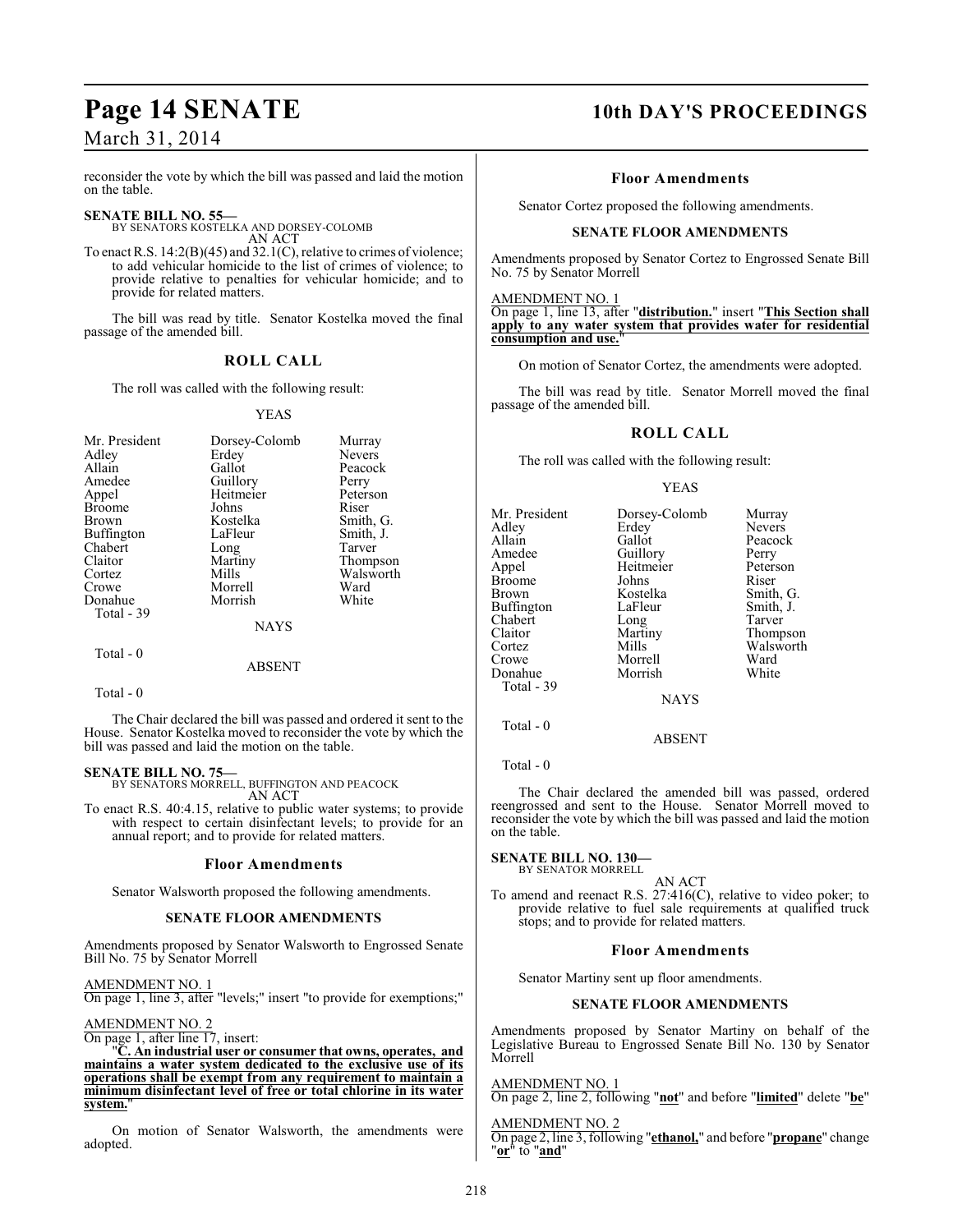On motion of Senator Martiny, the amendments were adopted.

The bill was read by title. Senator Morrell moved the final passage of the amended bill.

### **ROLL CALL**

The roll was called with the following result:

### YEAS

| Adley<br>Amedee<br>Brown<br><b>Buffington</b><br>Chabert<br>Dorsey-Colomb<br>Total - 18 | Gallot<br>Johns<br>Martiny<br>Mills<br>Morrell<br>Morrish<br><b>NAYS</b>        | Murray<br>Peterson<br>Smith, G.<br>Smith, J.<br>Tarver<br>White |
|-----------------------------------------------------------------------------------------|---------------------------------------------------------------------------------|-----------------------------------------------------------------|
| Mr. President<br>Allain<br>Appel<br><b>Broome</b><br>Claitor<br>Cortez<br>Total - 18    | Crowe<br>Donahue<br>Erdey<br>Guillory<br>Heitmeier<br>Kostelka<br><b>ABSENT</b> | Long<br>Peacock<br>Perry<br>Riser<br>Thompson<br>Walsworth      |
| LaFleur                                                                                 | Nevers                                                                          | Ward                                                            |

Total - 3

The Chair declared the amended bill failed to pass.

### **Notice of Reconsideration**

Senator Morrell moved to reconsider on the next Legislative Day the vote by which the amended bill failed to pass.

## **SENATE BILL NO. 147—** BY SENATOR DORSEY-COLOMB

AN ACT

To amend and reenact R.S. 15:570(E)(1), relative to executions of death sentences; to provide relative to the notice of an execution required to be given to a victim's family; to require a victim's family to register with the Crime Victims Services Bureau in order to obtain notice of the date and time of the offender's execution; and to provide for related matters.

The bill was read by title. Senator Dorsey-Colomb moved the final passage of the bill.

### **ROLL CALL**

The roll was called with the following result:

### YEAS

| Mr. President | Dorsey-Colomb | Murray        |
|---------------|---------------|---------------|
| Adley         | Erdey         | <b>Nevers</b> |
| Allain        | Gallot        | Peacock       |
| Amedee        | Guillory      | Perry         |
| Appel         | Heitmeier     | Peterson      |
| <b>Broome</b> | Johns         | Riser         |
| <b>Brown</b>  | LaFleur       | Smith, G.     |
| Buffington    | Long          | Smith, J.     |
| Chabert       | Martiny       | Tarver        |
| Claitor       | Mills         | Thompson      |
| Cortez        | Morrell       | Walsworth     |
| Crowe         | Morrish       | White         |
| Total - 36    |               |               |

## **10th DAY'S PROCEEDINGS Page 15 SENATE** March 31, 2014

**NAYS** 

### Total - 0 ABSENT

Donahue Kostelka Ward

Total - 3

The Chair declared the bill was passed and ordered it sent to the House. Senator Dorsey-Colomb moved to reconsider the vote by which the bill was passed and laid the motion on the table.

## **SENATE BILL NO. 168—**<br>BY SENATOR WALSWORTH

AN ACT

To enact R.S.  $15:146(A)(5)$ , relative to the Louisiana Public Defender Board; to provide requirements for the membership of the board; to provide for transition; and to provide for related matters.

The bill was read by title. Senator Walsworth moved the final passage of the bill.

### **ROLL CALL**

The roll was called with the following result:

### YEAS

| Mr. President     | Dorsey-Colomb | <b>Nevers</b> |
|-------------------|---------------|---------------|
| Adley             | Erdey         | Peacock       |
| Allain            | Gallot        | Perry         |
| Amedee            | Guillory      | Peterson      |
| Appel             | Heitmeier     | Riser         |
| <b>Broome</b>     | Johns         | Smith, G.     |
| Brown             | Kostelka      | Smith, J.     |
| <b>Buffington</b> | Long          | Tarver        |
| Chabert           | Martiny       | Thompson      |
| Claitor           | Mills         | Walsworth     |
| Cortez            | Morrell       | Ward          |
| Crowe             | Morrish       | White         |
| Donahue           | Murray        |               |
| Total - 38        |               |               |
|                   | <b>NAYS</b>   |               |
|                   |               |               |

ABSENT

LaFleur

Total - 0

Total - 1

The Chair declared the bill was passed and ordered it sent to the House. Senator Walsworth moved to reconsider the vote by which the bill was passed and laid the motion on the table.

**SENATE BILL NO. 178—** BY SENATORS MORRISH, BROWN, JOHNS, LONG, PETERSON AND GARY SMITH AN ACT

To enact Subpart J-1 of Part I of Chapter 2 of Title 22 of the Louisiana Revised Statutes of 1950, to be comprised of R.S.22:318, relative to health care sharingministries; to provide for the definition of a health care sharing ministry; to provide with respect to required disclaimers; to provide for the exemption from provisions of the state insurance laws; and to provide for related matters.

The bill was read by title. Senator Morrish moved the final passage of the bill.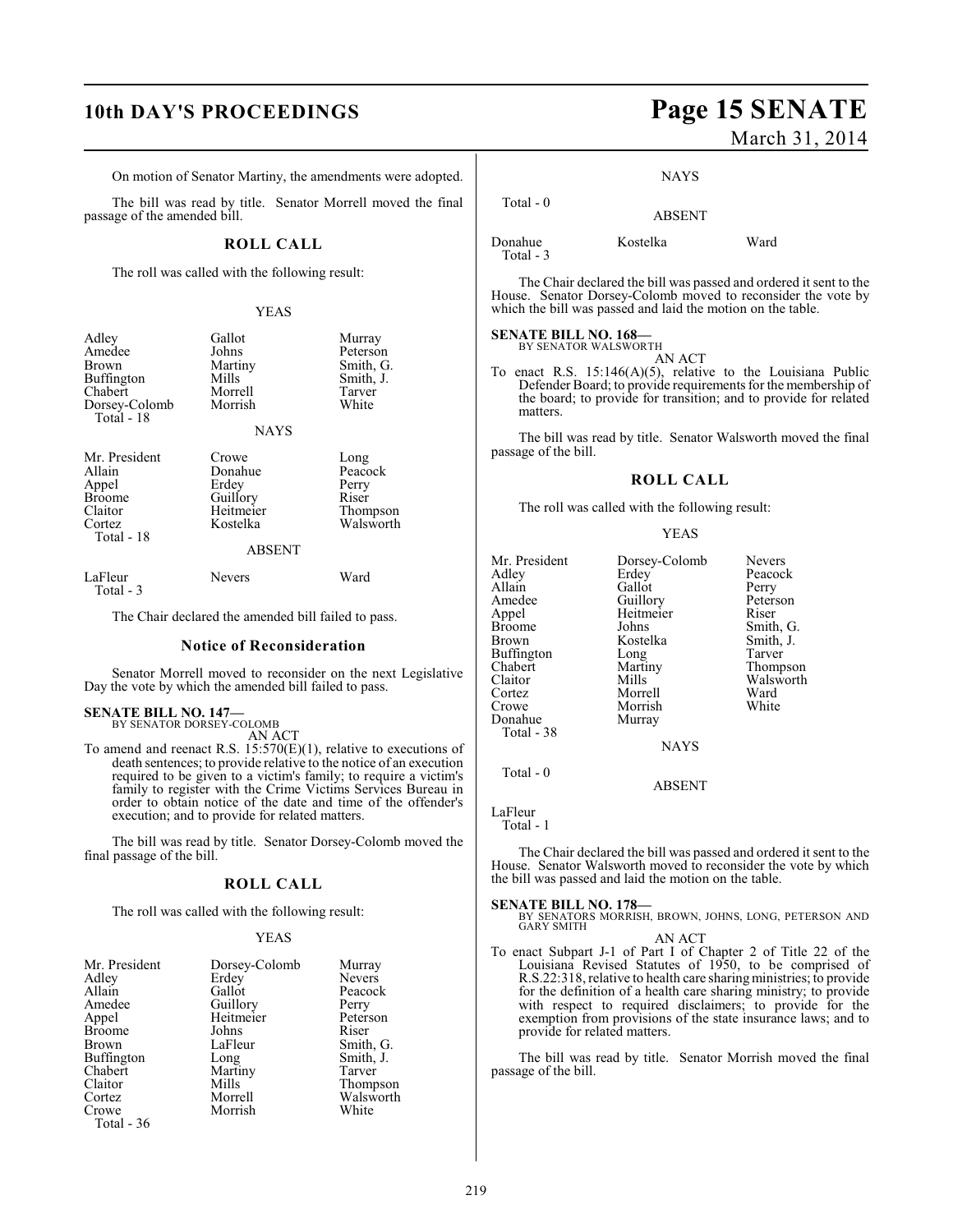## **Page 16 SENATE 10th DAY'S PROCEEDINGS** March 31, 2014

### **ROLL CALL**

The roll was called with the following result:

### YEAS

| Mr. President | Dorsey-Colomb | <b>Nevers</b> |
|---------------|---------------|---------------|
| Adley         | Erdey         | Peacock       |
| Allain        | Gallot        | Perry         |
| Amedee        | Guillory      | Peterson      |
| Appel         | Heitmeier     | Riser         |
| <b>Broome</b> | Johns         | Smith, G.     |
| Brown         | LaFleur       | Smith, J.     |
| Buffington    | Long          | Tarver        |
| Chabert       | Martiny       | Thompson      |
| Claitor       | Mills         | Walsworth     |
| Cortez        | Morrell       | Ward          |
| Crowe         | Morrish       | White         |
| Donahue       | Murray        |               |
| Total - 38    |               |               |
|               | NAYS          |               |

ABSENT

Kostelka Total - 1

Total - 0

The Chair declared the bill was passed and ordered it sent to the House. Senator Morrish moved to reconsider the vote by which the bill was passed and laid the motion on the table.

**SENATE BILL NO. 203—** BY SENATOR MORRELL AND REPRESENTATIVE CONNICK AN ACT

To enact R.S.  $13:5401(C)(5)$  and  $(6)$ , relative to reentry courts; to authorize the creation of a reentry division of the Fifteenth Judicial District Court and the Twenty-Fourth Judicial District Court; and to provide for related matters.

The bill was read by title. Senator Morrell moved the final passage of the bill.

### **ROLL CALL**

The roll was called with the following result:

### YEAS

| Mr. President     | Erdey         | <b>Nevers</b> |
|-------------------|---------------|---------------|
| Allain            | Gallot        | Peacock       |
| Amedee            | Guillory      | Perry         |
| Appel             | Heitmeier     | Peterson      |
| <b>Broome</b>     | Johns         | Riser         |
| Brown             | Kostelka      | Smith, G.     |
| <b>Buffington</b> | Long          | Smith, J.     |
| Chabert           | Martiny       | Tarver        |
| Claitor           | Mills         | Thompson      |
| Cortez            | Morrell       | Walsworth     |
| Crowe             | Morrish       | Ward          |
| Dorsey-Colomb     | Murray        | White         |
| Total $-36$       |               |               |
|                   | <b>NAYS</b>   |               |
| Total - 0         |               |               |
|                   | <b>ABSENT</b> |               |
| Adley             | Donahue       | LaFleur       |

 $Total - 3$ 

The Chair declared the bill was passed and ordered it sent to the House. Senator Morrell moved to reconsider the vote by which the bill was passed and laid the motion on the table.

**SENATE BILL NO. 204—** BY SENATOR MORRELL

AN ACT

To amend and reenact R.S. 26:351(2)(a) and (4) and to enact R.S. 26:351(9), relative to the size of containers for beverages of high alcoholic content; to require certain container sizes for certain alcoholic beverages sold or shipped in the state; to provide relative to the number of containers in each shipping case or container; to exempt certain products; and to provide for related matters.

The bill was read by title. Senator Morrell moved the final passage of the bill.

### **ROLL CALL**

The roll was called with the following result:

### YEAS

| Mr. President | Gallot        | Peacock   |
|---------------|---------------|-----------|
| Allain        | Guillory      | Perry     |
| Amedee        | Heitmeier     | Peterson  |
| Appel         | Johns         | Riser     |
| Broome        | Kostelka      | Smith, G. |
| Brown         | LaFleur       | Smith, J. |
| Buffington    | Long          | Tarver    |
| Chabert       | Martiny       | Thompson  |
| Claitor       | Mills         | Walsworth |
| Cortez        | Morrell       | Ward      |
| Donahue       | Morrish       | White     |
| Dorsey-Colomb | Murray        |           |
| Erdev         | <b>Nevers</b> |           |
| Total - 37    |               |           |
|               | <b>NAYS</b>   |           |
| Total $-0$    | <b>ABSENT</b> |           |
|               |               |           |

Adley Crowe Total - 2

The Chair declared the bill was passed and ordered it sent to the House. Senator Morrell moved to reconsider the vote by which the bill was passed and laid the motion on the table.

**SENATE BILL NO. 208—** BY SENATOR WARD

### AN ACT

To amend and reenact R.S. 18:1300.13, relative to recall elections; to prohibit recalled public officers from running in special elections to fill the vacated position; and to provide for related matters.

The bill was read by title. Senator Ward moved the final passage of the bill.

### **ROLL CALL**

The roll was called with the following result:

### YEAS

| Mr. President | Erdey     | Peacock   |
|---------------|-----------|-----------|
| Adlev         | Gallot    | Perry     |
| Allain        | Heitmeier | Riser     |
| Amedee        | Johns     | Smith, G. |
| Appel         | Kostelka  | Smith, J. |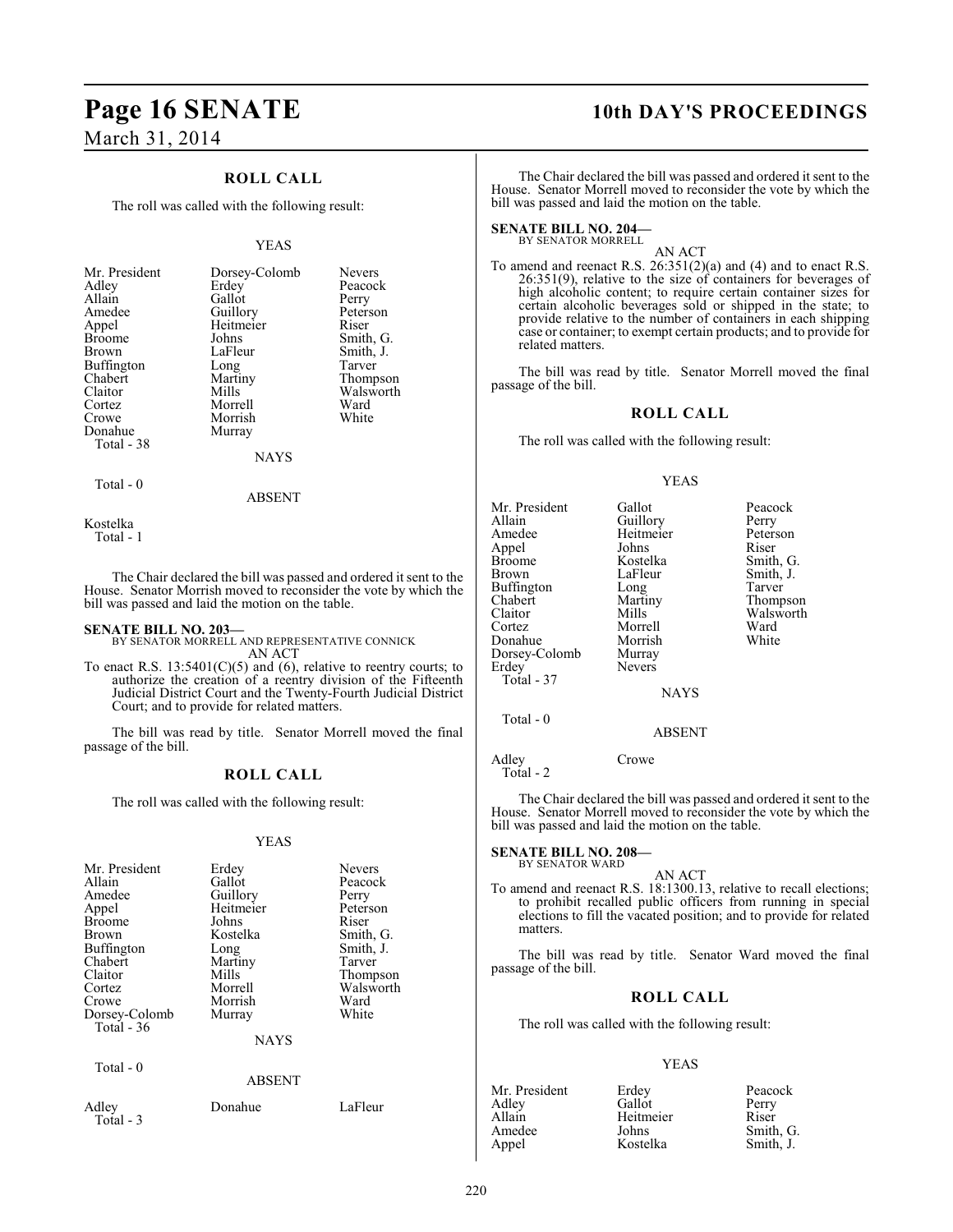Buffington LaFleur Tarver<br>
Chabert Long Thomp Chabert Long Thompson<br>Claitor Martiny Walsworth Cortez Mills Ward<br>Crowe Morrish White Donahue Total - 32

Martiny Walsworth<br>
Mills Ward Morrish<br>Nevers

**NAYS** 

Broome Morrell Peterson<br>
Dorsey-Colomb Murray Dorsey-Colomb Total - 5

ABSENT

Brown Guillory Total - 2

The Chair declared the bill was passed and ordered it sent to the House. Senator Ward moved to reconsider the vote by which the bill

**SENATE BILL NO. 240—**

BY SENATOR NEVERS

was passed and laid the motion on the table.

AN ACT

To enact Code of Criminal Procedure Article 921.1, relative to procedures in appellate courts; to provide for transmittal of a decision in an appellate court to the court from which the appeal was taken and to the Department of Public Safety and Corrections; and to provide for related matters.

The bill was read by title. Senator Nevers moved the final passage of the bill.

### **ROLL CALL**

The roll was called with the following result:

YEAS

| Dorsey-Colomb<br>Erdey<br>Gallot<br>Guillory<br>Heitmeier<br>Johns<br>Kostelka<br>LaFleur<br>Long<br>Martiny<br>Mills<br>Morrell<br>Morrish | Murray<br><b>Nevers</b><br>Peacock<br>Perry<br>Peterson<br>Riser<br>Smith, G.<br>Smith, J.<br>Tarver<br>Thompson<br>Walsworth<br>Ward<br>White |
|---------------------------------------------------------------------------------------------------------------------------------------------|------------------------------------------------------------------------------------------------------------------------------------------------|
| <b>NAYS</b>                                                                                                                                 |                                                                                                                                                |
|                                                                                                                                             |                                                                                                                                                |

 $Total - 0$ 

ABSENT

Total - 0

The Chair declared the bill was passed and ordered it sent to the House. Senator Nevers moved to reconsider the vote by which the bill was passed and laid the motion on the table.

## **SENATE BILL NO. 244—** BY SENATOR MORRISH

AN ACT

To amend and reenact R.S.  $44:4.1(B)(11)$  and to enact R.S. 22:972(D), relative to the approval and disapproval of forms and filing of rates; to provide with respect to the exemption from disclosure of all policy forms and premium rates filed with the commissioner; to provide for exemptions to Public Records Law; and to provide for related matters.

# **10th DAY'S PROCEEDINGS Page 17 SENATE**

March 31, 2014

### **Floor Amendments**

Senator Martiny sent up floor amendments.

### **SENATE FLOOR AMENDMENTS**

Amendments proposed by Senator Martiny on behalf of the Legislative Bureau to Engrossed Senate Bill No. 244 by Senator Morrish

### AMENDMENT NO. 1

On page 1, line 17, change "R.S.  $44:1(B)(11)$ " to "R.S.  $44:4.\overline{1}(\overline{B})(11)$ "

On motion of Senator Martiny, the amendments were adopted.

### **Floor Amendments**

Senator Morrish proposed the following amendments.

### **SENATE FLOOR AMENDMENTS**

Amendments proposed by Senator Morrish to Engrossed Senate Bill No. 244 by Senator Morrish

### AMENDMENT NO. 1

On page 1, delete lines 11 through 16 and insert

"**D. Policy forms and premium rates for major medical health and accident and dental policies, including but not limited to policies subject to the requirements of Title I of Public Law 111-148, shall be exempt from disclosure under R.S. 44:1 et seq., the Public Records Law, until the commencement of the open enrollment period of the policy year during which the forms and rates are to be utilized. A health insurance issuer, including a health maintenance organization, shall mark such filings as confidential or proprietary in order to utilize the exemption authorized herein. The exemption authorized in this Section shall not prevent the commissioner from publishing a summary or description of rate filings in the operation of an effective rate review program pursuant to Section 2794 of the Public Health Service Act**."

### AMENDMENT NO. 2

On page 2, after line 12, insert

"Section 3. This Act shall become effective upon signature by the governor or, if not signed by the governor, upon expiration of the time for bills to become law without signature by the governor, as provided by Article III, Section 18 of the Constitution of Louisiana. If vetoed by the governor and subsequently approved by the legislature, this Act shall become effective on the day following such approval.

On motion of Senator Morrish, the amendments were adopted.

The bill was read by title. Senator Morrish moved the final passage of the amended bill.

### **ROLL CALL**

The roll was called with the following result:

### YEAS

| Mr. President | Dorsey-Colomb | Murray        |
|---------------|---------------|---------------|
| Adley         | Erdey         | <b>Nevers</b> |
| Allain        | Gallot        | Peacock       |
| Amedee        | Guillory      | Perry         |
| Appel         | Heitmeier     | Peterson      |
| <b>Broome</b> | Johns         | Riser         |
| Brown         | Kostelka      | Smith, G.     |
| Buffington    | LaFleur       | Smith, J.     |
| Chabert       | Long          | Tarver        |
| Claitor       | Martiny       | Thompson      |
| Cortez        | Mills         | Walsworth     |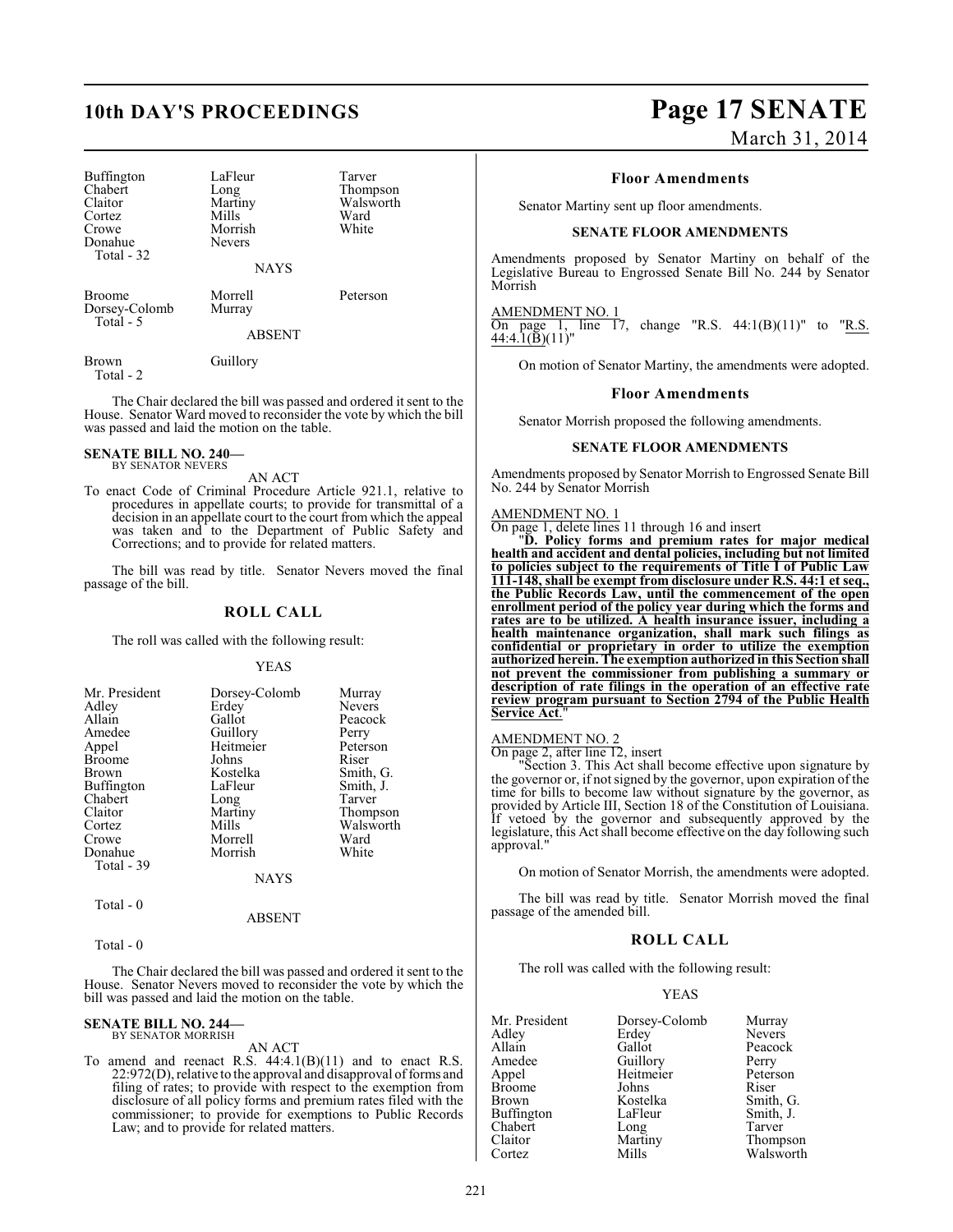| Crowe       | Morrell     | Ward  |
|-------------|-------------|-------|
| Donahue     | Morrish     | White |
| Total $-39$ |             |       |
|             | <b>NAYS</b> |       |

Total - 0

ABSENT

Total - 0

The Chair declared the amended bill was passed, ordered reengrossed and sent to the House. Senator Morrish moved to reconsider the vote by which the bill was passed and laid the motion on the table.

## **SENATE BILL NO. 247—** BY SENATOR MORRISH

AN ACT

To enact R.S. 22:1923(2)(k),(l), and (m), relative to insurance fraud; to provide with respect to definitions of fraudulent acts; and to provide for related matters.

The bill was read by title. Senator Morrish moved the final passage of the bill.

### **ROLL CALL**

The roll was called with the following result:

### YEAS

| Dorsey-Colomb | Murray                                 |
|---------------|----------------------------------------|
| Erdey         | <b>Nevers</b>                          |
| Gallot        | Peacock                                |
|               | Perry                                  |
| Heitmeier     | Peterson                               |
| Johns         | Riser                                  |
| Kostelka      | Smith, G.                              |
| LaFleur       | Smith, J.                              |
|               | Tarver                                 |
|               | Thompson                               |
| Mills         | Walsworth                              |
| Morrell       | Ward                                   |
|               | White                                  |
|               |                                        |
| <b>NAYS</b>   |                                        |
|               |                                        |
| ABSENT        |                                        |
|               | Guillory<br>Long<br>Martiny<br>Morrish |

Total - 0

The Chair declared the bill was passed and ordered it sent to the House. Senator Morrish moved to reconsider the vote by which the bill was passed and laid the motion on the table.

### **SENATE BILL NO. 248—** BY SENATOR MORRISH

AN ACT

To amend and reenact R.S. 9:341, and to enact R.S. 9:364.1, relative to visitation; to provide relative to visitation rights of an incarcerated parent; to provide for factors to be considered in such cases; to provide for certain terms and conditions; and to provide for related matters.

### **Floor Amendments**

Senator Morrish proposed the following amendments.

### **SENATE FLOOR AMENDMENTS**

Amendments proposed by Senator Morrish to Engrossed Senate Bill No. 248 by Senator Morrish

## **Page 18 SENATE 10th DAY'S PROCEEDINGS**

AMENDMENT NO. 1 On page 2, between lines 28 and 29, insert:

"**(8) The costs of travel and other expenses incurred by visitation at the place of incarceration, and who will bear responsibility for such costs.**"

AMENDMENT NO. 2 On page 2, line 29, change "**(8)**" to "**(9)**"

AMENDMENT NO. 3 On page 3, line 3, change "**(9)**" to "**(10)**"

On motion of Senator Morrish, the amendments were adopted.

The bill was read by title. Senator Morrish moved the final passage of the amended bill.

### **ROLL CALL**

The roll was called with the following result:

### YEAS

| Mr. President<br>Adley<br>Allain<br>Amedee<br>Appel<br>Broome<br>Brown<br>Buffington<br>Chabert<br>Claitor<br>Cortez<br>Crowe<br>Donahue<br>Total - 39 | Dorsey-Colomb<br>Erdey<br>Gallot<br>Guillory<br>Heitmeier<br>Johns<br>Kostelka<br>LaFleur<br>Long<br>Martiny<br>Mills<br>Morrell<br>Morrish<br><b>NAYS</b> | Murray<br><b>Nevers</b><br>Peacock<br>Perry<br>Peterson<br>Riser<br>Smith, G.<br>Smith, J.<br>Tarver<br>Thompson<br>Walsworth<br>Ward<br>White |
|--------------------------------------------------------------------------------------------------------------------------------------------------------|------------------------------------------------------------------------------------------------------------------------------------------------------------|------------------------------------------------------------------------------------------------------------------------------------------------|
|                                                                                                                                                        |                                                                                                                                                            |                                                                                                                                                |
| Total - 0                                                                                                                                              | ABSENT                                                                                                                                                     |                                                                                                                                                |
|                                                                                                                                                        |                                                                                                                                                            |                                                                                                                                                |

Total - 0

The Chair declared the amended bill was passed, ordered reengrossed and sent to the House. Senator Morrish moved to reconsider the vote by which the bill was passed and laid the motion on the table.

### **SENATE BILL NO. 268—**

BY SENATOR CLAITOR

AN ACT To amend and reenact R.S. 9:2799.1, relative to civil liability for theft of goods from a merchant; to provide relative to liability; to provide certain terms, conditions, procedures, requirements, and effects; and to provide for related matters.

### **Floor Amendments**

Senator Claitor proposed the following amendments.

### **SENATE FLOOR AMENDMENTS**

Amendments proposed by Senator Claitor to Engrossed Senate Bill No. 268 by Senator Claitor

### AMENDMENT NO. 1

On page 1 line 3, after "liability;" and delete the remainder of the line and delete line 4 and insert "to provide for recovery of merchandise; to provide for restitution; and to provide for related matters."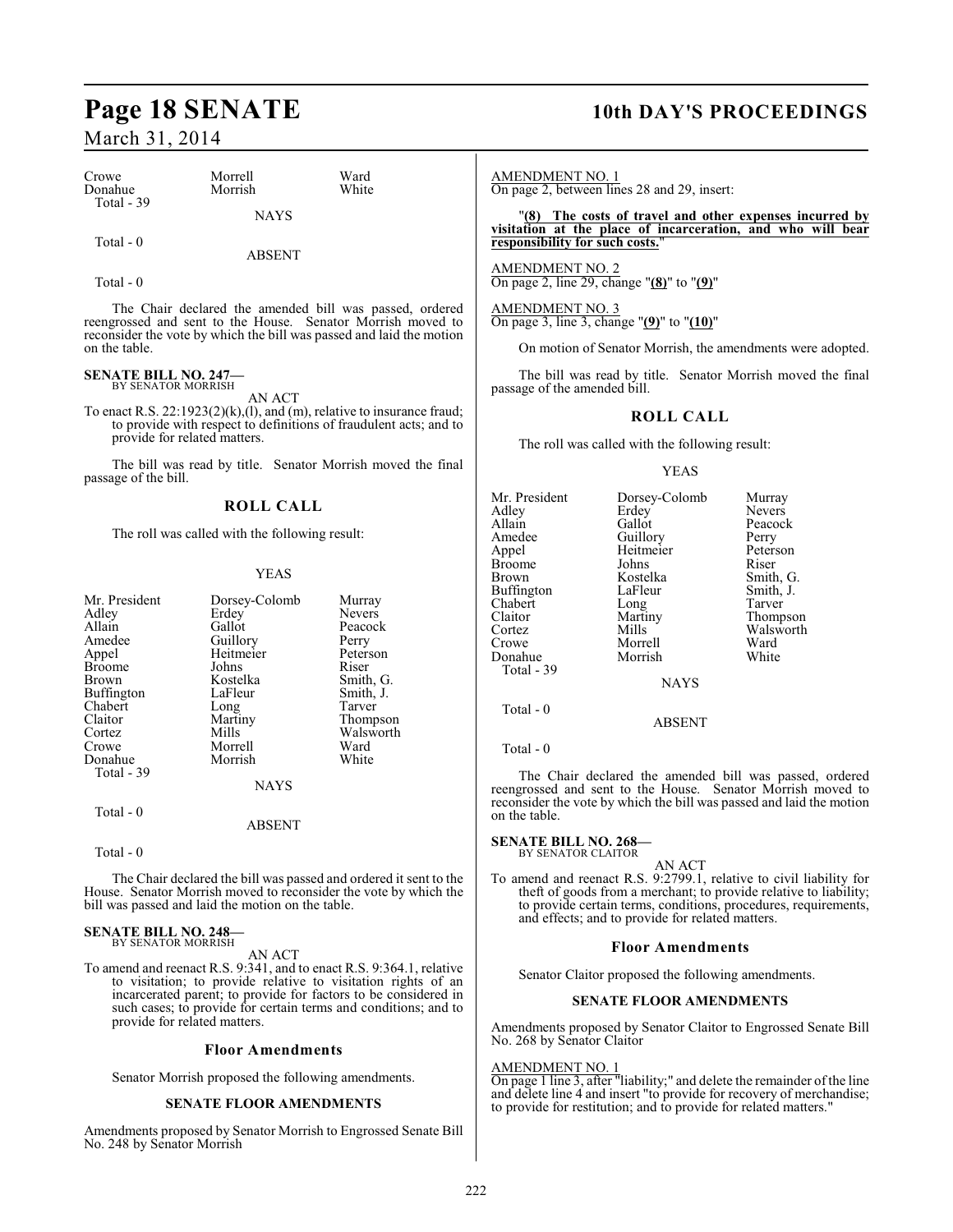## **10th DAY'S PROCEEDINGS Page 19 SENATE**

# March 31, 2014

AMENDMENT NO. 2

On page 1, delete lines 15 through 17 and on page 2, delete line 1 and insert:

"**C. Any damages under this Section shall be reduced by the amount recovered from the offender as restitution to the merchant as a condition of sentence.**"

On motion of Senator Claitor, the amendments were adopted.

The bill was read by title. Senator Claitor moved the final passage of the amended bill.

### **ROLL CALL**

The roll was called with the following result:

### YEAS

Smith, J. Walsworth White

Peacock Perry Peterson Smith, G. Tarver Thompson<br>Ward

| Allain<br>Appel<br><b>Buffington</b><br>Claitor<br>Crowe<br>Donahue<br>Total - 16                       | Erdey<br>Johns<br>Kostelka<br>LaFleur<br>Martiny<br>Morrish<br>NAYS                              | Riser<br>Smith<br>Walsy<br>White                           |
|---------------------------------------------------------------------------------------------------------|--------------------------------------------------------------------------------------------------|------------------------------------------------------------|
| Mr. President<br>Adley<br>Amedee<br>Broome<br>Brown<br>Chabert<br>Cortez<br>Dorsey-Colomb<br>Total - 23 | Gallot<br>Guillory<br>Heitmeier<br>Long<br>Mills<br>Morrell<br>Murray<br>Nevers<br><b>ABSENT</b> | Peaco<br>Perry<br>Peter:<br>Smith<br>Tarve<br>Thom<br>Ward |
| Total - 0                                                                                               |                                                                                                  |                                                            |

The Chair declared the amended bill failed to pass.

### **Notice of Reconsideration**

Senator Claitor moved to reconsider on the next Legislative Day the vote by which the amended bill failed to pass.

### **Rules Suspended**

Senator Thompson asked for and obtained a suspension of the rules to revert to the Morning Hour.

### **Message from the House**

### **CONCURRING IN SENATE CONCURRENT RESOLUTIONS**

March 31, 2014

To the Honorable President and Members of the Senate:

I am directed to inform your honorable body that the House of Representatives has finally concurred in the following Senate Concurrent Resolutions:

### **SENATE CONCURRENT RESOLUTION NO. 32—**

BY SENATOR PERRY AND REPRESENTATIVE HENSGENS A CONCURRENT RESOLUTION To commend Vermilion Catholic High School Eagles on winning the Division IV State Football Championship.

Reported without amendments.

A CONCURRENT RESOLUTION To commend Mia Manzanares of Opelousas on being named the All-Around Cowgirl at the 2012 National High School Rodeo in Rock Springs, Wyoming, and at the 2012 International Finals Youth Rodeo in Shawnee, Oklahoma.

Reported without amendments.

### **SENATE CONCURRENT RESOLUTION NO. 34—** BY SENATOR DORSEY-COLOMB A CONCURRENT RESOLUTION

To commend the Public Administration Institute Student Association (PAISA) at Louisiana State University and to recognize April 13, 2014, as the sixteenth annual PAISA Day in the state of Louisiana.

Reported without amendments.

**SENATE CONCURRENT RESOLUTION NO. 35—** BY SENATOR DORSEY-COLOMB AND REPRESENTATIVE BADON A CONCURRENT RESOLUTION

To recognize April 2, 2014, as Mayor's Day at the Louisiana State Capitol.

Reported without amendments.

# **SENATE CONCURRENT RESOLUTION NO. 36—**<br>BY SENATORS GARY SMITH, ALLAIN, BROWN AND CHABERT AND<br>REPRESENTATIVES DOVE, GISCLAIR, HARRISON AND RICHARD<br>A CONCURRENT RESOLUTION

To express the sincere condolences of the Legislature of Louisiana upon the death of Michael Hal Martin, Lafourche Parish tax assessor.

Reported without amendments.

**SENATE CONCURRENT RESOLUTION NO. 37—**<br>BY SENATORS GARY SMITH AND BROWN AND REPRESENTATIVES<br>GAINES, MILLER AND WILLMOTT A CONCURRENT RESOLUTION

To commend La'Keisha McKinney on being selected the 2014 Teacher of the Year.

Reported without amendments.

**SENATE CONCURRENT RESOLUTION NO. 38—**<br>BY SENATORS GARY SMITH AND BROWN AND REPRESENTATIVES<br>GAINES, MILLER AND WILLMOTT<br>A CONCURRENT RESOLUTION

To commend Amanda Baudot Morehouse on being selected as the 2013 Louisiana High School Teacher of the Year.

Reported without amendments.

## **SENATE CONCURRENT RESOLUTION NO. 42—**<br>BY SENATORS GARY SMITH AND BROWN AND REPRESENTATIVES<br>GAINES, MILLER AND WILLMOTT A CONCURRENT RESOLUTION

To commend Ajit "AJ" Pethe of St. Charles Parish Public Schools upon being selected the 2014 Louisiana Principal of the Year and to recognize his outstanding service and contributions to the education of the youth of Louisiana.

Reported without amendments.

**SENATE CONCURRENT RESOLUTION NO. 43—** BY SENATOR CROWE AND REPRESENTATIVE PEARSON A CONCURRENT RESOLUTION

To designate the week of April 6 through 12, 2014, as "Junior Auxiliary Week" at the Louisiana Legislature.

Reported without amendments.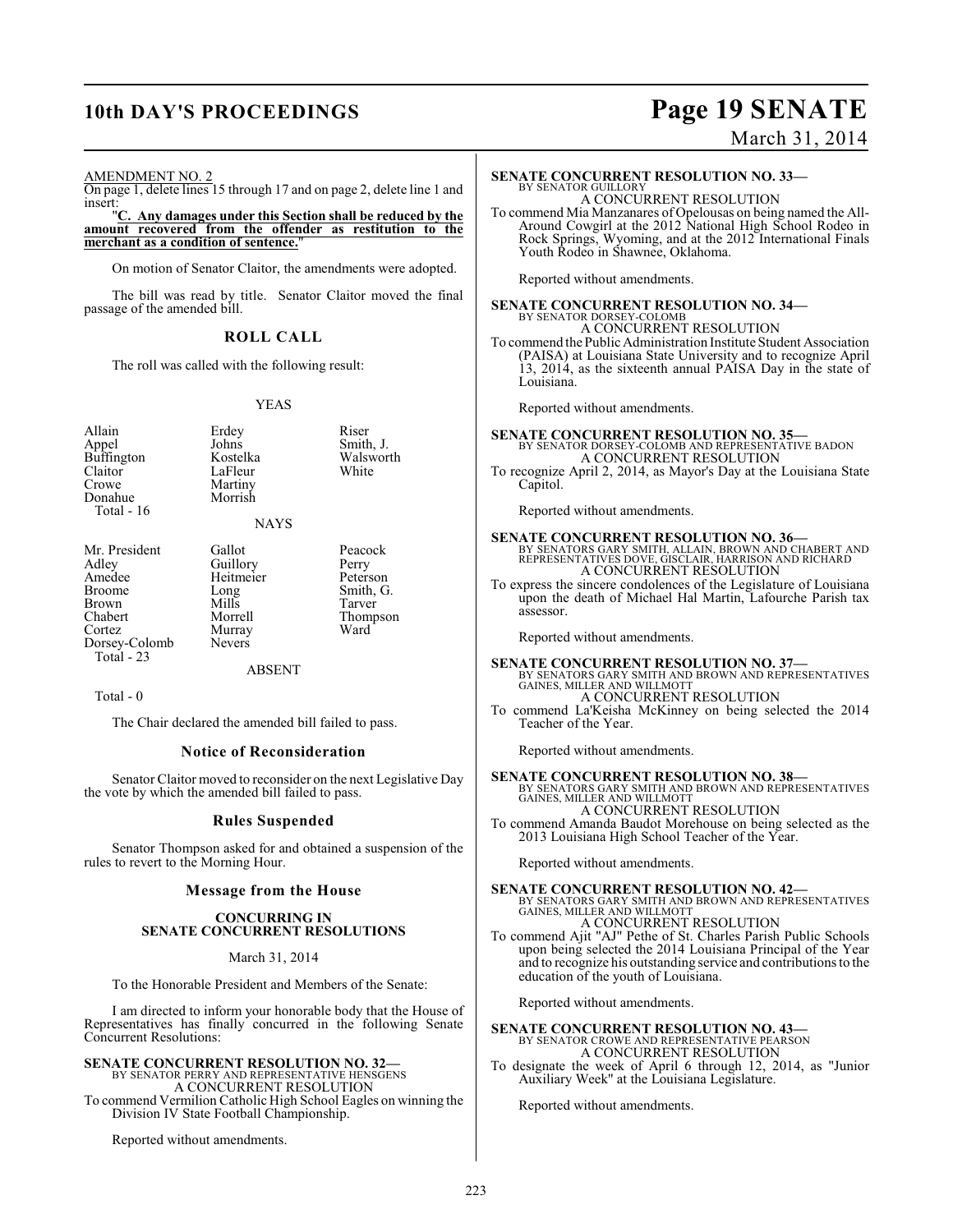## **Page 20 SENATE 10th DAY'S PROCEEDINGS**

March 31, 2014

### **SENATE CONCURRENT RESOLUTION NO. 45—**

BY SENATOR LONG AND REPRESENTATIVES BROWN AND PEARSON

### A CONCURRENT RESOLUTION

To commend William "Bill" Brent as the inaugural inductee in the Mrs. H.D. Dear Sr. and Alice E. Dear School of Creative and Performing Arts Hall of Fame and recognize his many years of dedicated service to Northwestern State University.

Reported without amendments.

# **SENATE CONCURRENT RESOLUTION NO. 46—**<br>BY SENATOR BROOME AND REPRESENTATIVE BARROW<br>A CONCURRENT RESOLUTION

To express the sincere condolences of the Legislature of Louisiana upon the passing of Rama C. Mohanty, PhD., and to celebrate his lifelong pursuit of world peace and understanding among individuals.

Reported without amendments.

Respectfully submitted, ALFRED W. SPEER Clerk of the House of Representatives

### **Introduction of Senate Bills and Joint Resolutions**

### **SENATE BILL NO. 576—** BY SENATOR LONG

AN ACT

To enact R.S. 13:4106.1, relative to executory process and deficiency judgments; to provide relative to short sales; to provide for a waiver of deficiency judgment; to provide for terms, definitions, procedures and conditions; to provide relative to eligibility for participation; to provide relative to disclosure; and to provide for related matters.

The bill was read by title and placed on the Calendar for a second reading.

### **SENATE BILL NO. 577—** BY SENATOR LONG

AN ACT

To enact R.S. 40:1300.333, relative to Medicaid; to provide for the Department of Health and Hospitals' upper payment limit mechanism for publicly owned nursing homes; to provide for rules and regulations; to provide for an effective date; and to provide for related matters.

The bill was read by title and placed on the Calendar for a second reading.

### **SENATE BILL NO. 578—** BY SENATOR BROOME

AN ACT

To amend and reenact Civil Code Article 136(B) and (C), relative to children; to provide relative to an award of visitation rights to a grandparent and certain other persons; to provide certain procedures and conditions; and to provide for related matters.

The bill was read by title and placed on the Calendar for a second reading.

### **SENATE BILL NO. 579—** BY SENATOR JOHN SMITH

AN ACT

To enact R.S. 47:337.12(D), relative to local sales and use taxation; to provide for the taxation of certain materials used in certain paving-related activities; and to provide for related matters.

The bill was read by title and placed on the Calendar for a second reading.

### **SENATE BILL NO. 580—** BY SENATOR MURRAY

AN ACT

To enact R.S. 13:312.5, relative to courts and judicial procedure; to provide relative to courts of appeal; to provide relative to the Fourth Circuit Court of Appeal; to provide relative to certain fees; and to provide for related matters.

The bill was read by title and placed on the Calendar for a second reading.

### **SENATE BILL NO. 581—** BY SENATOR ADLEY

AN ACT

To amend and reenact Code of Civil Procedure Art. 1563(A)(2), R.S.  $30:29(B)(6)$ , (H), and (I), and to enact R.S.  $30:29(\dot{C})(2)(c)$  and 29.2, relative to the remediation of oilfield sites and exploration and production sites; to provide for presumption and jury charge following a limited admission of liability; to provide for reasonable attorney fees and costs following a preliminary dismissal; to provide for certain remediation damages; to provide terms, conditions, and requirements; and to provide for related matters.

The bill was read by title and placed on the Calendar for a second reading.

AN ACT

## **SENATE BILL NO. 582—** BY SENATOR CLAITOR

To amend and reenact R.S. 32:412(A)(4)(a) and the introductory paragraph of (b) and (7)(a) and the introductory paragraph of  $(b)$ ,  $(b)$  $(7)(a)$  $(i)$  and the introductory paragraph of  $(ii)$ ,  $(b)$  $(i)$  and the introductory paragraph of  $(ii)$ ,  $(c)(i)$  and the introductory paragraph of  $(ii)$ ,  $(d)(i)$  and the introductory paragraph of  $(ii)$ ,  $(e)(i)(aa)$ , the introductory paragraph of  $(bb)$ , and  $(dd)$  and  $(ii)(aa)$ ,  $(bb)$ , and  $(dd)$ , and  $(C)$ , relative to motor vehicles; to provide for the duration of a driver's license; and to provide for related matters.

The bill was read by title and placed on the Calendar for a second reading.

## **SENATE BILL NO. 583—**<br>BY SENATOR GUILLORY

AN ACT

To amend and reenact R.S. 13:2582(A)(2) and 2583(A)(2), relative to officers of justice of the peace courts; to remove certain exceptions from age requirements to serve or run for such offices; and to provide for related matters.

The bill was read by title and placed on the Calendar for a second reading.

### **SENATE BILL NO. 584—**

BY SENATOR MILLS AN ACT

To enact R.S. 30:23.2, relative to permits for solution mined cavern wells; to provide for the prohibition of certain permits in Vermilion and Iberia parishes; to provide terms, conditions, and requirements; and to provide for related matters.

The bill was read by title and placed on the Calendar for a second reading.

### **SENATE BILL NO. 585—** BY SENATOR MILLS

AN ACT

To enact R.S. 30:4(N), relative to solution-mined cavern permits; to require public notice for certain solution-mined cavern permits in Vermilion and Iberia parishes; to require a public hearing for permits to drill, expand, operate, convert, or alter certain solution mined caverns; to provide terms, conditions, and requirements; and to provide for related matters.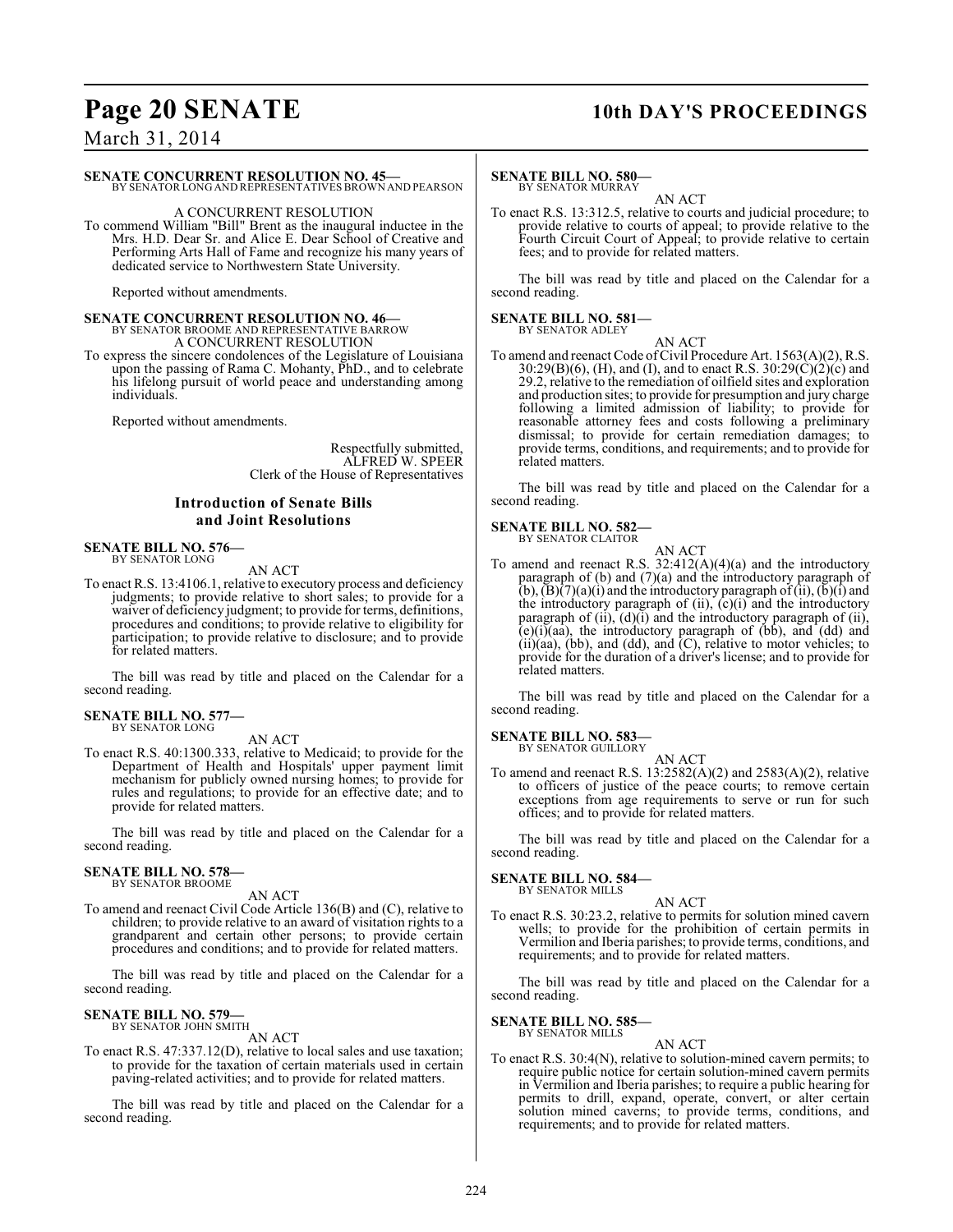## **10th DAY'S PROCEEDINGS Page 21 SENATE**

# March 31, 2014

The bill was read by title and placed on the Calendar for a second reading.

### **SENATE BILL NO. 586—**

BY SENATOR DORSEY-COLOMB AN ACT

To amend and reenact Children's Code Articles 1217, 1239, 1255, 1282.3, 1283.14, 1285.14 and R.S. 15:87.1(C)(1) and to enact R.S. 14:46.4, relative to children; to provide relative to adoptions; to prohibit the re-homing of a child; to provide certain definitions, terms, conditions, procedures, prohibitions, crimes, penalties, and effects; and to provide for related matters.

The bill was read by title and placed on the Calendar for a second reading.

### **SENATE BILL NO. 587—** BY SENATOR PETERSON

AN ACT

To amend and reenact R.S. 33:9091.14(D), (F)(1), (2) and (3)(c), relative to the Mid-City Security District; to provide for governance; to provide for a flat fee per parcel of land; to provide for election dates; to provide for an effective date; and to provide for related matters.

The bill was read by title and placed on the Calendar for a second reading.

### **SENATE BILL NO. 588—** BY SENATOR PETERSON

AN ACT

To amend and reenact R.S. 40:600.88 and 40:600.91(A)(29), relative to the Louisiana Housing Corporation; to provide for the corporation to become a political subdivision of the state; to provide for certain powers and duties; and to provide for related **matters** 

The bill was read by title and placed on the Calendar for a second reading.

### **SENATE BILL NO. 589—**

BY SENATOR WALSWORTH

AN ACT To amend and reenact R.S. 46:2607, relative to the Children's Cabinet; to provide relative to the termination date; to provide for an effective date; and to provide for related matters.

The bill was read by title and placed on the Calendar for a second reading.

### **SENATE BILL NO. 590—** BY SENATOR MORRELL

AN ACT

To amend and reenact R.S. 33:9091.15(D)(1) and (3), relative to the Oak Island Neighborhood Improvement District; to provide for the governance; to provide for commission membership; to provide for an effective date; and to provide for related matters.

The bill was read by title and placed on the Calendar for a second reading.

### **SENATE BILL NO. 591** BY SENATOR MORRELL

AN ACT

To enact R.S. 40:600.66(B)(5), relative to the Road Home Corporation and the Louisiana Land Trust; to provide for the disposition of certain properties by the Road Home Corporation, the Louisiana Land Trust, or certain other housing assistance programs; and to provide for related matters.

The bill was read by title and placed on the Calendar for a second reading.

### **SENATE BILL NO. 592—** BY SENATOR MORRELL

AN ACT

To amend and reenact R.S. 14:34.1(C), relative to the crime of second degree battery; to double the possible fines and penalties for commission of second degree battery; and to provide for related matters.

The bill was read by title and placed on the Calendar for a second reading.

### **SENATE BILL NO. 593—** BY SENATOR CROWE

AN ACT To enact R.S. 33:383.3, relative to municipal governing authorities; to provide for limitation of terms of elected officials; to provide for an election; to provide for an effective date; and to provide for related matters.

The bill was read by title and placed on the Calendar for a second reading.

## **SENATE BILL NO. 594—** BY SENATOR CROWE

AN ACT

To amend and reenact R.S. 23:1625.1(A)and (B) and to enact R.S. 23:1553.1, relative to unemployment compensation; to provide for the determination of claims; to provide for payment of benefits; to provide for prohibitions for noncharging under certain circumstances; to provide for definitions; to provide for retroactive effect; and to provide for related matters.

The bill was read by title and placed on the Calendar for a second reading.

## **SENATE BILL NO. 595—** BY SENATOR WALSWORTH

AN ACT To amend and reenact R.S. 42:1113(D)(1)(a)(ii)(qq), relative to the Code of Governmental Ethics; to provide for prohibited contractual arrangements; to provide for certain individuals prohibited from contracting with state government; and to provide for related matters.

The bill was read by title and placed on the Calendar for a second reading.

### **SENATE BILL NO. 596—**

BY SENATOR PERRY

AN ACT To amend and reenact R.S.  $32:410(A)(3)(a)(ii)$  and (viii) and R.S. 40:1321(A), relative to drivers' licenses and special identification cards; to provide relative to the documents required for issuance of drivers' licenses and special identification cards; and to provide for related matters.

The bill was read by title and placed on the Calendar for a second reading.

## **SENATE BILL NO. 597—** BY SENATOR KOSTELKA

AN ACT

To amend and reenact R.S. 17:24.4(A)(3) and (4), (E), (F)(3)(a) and (b)(ii), and (G)(2), to enact R.S.  $36:651(G)(4)$ , and to repeal R.S.  $17:24.4(F)(1)(d)$ , relative to education standards and related assessments; to create the Student Standards Commission to develop and adopt state education standards for required subjects for public school students; to provide for commission membership, vacancies, meetings, voting, and compensation; to provide for implementation of the standards by the State Board of Elementary and Secondary Education subject to legislative approval; to repeal provisions relative to implementation of certain standards-based assessments by the State Board of Elementary and Secondary Education; to delete the requirement that the state Department of Education develop and implement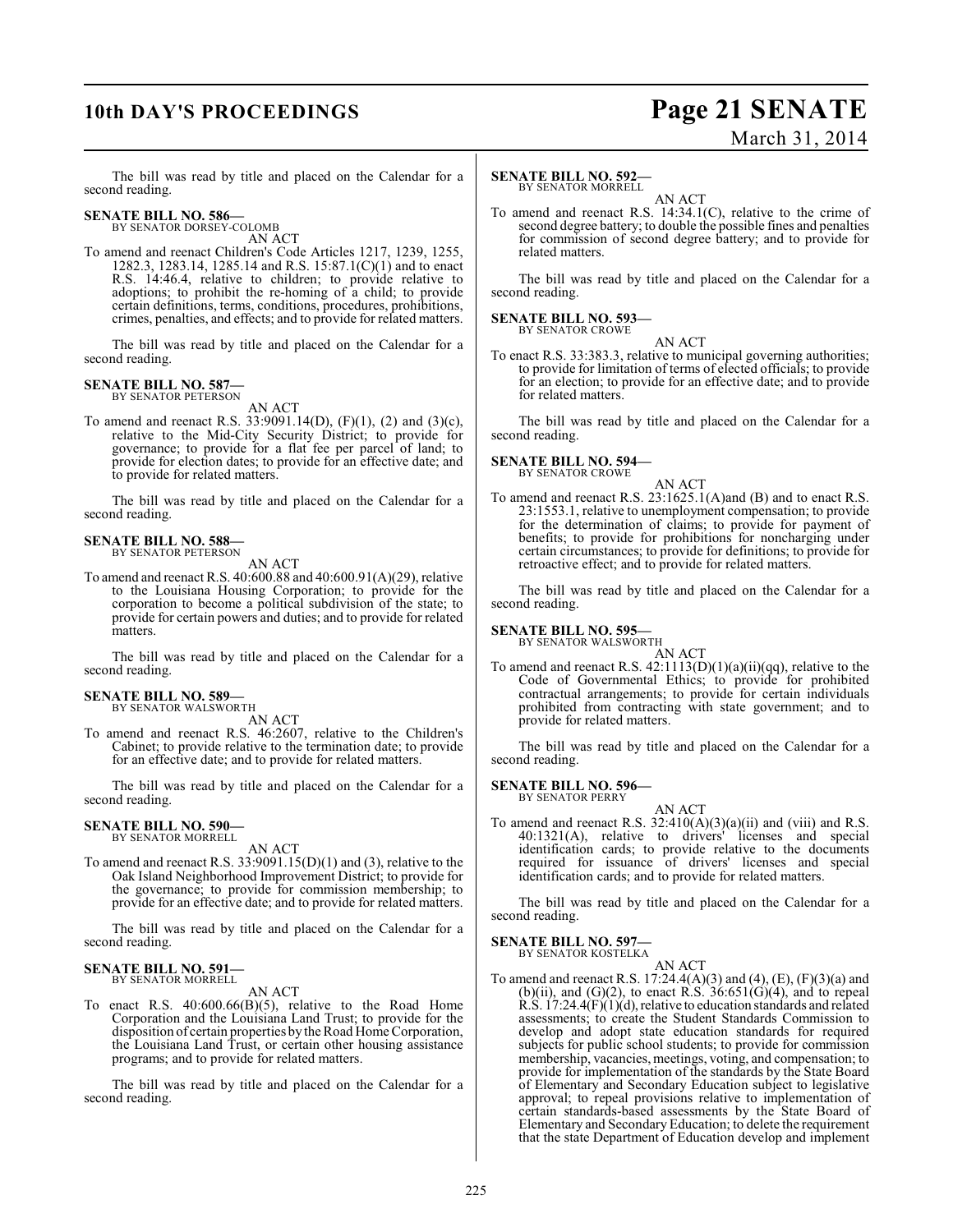## **Page 22 SENATE 10th DAY'S PROCEEDINGS**

statewide contentstandards for required subjects; and to provide for related matters.

The bill was read by title and placed on the Calendar for a second reading.

### **SENATE BILL NO. 598—** BY SENATOR ERDEY

AN ACT

To amend and reenact R.S. 39:1701(3), relative to cooperative purchasing; to authorize appropriate early childhood programs to conduct cooperative purchasing; and to provide for related matters.

The bill was read by title and placed on the Calendar for a second reading.

### **SENATE BILL NO. 599—** BY SENATOR ERDEY

AN ACT

To enact R.S. 17:3048.3(B)(7), (8) and (9), relative to the Taylor Opportunity Program for Students; to provide for information reporting; and to provide for related matters.

The bill was read by title and placed on the Calendar for a second reading.

### **SENATE BILL NO. 600—** BY SENATOR MILLS

AN ACT

To amend and reenact R.S. 37:1218.1, relative to immunizations and vaccines; to provide for the administering of immunizations and vaccines other than influenza immunizations by a pharmacist; and to provide for related matters.

The bill was read by title and placed on the Calendar for a second reading.

### **SENATE BILL NO. 601—** BY SENATOR AMEDEE

AN ACT

To enact R.S. 33:381(C)(33), relative to the town of Sorrento; to provide for the abolition of the office of the chief of police and the police department; to provide for limitations and requirements on such abolition; to require voter approval; to authorize the municipality to contract for law enforcement services; to provide for an effective date; and to provide for related matters.

The bill was read by title and placed on the Calendar for a second reading.

### **SENATE BILL NO. 602—** BY SENATOR NEVERS

AN ACT

To amend and reenact R.S. 40:1576, 1578.1(A)(9) and (10) and (B), and 1578.2 and to enact R.S. 40:1578.1(A)(11) and (12) and Subpart A-2, Part III of Chapter 7 of Title 40 of the Louisiana Revised Statutes of 1950, to be comprised of R.S. 40:1597.1 through 1597.23, relative to elevators and conveyance devices; to provide for the scope of regulation of the law; to provide for definitions; to provide for the registration of elevator and conveyance devices; to provide for the issuance of inspector licenses; to provide for violations, fines, and administrative actions; to require the office of the state fire marshal to promulgate administrative rules; to require compliance with certain codes; to require registrations and inspections for conveyances; to provide for inspections; to provide for enforcement; to create a fund; to provide relative to liability; to provide relative to the applicability of the law; and to provide for related matters.

The bill was read by title and placed on the Calendar for a second reading.

### **SENATE BILL NO. 603—** BY SENATOR ALARIO

AN ACT

To enact R.S. 9:182, relative to unclaimed property; to provide a procedure for the escheatment of United States savings bonds presumed abandoned; and to provide for related matters.

The bill was read by title and placed on the Calendar for a second reading.

## **SENATE BILL NO. 604—** BY SENATOR MARTINY

AN ACT

To amend and reenact R.S.  $26:352$  and  $793(A)(1)$ , relative to the donation of alcoholic beverages; to authorize the donation of alcoholic beverages to certain events and organizations; to provide for certain types of temporary alcoholic beverage permits; and to provide for related matters.

The bill was read by title and placed on the Calendar for a second reading.

### **SENATE BILL NO. 605—**

BY SENATOR MARTINY AN ACT

To repeal R.S. 32:1270.1(1)(j), relative to marine products; to repeal certain provisions relative to unauthorized acts of a manufacturer, a distributor, a wholesaler, distributor branch, or factory branch of marine products or any officer, agent or representative thereof; and to provide for related matters.

The bill was read by title and placed on the Calendar for a second reading.

## **SENATE BILL NO. 606—** BY SENATOR MARTINY

AN ACT To amend and reenact Code of Civil Procedure Articles 253(C) and 1911 and R.S. 9:2603(B)(4) and to enact Code of Civil Procedure Article 253(D), relative to court procedures; to provide relative to the use of electronic signatures by the court; to provide certain procedures, terms, and conditions; to provide relative to certain documents, orders and judgments; to provide relative to Louisiana Uniform Electronic Transactions Act; and to provide for related matters.

The bill was read by title and placed on the Calendar for a second reading.

### **SENATE BILL NO. 607—** BY SENATOR GALLOT

AN ACT

To enact R.S. 9:314, relative to divorce; to provide for the effect of divorce or pending divorce on the designation by an individual of the individual's spouse or former spouse as beneficiary in certain agreements upon the death of the individual; and to provide for related matters.

The bill was read by title and placed on the Calendar for a second reading.

### **SENATE BILL NO. 608—** BY SENATOR BROWN

AN ACT

To amend and reenact Code of Criminal Procedure Art. 213 and to enact Code of Criminal Procedure Art. 202(F), relative to warrants of arrest; to prohibit the issuance of warrants of arrest for school employees under certain circumstances; and to provide for related matters.

The bill was read by title and placed on the Calendar for a second reading.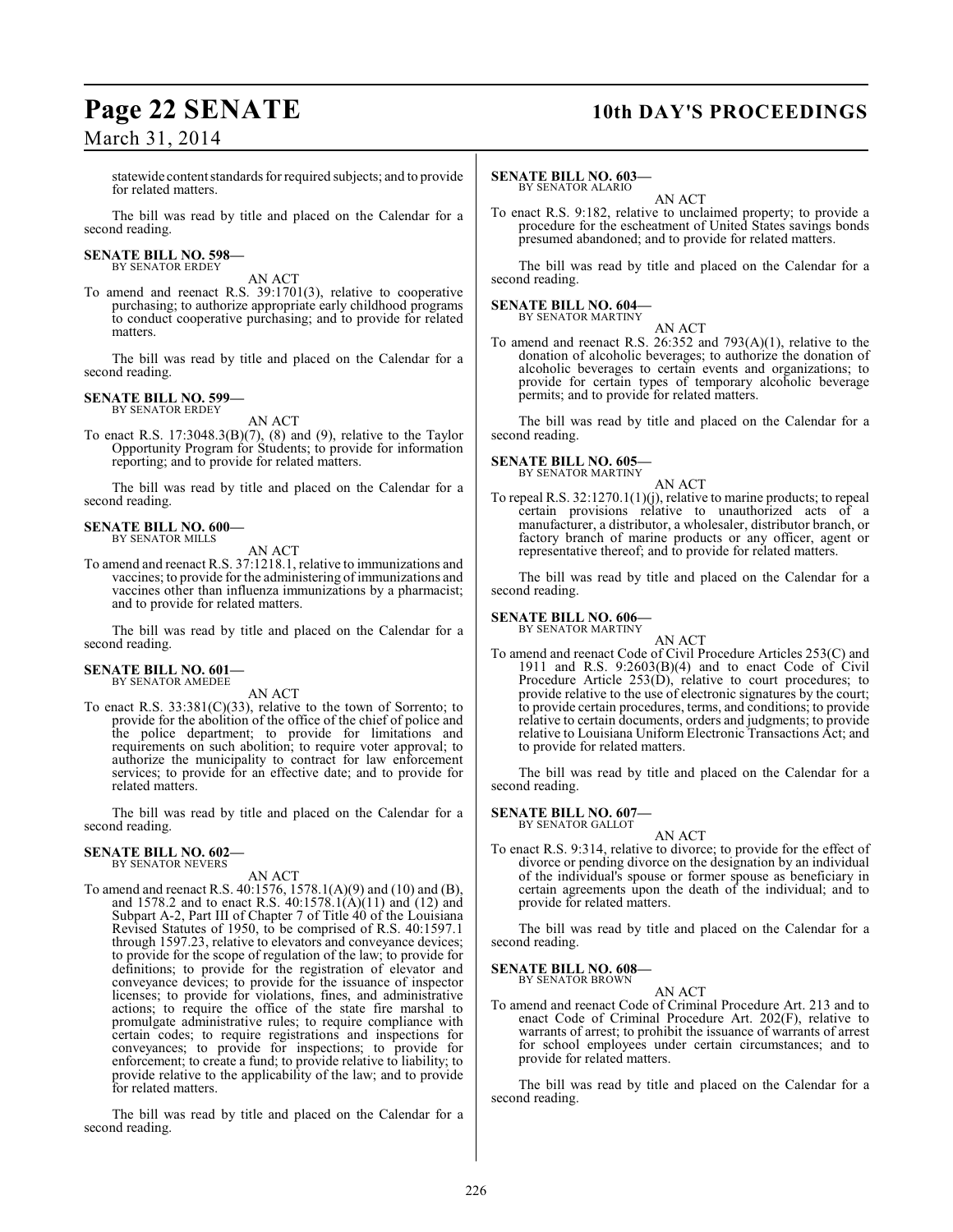## **10th DAY'S PROCEEDINGS Page 23 SENATE** March 31, 2014

### **SENATE BILL NO. 609—** BY SENATOR AMEDEE

AN ACT

To enact R.S. 38:334.4, relative to levee districts; to provide for the utilization of tax revenues within certain districts; and to provide for related matters.

The bill was read by title and placed on the Calendar for a second reading.

## **SENATE BILL NO. 610—** BY SENATOR GALLOT

AN ACT

To enact R.S. 47:463.165, relative to motor vehicle special prestige license plates; to provide for the creation, issuance, and design of such license plates; to provide relative to the fee and distribution of such plates; to authorize the promulgation of rules and regulations relative to the creation and implementation of a special prestige license plate; and to provide for related matters.

The bill was read by title and placed on the Calendar for a second reading.

### **SENATE BILL NO. 611—** BY SENATOR RISER

AN ACT

To amend and reenact R.S. 9:1551 and R.S. 37:876 and to enact R.S. 8:1(20.1) and 655(C), relative to human remains; to provide relative to the release and disposition of human remains; to provide for definitions; to provide relative to the disposition of remains of a decedent in the possession of a funeral establishment or healthcare facility; to provide relative to the authorized agent for cremation; and to provide for related matters.

The bill was read by title and placed on the Calendar for a second reading.

## **SENATE BILL NO. 612—** BY SENATOR GARY SMITH

AN ACT

To enact R.S.  $47:301(14)(b)(v)$ , relative to exclusions from the sales or use tax of political subdivisions of the state; to exclude certain sightseeing guided tours; and to provide for related matters.

The bill was read by title and placed on the Calendar for a second reading.

### **SENATE BILL NO. 613—** BY SENATOR GARY SMITH

AN ACT

To enact R.S. 42:851(T), relative to group benefits; to provide for premium share; and to provide for related matters.

The bill was read by title and placed on the Calendar for a second reading.

### **SENATE BILL NO. 614—** BY SENATOR LAFLEUR

AN ACT

To enact R.S. 49:125.1, relative to the sale of surplus property; to allow for the transfer of surplus electronic devices to certain nonprofit entities; to require the nonprofit entities to perform certain services; to provide definitions, terms, conditions, and requirements; and to provide for related matters.

The bill was read by title and placed on the Calendar for a second reading.

### **SENATE BILL NO. 615**

BY SENATOR LAFLEUR

AN ACT To amend and reenact R.S. 33:2218.2(F)(3), relative to state supplemental compensation for certain law enforcement officers; to increase the number of Coushatta Indian tribal officers eligible for additional compensation; to delete certain limitations; to provide for an effective date; and to provide for related matters.

The bill was read by title and placed on the Calendar for a second reading.

### **SENATE BILL NO. 616—** BY SENATOR LAFLEUR

AN ACT

To enact R.S. 27:361(B)(5), relative to the conduct of slot machine gaming activity; to allocate revenue from slot machine gaming activity at the pari-mutuel live horse racing facility in Orleans Parish; to provide relative to classification of revenue; to provide for a termination date; to provide for an effective date; and to provide for related matters.

The bill was read by title and placed on the Calendar for a second reading.

## **SENATE BILL NO. 617—** BY SENATOR AMEDEE

AN ACT

To enact R.S. 33:4690.13, relative to Ascension Parish; to authorize the parish governing authority to create road infrastructure development districts; to provide relative to the authority of such districts to undertake new residential road projects and to finance them by levying taxes and assessments and incurring debt; to provide relative to taxes, assessments, and debt; to provide for general powers and duties of a district; to provide for an effective date; and to provide for related matters.

The bill was read by title and placed on the Calendar for a second reading.

### **SENATE BILL NO. 618—**

BY SENATOR HEITMEIER AN ACT

To amend and reenact R.S. 40:964(Schedule II)(D) and to repeal R.S.  $40:964$ (Schedule IV)(B)(4.1), relative to the Controlled Dangerous Substances Law; to provide for the composition of the schedules of the controlled substances; and to provide for related matters.

The bill was read by title and placed on the Calendar for a second reading.

### **SENATE BILL NO. 619—** BY SENATOR HEITMEIER

AN ACT

To amend and reenact R.S. 40:2198.12(A), the introductory paragraph of  $(B)(1)$  and  $(B)(1)(f)$ ,  $(D)$ , and 2198.13 and to enact R.S. 40:2198.12(B)(1)(h) through (j), and 2198.14 through 2198.19, relative to pain management clinics; to transfer the powers and duties for the regulation of pain management clinics from the Department of Health and Hospitals to the Louisiana State Board of Medical Examiners; to provide licensure authority and powers to the Louisiana State Board of Medical Examiners to regulate and license pain management clinics; to provide for criminal penalties for operating a pain management clinic without a license; to provide an effective date; and to provide for related matters.

The bill was read by title and placed on the Calendar for a second reading.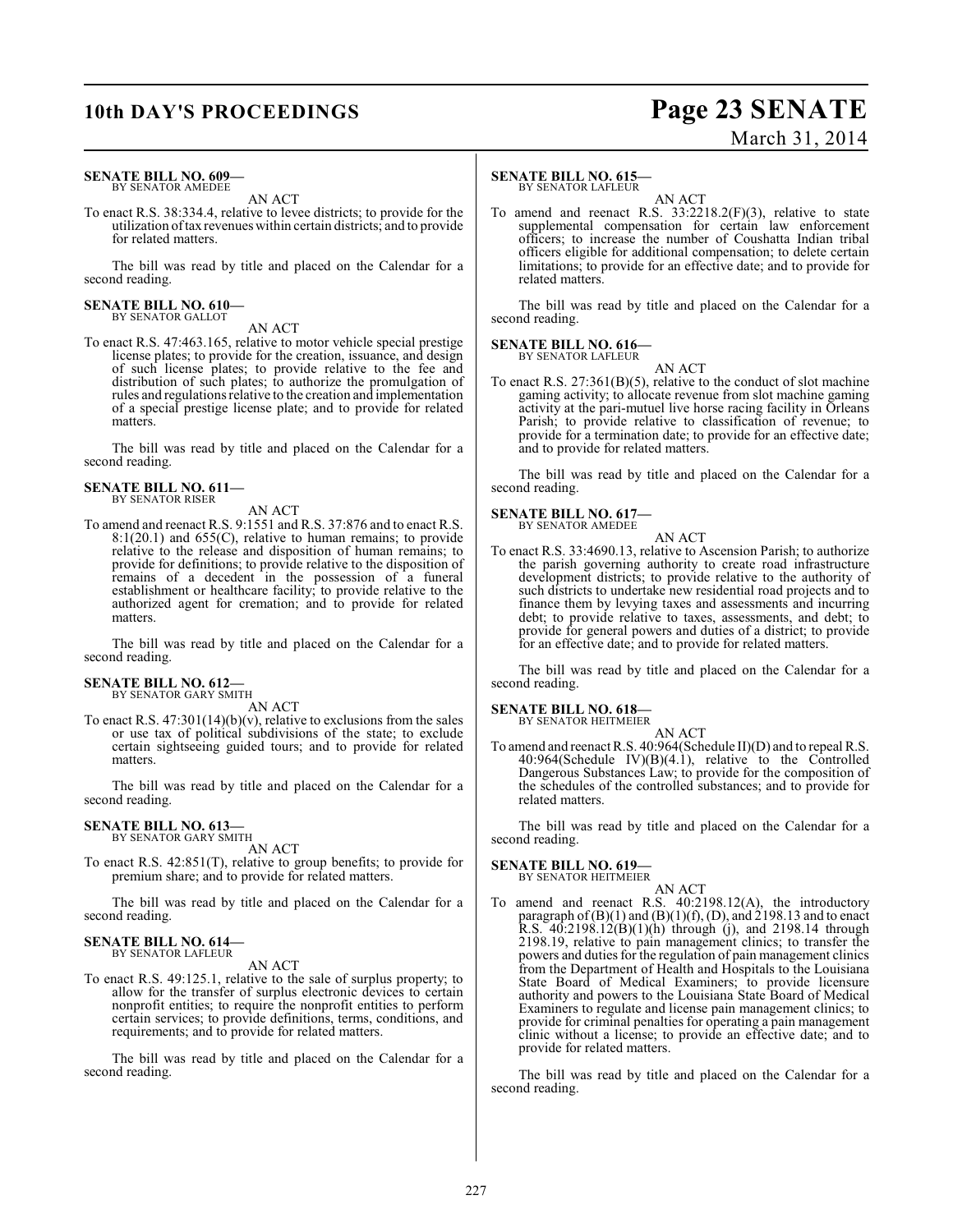## **Page 24 SENATE 10th DAY'S PROCEEDINGS**

March 31, 2014

### **Introduction of Senate Resolutions**

**SENATE RESOLUTION NO. 34—**

BY SENATOR DORSEY-COLOMB A RESOLUTION

To commend and congratulate the Southern University Law Center as it assembles the law center family for "SULC Day at the Capitol" and further recognize the center as an institution that promotes and perpetuates the advancement of all citizens of the state and to designate Wednesday, April 2, 2014, as "SULC Day at the Capitol".

The resolution was read by title and placed on the Calendar for a second reading.

### **SENATE RESOLUTION NO. 35—** BY SENATOR CLAITOR

A RESOLUTION

To commend and congratulate Paxton Turner, a junior at Louisiana State University in Baton Rouge, on being named a Goldwater Scholar.

The resolution was read by title and placed on the Calendar for a second reading.

### **SENATE RESOLUTION NO. 36—** BY SENATORS JOHNS, MORRISH AND JOHN SMITH

A RESOLUTION To commend the 1963 McNeese State College Football Team for a historic season and to recognize team and individual achievements.

The resolution was read by title and placed on the Calendar for a second reading.

### **SENATE RESOLUTION NO. 37—** BY SENATOR BROOME

A RESOLUTION

To commend the service and contributions of The Links, Incorporated and to recognize Wednesday, April 23, 2014, as Louisiana Links Day at the State Capitol.

The resolution was read by title and placed on the Calendar for a second reading.

### **Introduction of Senate Concurrent Resolutions**

### **SENATE CONCURRENT RESOLUTION NO. 49—** BY SENATOR CROWE

A CONCURRENT RESOLUTION

To commend and congratulate Kalani Brown of Salmen High School in Slidell for being named the 2013-2014 Gatorade Louisiana Girls Basketball Player of the Year.

The resolution was read by title and placed on the Calendar for a second reading.

**SENATE CONCURRENT RESOLUTION NO. 50—**<br>BY SENATOR CROWE AND REPRESENTATIVES CROMER AND<br>PEARSON

### A CONCURRENT RESOLUTION

To commend and congratulate the Salmen High School of Slidell Lady Spartan basketball team on winning its second consecutive Class 4A state championship.

The resolution was read by title and placed on the Calendar for a second reading.

### **SENATE CONCURRENT RESOLUTION NO. 51—** BY SENATOR ALLAIN

A CONCURRENT RESOLUTION

To express the sincere and heartfelt condolences of the Legislature of Louisiana upon the death of Louisiana statesman, The Honorable Patrick T. Caffery Sr., and to recognize his years of

service to the Legislature of Louisiana, the Congress of the United States, and the state of Louisiana.

The resolution was read by title and placed on the Calendar for a second reading.

### **SENATE CONCURRENT RESOLUTION NO. 52—** BY SENATOR CORTEZ

A CONCURRENT RESOLUTION

To recognize May 2014 as Amyotrophic Lateral Sclerosis Awareness Month and to memorialize the Congress of the United States to enact legislation to provide additional funding for research in order to find a treatment and cure for amyotrophic lateral sclerosis.

The resolution was read by title and placed on the Calendar for a second reading.

### **SENATE CONCURRENT RESOLUTION NO. 53—** BY SENATOR MILL

A CONCURRENT RESOLUTION

To urge and request the Louisiana State Board of Medical Examiners to require an annual one hour of continuing education on end of life care for all disciplines licensed by the board.

The resolution was read by title and placed on the Calendar for a second reading.

### **SENATE CONCURRENT RESOLUTION NO. 54—** BY SENATOR MORRELL

A CONCURRENT RESOLUTION

To create and provide for the Capital Punishment Fiscal Impact Commission to study the fiscal costs of the death penalty in Louisiana and to recommend any action or legislation that the commission deems necessary or appropriate.

The resolution was read by title and placed on the Calendar for a second reading.

### **Message from the House**

### **ASKING CONCURRENCE IN HOUSE BILLS AND JOINT RESOLUTIONS**

March 31, 2014

To the Honorable President and Members of the Senate:

I am directed to inform your honorable body that the House of Representatives has finally passed and asks your concurrence in the following House Bills and Joint Resolutions:

| HB No. 185        | HB No. 145 | HB No. 573 |
|-------------------|------------|------------|
| HB No. 461        | HB No. 501 | HB No. 518 |
| <b>HB</b> No. 523 | HB No. 857 |            |

Respectfully submitted, ALFRED W. SPEER Clerk of the House of Representatives

### **House Bills and Joint Resolutions on First Reading**

**HOUSE BILL NO. 145—**

BY REPRESENTATIVE THOMPSON

AN ACT To amend and reenact R.S.  $13:3881(A)(4)(c)$ , to enact R.S.  $13:3881(A)(4)(g)$ , and to repeal R.S.  $13:3881(A)(2)(e)$ , relative to exemptions from seizure; to provide a general exemption from seizure for all firearms and firearm accessories not to exceed a certain value; to repeal the exemption of one firearm of a certain value necessary for the exercise of a trade, calling, or profession; and to provide for related matters.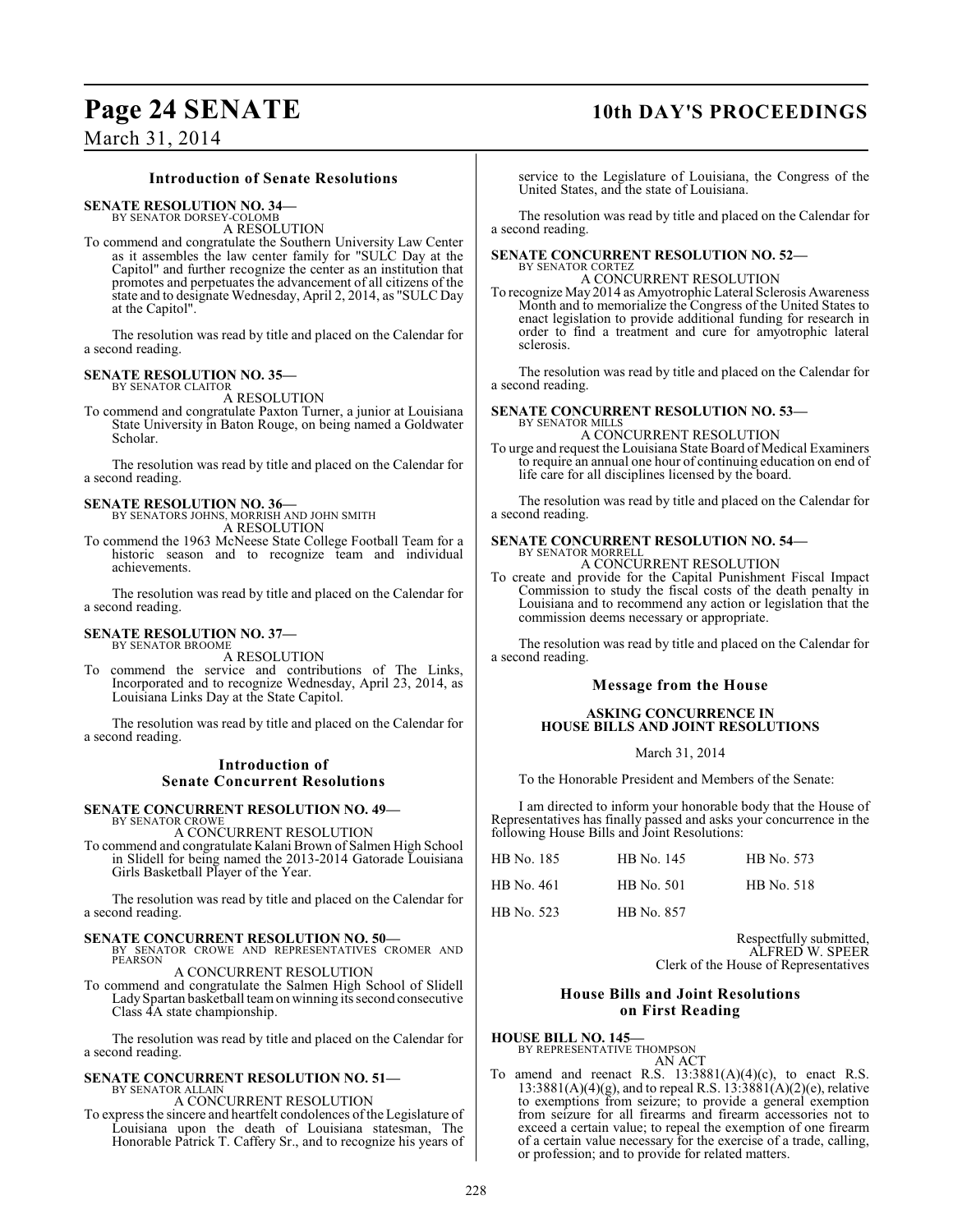## **10th DAY'S PROCEEDINGS Page 25 SENATE**

# March 31, 2014

The bill was read by title and placed on the Calendar for a second reading.

## **HOUSE BILL NO. 185—** BY REPRESENTATIVE HAVARD

AN ACT

To amend and reenact R.S. 37:1031(A) and 1033(A)(introductory paragraph), relative to care for individuals receiving certain home- and community-based services; to provide for applicability of laws relative to services rendered by direct service workers; to revise criteria for individuals who are served by direct service workers; to provide for requirements relative to authorization for direct service workers to perform certain procedures; and to provide for related matters.

The bill was read by title and placed on the Calendar for a second reading.

### **HOUSE BILL NO. 461—**

BY REPRESENTATIVE BADON AN ACT

To repeal R.S. 40:981.4, relative to drug-traffic loitering; to repeal provision of law creating the crime of drug-traffic loitering.

The bill was read by title and placed on the Calendar for a second reading.

## **HOUSE BILL NO. 501—** BY REPRESENTATIVE WESLEY BISHOP

AN ACT

To amend and reenact R.S. 18:114(B)(1) and 173(A) and (D)(1) and to enact R.S.  $18:101(A)(3)$ , relative to voter registration; to provide for the "Louisiana Motor Voter Preregistration Act"; to provide relative to qualifications for voter registration; to allow persons who are sixteen years of age to register to vote under certain circumstances; to provide relative to voter registration at driver's license facilities; to provide relative to certain reports to election officials concerning deaths; and to provide for related matters.

The bill was read by title and placed on the Calendar for a second reading.

## **HOUSE BILL NO. 518—** BY REPRESENTATIVE HUVAL

AN ACT

To authorize and provide for the transfer of certain state property; to authorize the transfer of certain state property in St. Martin Parish; to provide for the property description; to provide for reservation of mineral rights; to provide terms and conditions; to provide an effective date; and to provide for related matters.

The bill was read by title and placed on the Calendar for a second reading.

### **HOUSE BILL NO. 523—** BY REPRESENTATIVE LAMBERT

AN ACT

To enact R.S. 56:325(B)(4), relative to possession limits for recreational fishing; to provide for a possession limit for certain species of bass taken in saltwater areas of the state; and to provide for related matters.

The bill was read by title and placed on the Calendar for a second reading.

### **HOUSE BILL NO. 573—** BY REPRESENTATIVE THOMPSON

AN ACT

To amend and reenact Civil Code Article 1493(E), relative to forced heirs; to provide for definitions; and to provide for related matters.

The bill was read by title and placed on the Calendar for a second reading.

### **HOUSE BILL NO. 857—**

BY REPRESENTATIVE BROADWATER AN ACT

To amend and reenact R.S.  $18:602(E)(1)$ ,  $(2)(a)$ , and  $(4)$  and to repeal R.S. 13:2583(F) and R.S. 42:373, relative to vacancies in certain local and municipal offices; to provide for the filling of such vacancies; to provide relative to the appointment of a person to fill such a vacancy under certain circumstances; to provide relative to the election of a person to fill such a vacancy under certain circumstances; and to provide for related matters.

The bill was read by title and placed on the Calendar for a second reading.

### **Message from the House**

### **ASKING CONCURRENCE IN HOUSE CONCURRENT RESOLUTIONS**

### March 31, 2014

To the Honorable President and Members of the Senate:

I am directed to inform your honorable body that the House of Representatives has finally passed and asks your concurrence in the following House Concurrent Resolutions:

HCR No. 53 HCR No. 55 HCR No. 56

HCR No. 57 HCR No. 58

Respectfully submitted, ALFRED W. SPEER Clerk of the House of Representatives

### **House Concurrent Resolutions on First Reading**

### **HOUSE CONCURRENT RESOLUTION NO. 53—**

BY REPRESENTATIVES BURFORD, BROWN, HENRY BURNS,<br>BURRELL, CARMODY, COX, FANNIN, JEFFERSON, JIM MORRIS,<br>NORTON, REYNOLDS, SEABAUGH, THOMPSON, AND PATRICK<br>WILLIAMS AND SENATORS ADLEY, BUFFINGTON,GALLOT,LONG,<br>PEACOCK,TARVER,AN A CONCURRENT RESOLUTION

To commend Darrell Goza, upon his retirement for his service to the state as the DOTD District Engineer for District 4.

The resolution was read by title and placed on the Calendar for a second reading.

**HOUSE CONCURRENT RESOLUTION NO. 55—** BY REPRESENTATIVE JEFFERSON AND SENATOR GALLOT A CONCURRENT RESOLUTION

To express condolences upon the death of former United States Marshall and Claiborne Parish Sheriff J.R. Oakes.

The resolution was read by title and placed on the Calendar for a second reading.

## **HOUSE CONCURRENT RESOLUTION NO. 56—** BY REPRESENTATIVE JEFFERSON AND SENATOR GALLOT

A CONCURRENT RESOLUTION

To commend the New Living Word High School boys' basketball team upon winning the  $2014$  Class  $\bar{C}$  state championship.

The resolution was read by title and placed on the Calendar for a second reading.

## **HOUSE CONCURRENT RESOLUTION NO. 57—**

BY REPRESENTATIVE STOKES A CONCURRENT RESOLUTION

To recognize Wednesday, April 16, 2014, as the National Multiple Sclerosis Society Public Policy Conference Day at the state capitol and to encourage efforts to inform Louisianians about multiple sclerosis.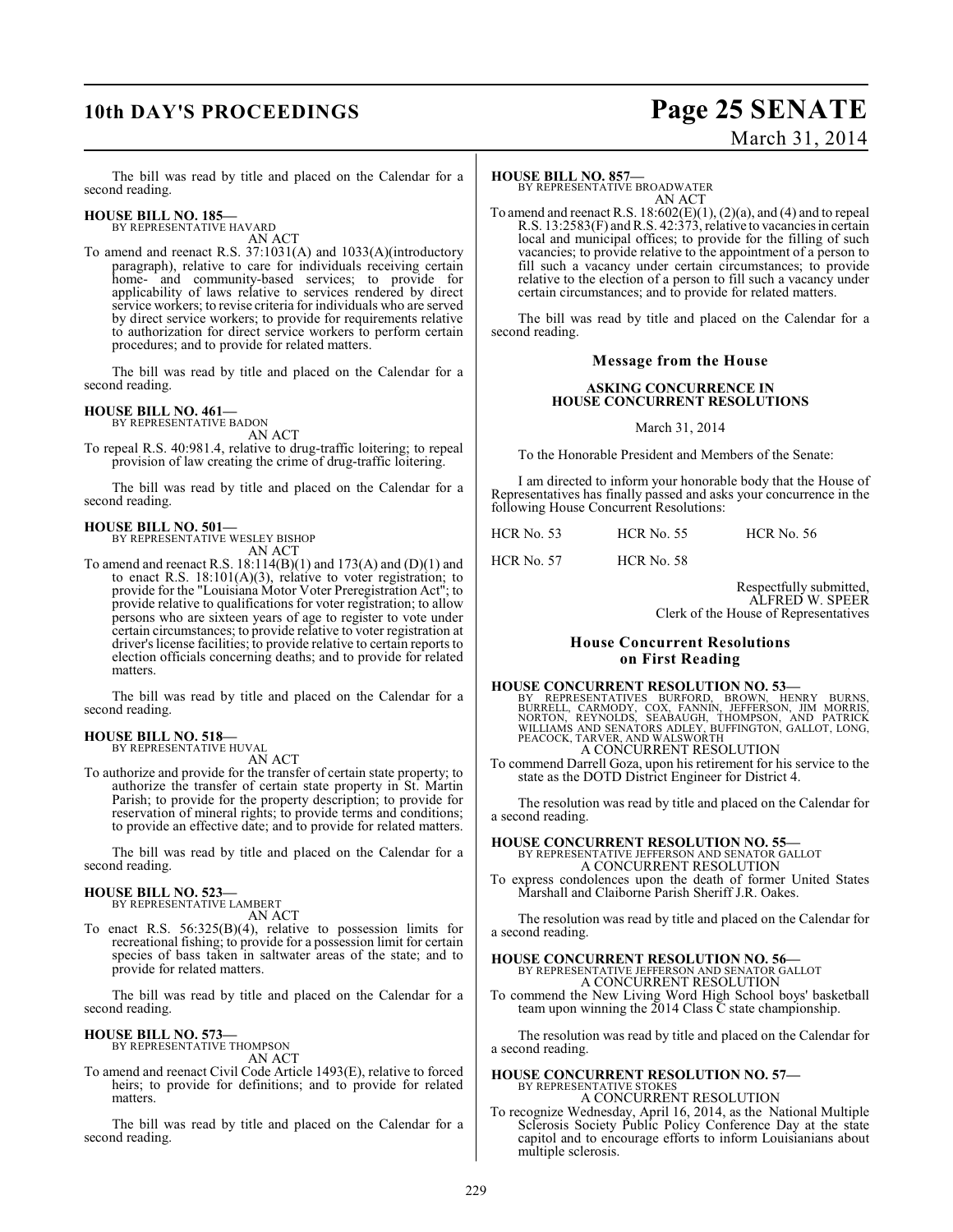## **Page 26 SENATE 10th DAY'S PROCEEDINGS**

## March 31, 2014

The resolution was read by title and placed on the Calendar for a second reading.

### **HOUSE CONCURRENT RESOLUTION NO. 58—** BY REPRESENTATIVE BARROW

A CONCURRENT RESOLUTION

To recognize the month of April 2014 as Child Abuse Prevention Month in Louisiana and to urge Louisianians to work toward preventing child abuse and neglect.

The resolution was read by title and placed on the Calendar for a second reading.

### **Reports of Committees**

The following reports of committees were received and read:

### **REPORT OF COMMITTEE ON**

### **FINANCE**

Senator Jack Donahue, Chairman on behalf of the Committee on Finance, submitted the following report:

### March 31, 2014

To the President and Members of the Senate:

I am directed by your Committee on Finance to submit the following report:

### **SENATE BILL NO. 16—**

BY SENATOR GUILLORY AND REPRESENTATIVE ROBIDEAUX AND<br>SENATORS CORTEZ, CROWE, KOSTELKA, LONG, PEACOCK, GARY<br>SMITH, JOHN SMITH AND WALSWORTH AND REPRESENTATIVES<br>HENRY BURNS, BURRELL, GUILLORY, HAZEL, HILL, PRICE AND RICHARD

AN ACT

To grant a permanent benefit increase to retirees and beneficiaries of the Louisiana State Police Retirement System in conformity with the statutory provisions governing the system's experience account.

Reported favorably.

### **SENATE BILL NO. 18—**

BY SENATOR GUILLORY AND REPRESENTATIVE ROBIDEAUX AND<br>SENATORS CORTEZ, CROWE, KOSTELKA, LONG, PEACOCK, GARY<br>SMITH, JOHN SMITH AND WALSWORTH AND REPRESENTATIVES<br>HENRY BURNS, BURRELL, GUILLORY, HAZEL, HILL, HOFFMANN, PRICE AND RICHARD

### AN ACT

To grant a permanent benefit increase to retirees and beneficiaries of the Louisiana State Employees' Retirement System in conformity with the statutory provisions governing the system's experience account.

Reported favorably.

**SENATE BILL NO. 19—**<br>BY SENATOR GUILLORY AND REPRESENTATIVE ROBIDEAUX AND<br>SENATORS CORTEZ, CROWE, KOSTELKA, LONG, PEACOCK, GARY<br>SMITH, JOHN SMITH AND WALSWORTH AND REPRESENTATIVES<br>HERRY BURNS, BURRELL, GUILLORY, HAZEL, HI

### AN ACT

To grant a permanent benefit increase to retirees and beneficiaries of the Louisiana School Employees' Retirement System in conformity with the statutory provisions governing the system's experience account.

Reported favorably.

### **SENATE BILL NO. 21—**

BY SENATOR GUILLORY AND REPRESENTATIVE ROBIDEAUX AND<br>SENATORS CORTEZ, CROWE, KOSTELKA, LONG, PEACOCK, GARY<br>SMITH, JOHN SMITH AND WALSWORTH AND REPRESENTATIVES<br>HENRY BURNS, BURRELL, GUILLORY, HAZEL, HILL, HOFFMANN, PRICE AND RICHARD AN ACT

To grant a permanent benefit increase to retirees and beneficiaries of the Teachers' Retirement System of Louisiana in conformity with the statutory provisions governing the system's experience account.

Reported favorably.

### **SENATE BILL NO. 112—** BY SENATOR THOMPSON

AN ACT

To amend and reenact R.S. 38:2251(C)(3) and R.S. 39:1595(C)(3), relative to preferences for products produced or manufactured in Louisiana; to provide for a preference for certain meat and meat products processed in Louisiana; to provide for an effective date; and to provide for related matters.

Reported favorably.

**SENATE BILL NO. 118—** BY SENATOR DORSEY-COLOMB

AN ACT

To enact R.S. 39:1357, relative to fiscal administrators for political subdivisions; to establish the Fiscal Administrator Revolving Loan Fund as a special fund in the state treasury; to provide for the deposit of certain monies into the fund; to provide for the uses of monies in the fund; to authorize certain political subdivisions to borrow from the fund; to provide the terms and conditions of such borrowing; to provide for an effective date; and to provide for related matters.

Reported favorably.

### **SENATE BILL NO. 547—**

BY SENATOR ADLEY

AN ACT To enact R.S. 9:2778.1, relative to contractual agreements; to clarify and interpret public policy regarding certain provisions in governmental agreements above fifty thousand dollars in value and not subject to review by the office of contractual review; to clarify and declare public policy requiring specification of an expiration date or event, a monetary cap, and a clear description of the services or goods to be provided; to clarify and provide for the invalidity of certain provisions authorizing unilateral action by private contractors on behalf of the governmental entity or conditioning public liability for liquidated damages on acts of third parties, or agreements for which the governmental entity neither possesses nor reasonably anticipates receiving adequate funding; to provide for an effective date; and to provide for related matters.

Reported with amendments.

Respectfully submitted, JACK DONAHUE Chairman

### **Rules Suspended**

Senator Morrell asked for and obtained a suspension of the rules to recall Senate Concurrent Resolution No. 16 from the Committee on Judiciary C.

## **SENATE CONCURRENT RESOLUTION NO. 16—** BY SENATOR MORRELL

A CONCURRENT RESOLUTION To create and provide for the Joint Capital Punishment Fiscal Impact Commission to study the fiscal costs of the death penalty in Louisiana and to recommend any action or legislation that the commission deems necessary or appropriate.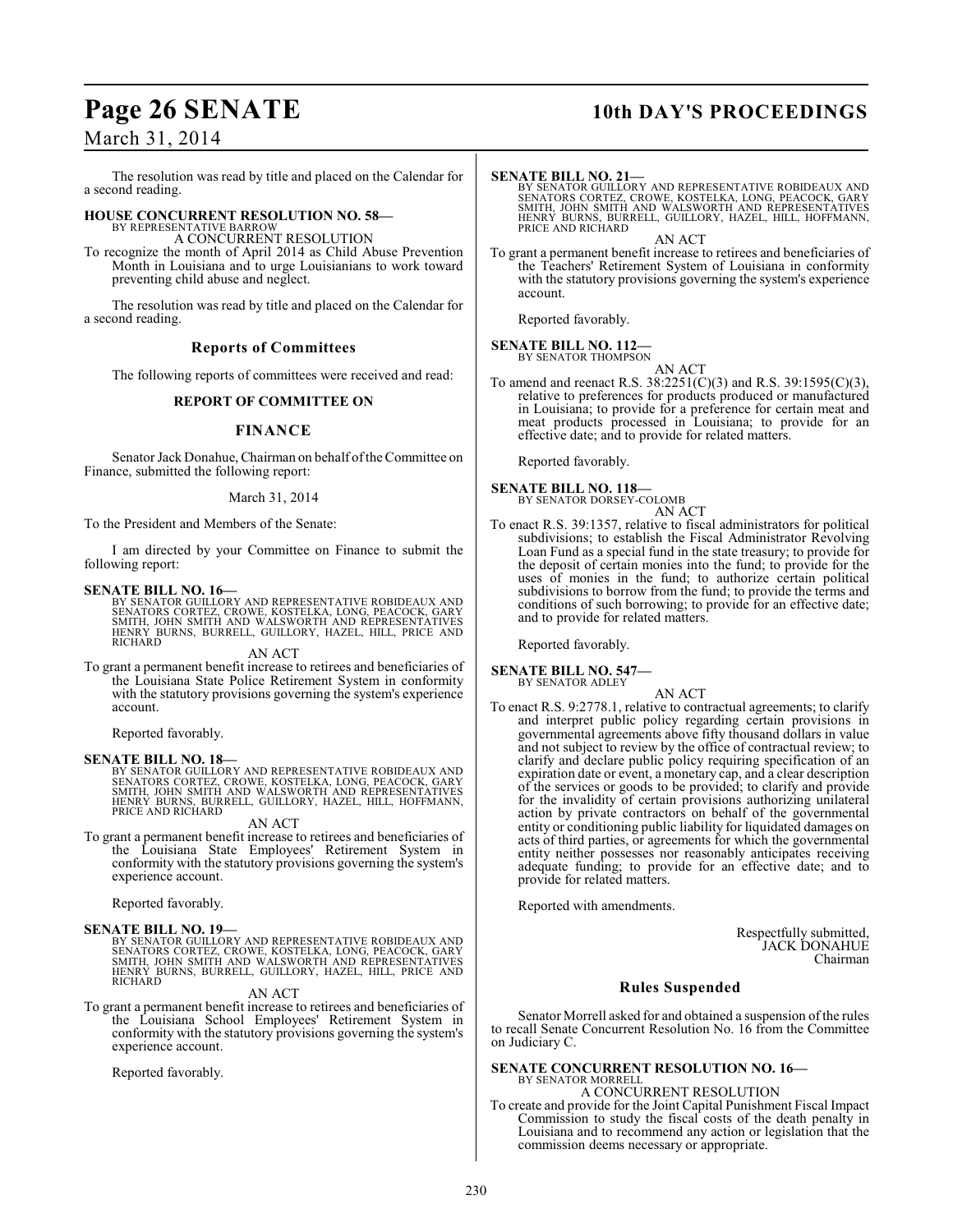## **10th DAY'S PROCEEDINGS Page 27 SENATE**

# March 31, 2014

On motion of Senator Morrell the resolution was read by title and withdrawn from the files of the Senate.

### **Rules Suspended**

Senator Chabert asked for and obtained a suspension of the rules to recall Senate Bill No. 452 from the Committee on Retirement.

### **SENATE BILL NO. 452—** BY SENATOR CHABERT

AN ACT

To enact Part XV-B of Chapter 13 of Title 38 of the Louisiana Revised Statutes of 1950, to be comprised of R.S. 38:3086.31 through 3086.36, relative to fresh water districts; to provide additional powers, duties, authorities, and functions; to provide conditions; and to provide for related matters.

On motion of Senator Chabert the bill was read by title and withdrawn from the files of the Senate.

### **Message from the House**

### **SIGNED HOUSE CONCURRENT RESOLUTIONS**

### March 31, 2014

To the Honorable President and Members of the Senate:

I am directed to inform your honorable body that the Speaker of the House of Representatives has signed the following House Concurrent Resolutions:

### **HOUSE CONCURRENT RESOLUTION NO. 29—**

BY REPRESENTATIVE KLECKLEY AND SENATOR ALARIO A CONCURRENT RESOLUTION

To recognize Wednesday, March 26, 2014, as the second annual Liquified Natural Gas (LNG) Day at the state capitol.

# **HOUSE CONCURRENT RESOLUTION NO. 30—** BY REPRESENTATIVE PONTI A CONCURRENT RESOLUTION

To commend Mr. and Mrs. Ray Gendron upon the celebration of their fiftieth wedding anniversary.

HOUSE CONCURRENT RESOLUTION NO. 31—<br>BY REPRESENTATIVES KATRINA JACKSON, ANDERS, ARMES,<br>ARNOLD, BADON, BARROW, BILLIOT, BROWN, BURRELL, CARTER,<br>DIXON, EDWARDS, FOIL, FRANKLIN, GAINES, GISCLAIR, GUINN,<br>HARRIS, HAZEL, HODGES, A CONCURRENT RESOLUTION

To recognize the life of Nelson Mandela, former President of South Africa, civil rights leader, teacher, freedom fighter, father of his nation, and inspiration to the global community, by expressing support for the Nelson Mandela Scholars Program at Southern University and Agricultural and Mechanical College in Baton Rouge, Louisiana.

## **HOUSE CONCURRENT RESOLUTION NO. 32—** BY REPRESENTATIVE MORENO

A CONCURRENT RESOLUTION

To commend Susan G. Komen for the Cure and its Louisiana affiliates for improving the quality of life in local communities through the delivery of breast cancer education, screening, treatment, and research, and to recognize Tuesday, April 29, 2014, as Komen for the Cure Day at the Legislature of Louisiana.

### **HOUSE CONCURRENT RESOLUTION NO. 34—**

BY REPRESENTATIVES SMITH, BARROW, HILL, KATRINA JACKSON,<br>MORENO, NORTON, ST. GERMAIN, THIERRY, AND WOODRUFF AND<br>SENATORS BROOME AND PETERSON A CONCURRENT RESOLUTION

To commend the Department of Public Safety and Corrections for moving the mobile welding unit from the Louisiana State Penitentiary to the Louisiana Correctional Institute for Women to begin offering female inmates education and training programs for nontraditional, high-demand, and high-wage jobs.

# **HOUSE CONCURRENT RESOLUTION NO. 36—**<br>BY REPRESENTATIVE BURRELL AND SENATOR PEACOCK<br>A CONCURRENT RESOLUTION

To commend Reverend Ernest Edward "E.E." Jones, Sr., for more than fifty-five years of faithful and dedicated service as pastor of Galilee Baptist Church in Shreveport.

## **HOUSE CONCURRENT RESOLUTION NO. 37—** BY REPRESENTATIVE STUART BISHOP A CONCURRENT RESOLUTION

To commend Apache Corporation for its responsible and sustainable environmental stewardship and dedication to protecting the coastal wetlands of Louisiana through its commitment to coastal restoration and reforestation through the planting of trees in the coastal areas of Louisiana and to enhancing the quality of life in Louisiana.

**HOUSE CONCURRENT RESOLUTION NO. 39—**<br>BY REPRESENTATIVES MILLER, BERTHELOT, GAINES, LAMBERT,<br>PRICE, SCHEXNAYDER, AND WILLMOTT AND SENATORS GARY<br>SMITH, AMEDEE, AND BROWN A CONCURRENT RESOLUTION

To commend the River Region Caucus and its member parishes for their cooperative efforts toward improving the quality of life in the river region.

and asked that the President of the Senate affix his signature to the same.

> Respectfully submitted, ALFRED W. SPEER Clerk of the House of Representatives

The House Concurrent Resolutions contained herein were signed by the President of the Senate.

### **ATTENDANCE ROLL CALL**

### PRESENT

Mr. President Dorsey-Colomb Murray<br>Adley Erdey Nevers Adley Erdey Nevers Allain Callot Peaco<br>Amedee Guillory Perry Amedee Guillory Perry<br>Appel Heitmeier Peterson Broome Johns<br>Brown Kostelka Buffington LaFleur Smith,<br>
Chabert Long Tarver Chabert Long<br>Claitor Martiny Claitor Martiny Thompson<br>Cortez Mills Walsworth Cortez Mills Walsworth<br>Crowe Morrell Ward Donahue Total - 39

Heitmeier Peters<br>Johns Riser Kostelka Smith, G.<br>LaFleur Smith, J. Morrell Ward<br>
Morrish White

ABSENT

Total - 0

### **Announcements**

The following committee meetings for April 1, 2014, were announced:

| Judiciary A                | $9:00$ A.M. | Hainkel Room |
|----------------------------|-------------|--------------|
|                            | 10:00 A.M.  | Room E       |
| Judiciary B<br>Judiciary C | $9:30$ A.M. | Room F       |
|                            |             |              |